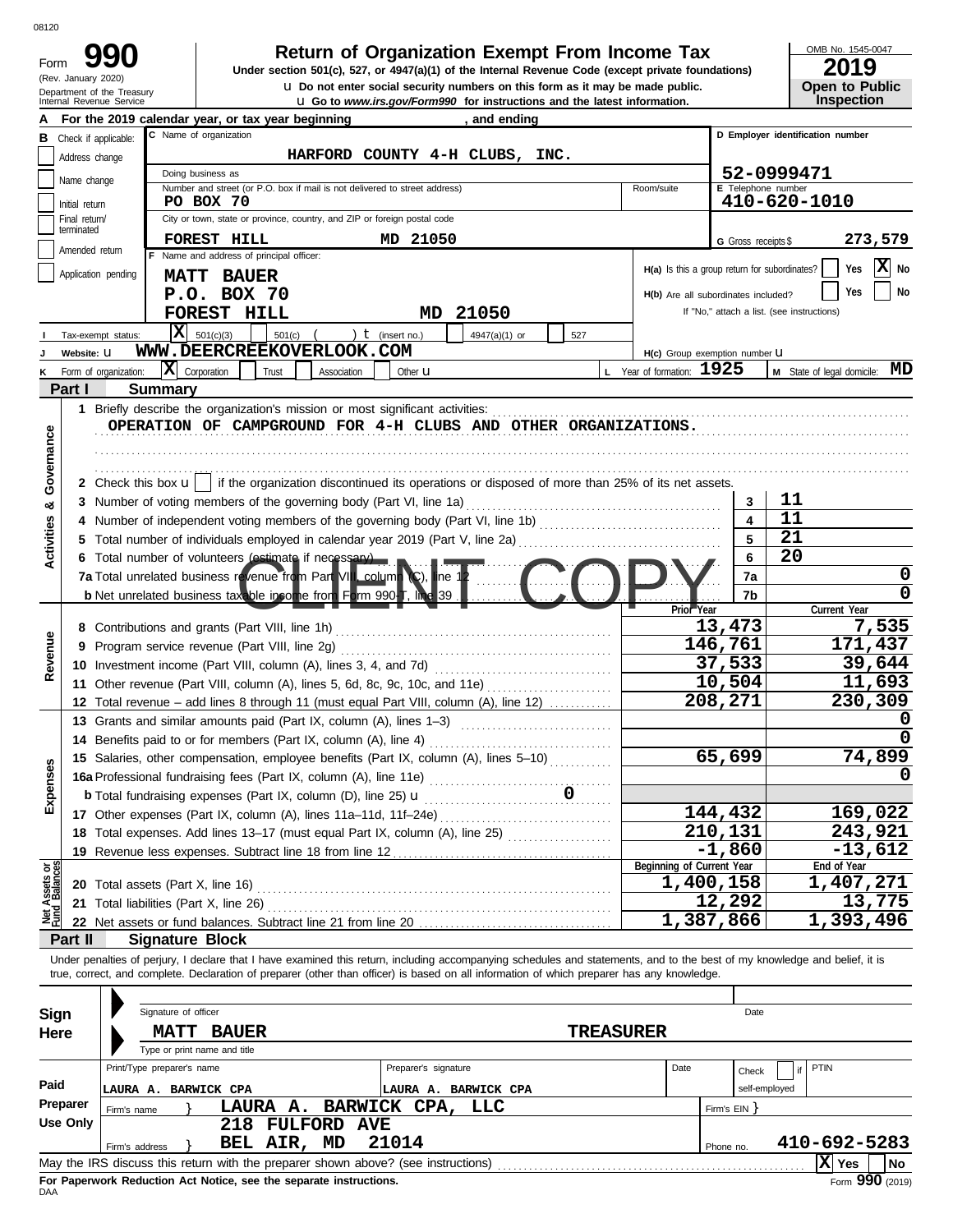| Form 990 (2019) HARFORD COUNTY 4-H CLUBS, INC.                                                                 |                                                                                                                                | 52-0999471               | Page 2                                                                                                                                                                                                                             |
|----------------------------------------------------------------------------------------------------------------|--------------------------------------------------------------------------------------------------------------------------------|--------------------------|------------------------------------------------------------------------------------------------------------------------------------------------------------------------------------------------------------------------------------|
| Part III                                                                                                       | <b>Statement of Program Service Accomplishments</b>                                                                            |                          |                                                                                                                                                                                                                                    |
|                                                                                                                |                                                                                                                                |                          |                                                                                                                                                                                                                                    |
| 1 Briefly describe the organization's mission:                                                                 |                                                                                                                                |                          |                                                                                                                                                                                                                                    |
|                                                                                                                | OPERATION OF CAMPGROUND FOR 4-H CLUBS AND OTHER ORGANIZATIONS.                                                                 |                          |                                                                                                                                                                                                                                    |
|                                                                                                                |                                                                                                                                |                          |                                                                                                                                                                                                                                    |
|                                                                                                                |                                                                                                                                |                          |                                                                                                                                                                                                                                    |
|                                                                                                                |                                                                                                                                |                          |                                                                                                                                                                                                                                    |
| 2 Did the organization undertake any significant program services during the year which were not listed on the |                                                                                                                                |                          | Yes $\boxed{\mathbf{X}}$ No                                                                                                                                                                                                        |
| If "Yes," describe these new services on Schedule O.                                                           |                                                                                                                                |                          |                                                                                                                                                                                                                                    |
| 3                                                                                                              | Did the organization cease conducting, or make significant changes in how it conducts, any program                             |                          |                                                                                                                                                                                                                                    |
| services?                                                                                                      |                                                                                                                                |                          | $\Box$ Yes $\boxed{\text{X}}$ No                                                                                                                                                                                                   |
| If "Yes," describe these changes on Schedule O.                                                                |                                                                                                                                |                          |                                                                                                                                                                                                                                    |
| 4                                                                                                              | Describe the organization's program service accomplishments for each of its three largest program services, as measured by     |                          |                                                                                                                                                                                                                                    |
|                                                                                                                | expenses. Section 501(c)(3) and 501(c)(4) organizations are required to report the amount of grants and allocations to others, |                          |                                                                                                                                                                                                                                    |
| the total expenses, and revenue, if any, for each program service reported.                                    |                                                                                                                                |                          |                                                                                                                                                                                                                                    |
|                                                                                                                |                                                                                                                                |                          |                                                                                                                                                                                                                                    |
|                                                                                                                |                                                                                                                                | ) (Revenue $\frac{1}{2}$ | 171,437                                                                                                                                                                                                                            |
|                                                                                                                | OPERATION OF CAMPGROUND FOR 4-H CLUBS AND OTHER ORGANIZATIONS.                                                                 |                          |                                                                                                                                                                                                                                    |
|                                                                                                                |                                                                                                                                |                          |                                                                                                                                                                                                                                    |
|                                                                                                                |                                                                                                                                |                          |                                                                                                                                                                                                                                    |
|                                                                                                                |                                                                                                                                |                          |                                                                                                                                                                                                                                    |
|                                                                                                                |                                                                                                                                |                          |                                                                                                                                                                                                                                    |
|                                                                                                                |                                                                                                                                |                          |                                                                                                                                                                                                                                    |
|                                                                                                                |                                                                                                                                |                          |                                                                                                                                                                                                                                    |
|                                                                                                                |                                                                                                                                |                          |                                                                                                                                                                                                                                    |
|                                                                                                                | $\left(\frac{1}{2},\frac{1}{2}\right)$                                                                                         |                          | $\mathcal{L}$ . The continuum continuum continuum continuum continuum continuum continuum continuum continuum continuum continuum continuum continuum continuum continuum continuum continuum continuum continuum continuum contin |
|                                                                                                                |                                                                                                                                |                          |                                                                                                                                                                                                                                    |
|                                                                                                                |                                                                                                                                |                          |                                                                                                                                                                                                                                    |
|                                                                                                                |                                                                                                                                |                          |                                                                                                                                                                                                                                    |
| N/A                                                                                                            |                                                                                                                                |                          | ) (Revenue $\$$ )                                                                                                                                                                                                                  |
|                                                                                                                |                                                                                                                                |                          |                                                                                                                                                                                                                                    |
|                                                                                                                |                                                                                                                                |                          |                                                                                                                                                                                                                                    |
|                                                                                                                |                                                                                                                                |                          |                                                                                                                                                                                                                                    |
|                                                                                                                |                                                                                                                                |                          |                                                                                                                                                                                                                                    |
|                                                                                                                |                                                                                                                                |                          |                                                                                                                                                                                                                                    |
|                                                                                                                |                                                                                                                                |                          |                                                                                                                                                                                                                                    |
|                                                                                                                |                                                                                                                                |                          |                                                                                                                                                                                                                                    |
|                                                                                                                |                                                                                                                                |                          |                                                                                                                                                                                                                                    |
|                                                                                                                |                                                                                                                                |                          |                                                                                                                                                                                                                                    |
|                                                                                                                |                                                                                                                                |                          |                                                                                                                                                                                                                                    |
|                                                                                                                |                                                                                                                                |                          |                                                                                                                                                                                                                                    |
| 4c (Code:<br>) (Expenses \$                                                                                    | including grants of \$                                                                                                         | ) (Revenue \$            |                                                                                                                                                                                                                                    |
| N/A                                                                                                            |                                                                                                                                |                          |                                                                                                                                                                                                                                    |
|                                                                                                                |                                                                                                                                |                          |                                                                                                                                                                                                                                    |
|                                                                                                                |                                                                                                                                |                          |                                                                                                                                                                                                                                    |
|                                                                                                                |                                                                                                                                |                          |                                                                                                                                                                                                                                    |
|                                                                                                                |                                                                                                                                |                          |                                                                                                                                                                                                                                    |
|                                                                                                                |                                                                                                                                |                          |                                                                                                                                                                                                                                    |
|                                                                                                                |                                                                                                                                |                          |                                                                                                                                                                                                                                    |
|                                                                                                                |                                                                                                                                |                          |                                                                                                                                                                                                                                    |
|                                                                                                                |                                                                                                                                |                          |                                                                                                                                                                                                                                    |
|                                                                                                                |                                                                                                                                |                          |                                                                                                                                                                                                                                    |
|                                                                                                                |                                                                                                                                |                          |                                                                                                                                                                                                                                    |
|                                                                                                                |                                                                                                                                |                          |                                                                                                                                                                                                                                    |
| 4d Other program services (Describe on Schedule O.)                                                            |                                                                                                                                |                          |                                                                                                                                                                                                                                    |
| (Expenses \$                                                                                                   | including grants of \$                                                                                                         | (Revenue \$              |                                                                                                                                                                                                                                    |
| 4e Total program service expenses u                                                                            | 218,633                                                                                                                        |                          |                                                                                                                                                                                                                                    |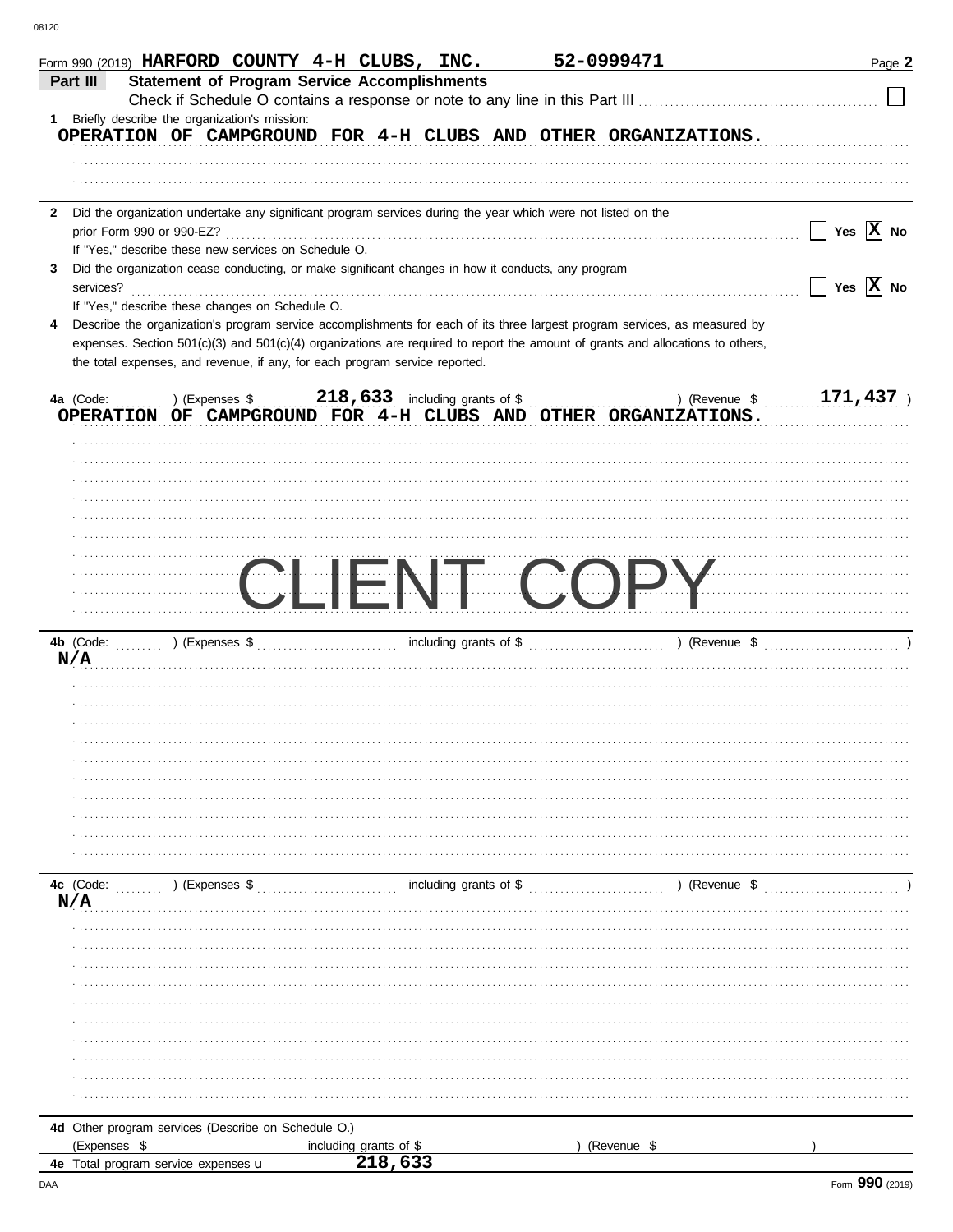|     | shoomot of hoquilou conouur                                                                                                                                                                                                                       |                 |        |             |
|-----|---------------------------------------------------------------------------------------------------------------------------------------------------------------------------------------------------------------------------------------------------|-----------------|--------|-------------|
| 1   | Is the organization described in section $501(c)(3)$ or $4947(a)(1)$ (other than a private foundation)? If "Yes,"                                                                                                                                 |                 | Yes    | No          |
|     | complete Schedule A                                                                                                                                                                                                                               | 1               | X      | X           |
| 2   | Is the organization required to complete Schedule B, Schedule of Contributors (see instructions)?<br>Did the organization engage in direct or indirect political campaign activities on behalf of or in opposition to                             | $\mathbf{2}$    |        |             |
| 3   | candidates for public office? If "Yes," complete Schedule C, Part I                                                                                                                                                                               | 3               |        | X           |
| 4   | Section 501(c)(3) organizations. Did the organization engage in lobbying activities, or have a section 501(h)                                                                                                                                     |                 |        |             |
|     | election in effect during the tax year? If "Yes," complete Schedule C, Part II                                                                                                                                                                    | 4               |        | X           |
| 5   | Is the organization a section $501(c)(4)$ , $501(c)(5)$ , or $501(c)(6)$ organization that receives membership dues,                                                                                                                              |                 |        |             |
|     | assessments, or similar amounts as defined in Revenue Procedure 98-19? If "Yes," complete Schedule C, Part III                                                                                                                                    | 5               |        | x           |
| 6   | Did the organization maintain any donor advised funds or any similar funds or accounts for which donors                                                                                                                                           |                 |        |             |
|     | have the right to provide advice on the distribution or investment of amounts in such funds or accounts? If                                                                                                                                       |                 |        |             |
|     | "Yes," complete Schedule D, Part I                                                                                                                                                                                                                | 6               |        | x           |
| 7   | Did the organization receive or hold a conservation easement, including easements to preserve open space,                                                                                                                                         |                 |        |             |
|     | the environment, historic land areas, or historic structures? If "Yes," complete Schedule D, Part II                                                                                                                                              | 7               | X      |             |
| 8   | Did the organization maintain collections of works of art, historical treasures, or other similar assets? If "Yes,"                                                                                                                               |                 |        |             |
|     | complete Schedule D, Part III                                                                                                                                                                                                                     | 8               |        | x           |
| 9   | Did the organization report an amount in Part X, line 21, for escrow or custodial account liability, serve as a                                                                                                                                   |                 |        |             |
|     | custodian for amounts not listed in Part X; or provide credit counseling, debt management, credit repair, or                                                                                                                                      |                 |        |             |
|     | debt negotiation services? If "Yes," complete Schedule D, Part IV                                                                                                                                                                                 | 9               |        | x           |
| 10  | Did the organization, directly or through a related organization, hold assets in donor-restricted endowments                                                                                                                                      |                 |        |             |
|     | or in quasi endowments? If "Yes," complete Schedule D, Part V                                                                                                                                                                                     | 10              |        | x           |
| 11  | If the organization's answer to any of the following questions is "Yes," then complete Schedule D, Parts VI,                                                                                                                                      |                 |        |             |
|     | VII, VIII, IX, or X as applicable.                                                                                                                                                                                                                |                 |        |             |
| a   | Did the organization report an amount for land, buildings, and equipment in Part X, line 10? If "Yes,"                                                                                                                                            |                 |        |             |
|     | complete Schedule D, Part VI                                                                                                                                                                                                                      | 11a             | x      |             |
| b   | Did the organization report an amount for investments—other securities in Part X, line 12, that is 5% or more                                                                                                                                     |                 |        |             |
|     | of its total assets reported in Part X, line 169 if Wes," complete Schedule D, Part WL                                                                                                                                                            | 11b             |        | X           |
| c   | Did the organization report an amount for investments—program related in Part X, line 13, that is 5% or more                                                                                                                                      |                 |        |             |
|     | of its total assets reported in Part X, line 16? If "Yes," complete Schedule D, Part VIII                                                                                                                                                         | 11c             |        | x           |
| d   | Did the organization report an amount for other assets in Part X, line 15, that is 5% or more of its total assets                                                                                                                                 |                 |        |             |
|     | reported in Part X, line 16? If "Yes," complete Schedule D, Part IX                                                                                                                                                                               | 11d<br>11e      | X<br>X |             |
| е   | Did the organization report an amount for other liabilities in Part X, line 25? If "Yes," complete Schedule D, Part X                                                                                                                             |                 |        |             |
| f   | Did the organization's separate or consolidated financial statements for the tax year include a footnote that addresses<br>the organization's liability for uncertain tax positions under FIN 48 (ASC 740)? If "Yes," complete Schedule D, Part X | 11f             |        | X           |
| 12a | Did the organization obtain separate, independent audited financial statements for the tax year? If "Yes," complete                                                                                                                               |                 |        |             |
|     |                                                                                                                                                                                                                                                   | 12a             |        | x           |
| b   | Was the organization included in consolidated, independent audited financial statements for the tax year? If                                                                                                                                      |                 |        |             |
|     | "Yes," and if the organization answered "No" to line 12a, then completing Schedule D, Parts XI and XII is optional                                                                                                                                | 12 <sub>b</sub> |        | X           |
| 13  |                                                                                                                                                                                                                                                   | 13              |        | $\mathbf x$ |
| 14a | Did the organization maintain an office, employees, or agents outside of the United States?                                                                                                                                                       | 14a             |        | X           |
| b   | Did the organization have aggregate revenues or expenses of more than \$10,000 from grantmaking,                                                                                                                                                  |                 |        |             |
|     | fundraising, business, investment, and program service activities outside the United States, or aggregate                                                                                                                                         |                 |        |             |
|     |                                                                                                                                                                                                                                                   | 14b             |        | X           |
| 15  | Did the organization report on Part IX, column (A), line 3, more than \$5,000 of grants or other assistance to or                                                                                                                                 |                 |        |             |
|     | for any foreign organization? If "Yes," complete Schedule F, Parts II and IV                                                                                                                                                                      | 15              |        | X           |
| 16  | Did the organization report on Part IX, column (A), line 3, more than \$5,000 of aggregate grants or other                                                                                                                                        |                 |        |             |
|     | assistance to or for foreign individuals? If "Yes," complete Schedule F, Parts III and IV                                                                                                                                                         | 16              |        | X           |
| 17  | Did the organization report a total of more than \$15,000 of expenses for professional fundraising services on                                                                                                                                    |                 |        |             |
|     |                                                                                                                                                                                                                                                   | 17              |        | X           |
| 18  | Did the organization report more than \$15,000 total of fundraising event gross income and contributions on                                                                                                                                       |                 |        |             |
|     | Part VIII, lines 1c and 8a? If "Yes," complete Schedule G, Part II                                                                                                                                                                                | 18              | X      |             |
| 19  | Did the organization report more than \$15,000 of gross income from gaming activities on Part VIII, line 9a?                                                                                                                                      |                 |        |             |
|     |                                                                                                                                                                                                                                                   | 19              |        | X           |
| 20a |                                                                                                                                                                                                                                                   | <b>20a</b>      |        | X           |
| b   |                                                                                                                                                                                                                                                   | 20b             |        |             |
| 21  | Did the organization report more than \$5,000 of grants or other assistance to any domestic organization or                                                                                                                                       |                 |        |             |
|     |                                                                                                                                                                                                                                                   | 21              |        | x           |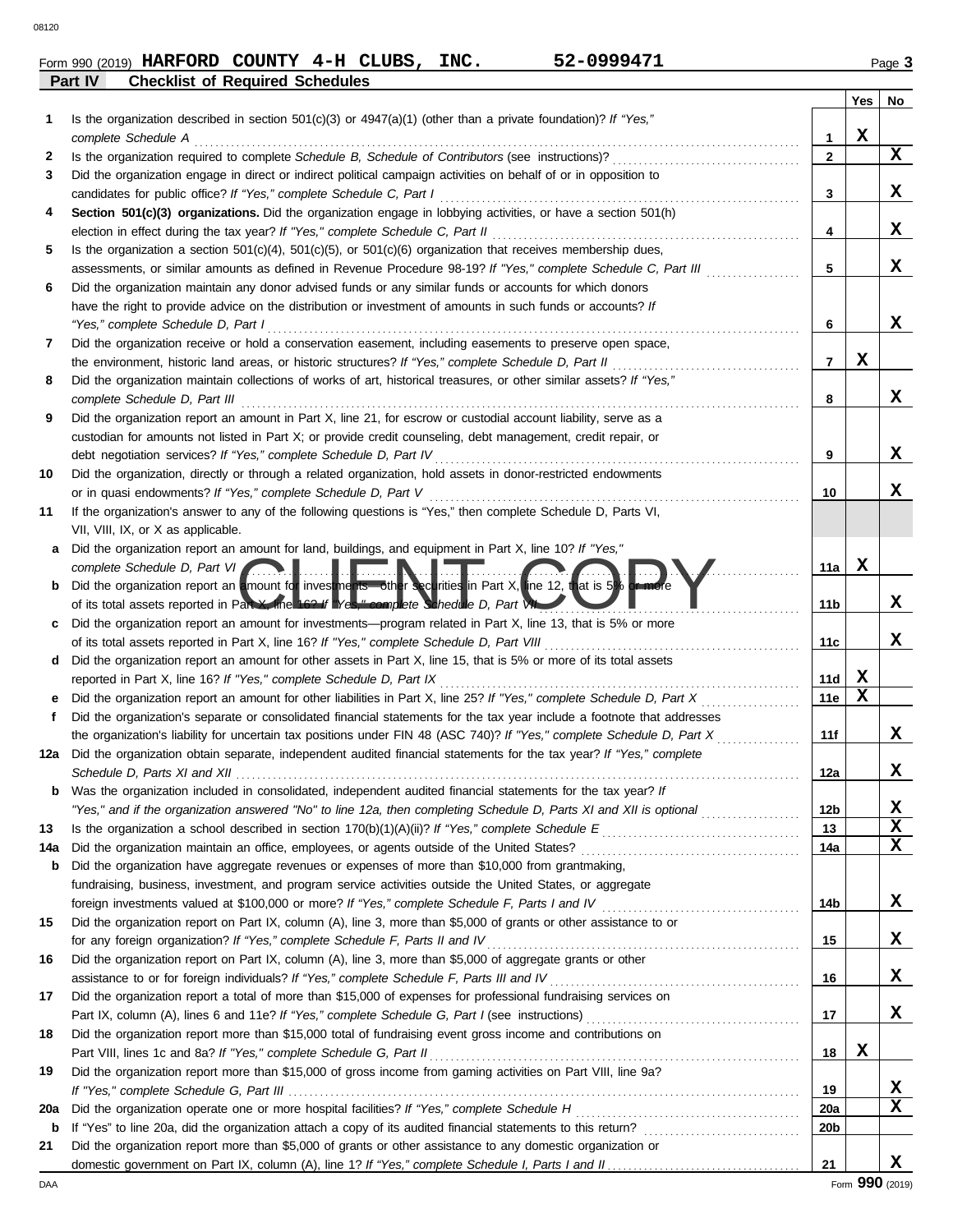| Form 990 (2019) HARFORD COUNTY $4-H$ CLUBS, |  |  | INC. | 52-0999471 | Page 4 |
|---------------------------------------------|--|--|------|------------|--------|
|                                             |  |  |      |            |        |

|     | <b>Checklist of Required Schedules (continued)</b><br>Part IV                                                      |                |             |     |     |                 |
|-----|--------------------------------------------------------------------------------------------------------------------|----------------|-------------|-----|-----|-----------------|
|     |                                                                                                                    |                |             |     | Yes | No              |
| 22  | Did the organization report more than \$5,000 of grants or other assistance to or for domestic individuals on      |                |             |     |     |                 |
|     | Part IX, column (A), line 2? If "Yes," complete Schedule I, Parts I and III                                        |                |             | 22  |     | x               |
| 23  | Did the organization answer "Yes" to Part VII, Section A, line 3, 4, or 5 about compensation of the                |                |             |     |     |                 |
|     | organization's current and former officers, directors, trustees, key employees, and highest compensated            |                |             |     |     |                 |
|     | employees? If "Yes," complete Schedule J                                                                           |                |             | 23  |     | x               |
| 24a | Did the organization have a tax-exempt bond issue with an outstanding principal amount of more than                |                |             |     |     |                 |
|     | \$100,000 as of the last day of the year, that was issued after December 31, 2002? If "Yes," answer lines 24b      |                |             |     |     |                 |
|     | through 24d and complete Schedule K. If "No," go to line 25a                                                       |                |             | 24a |     | x               |
|     | Did the organization invest any proceeds of tax-exempt bonds beyond a temporary period exception?                  |                |             | 24b |     |                 |
| с   | Did the organization maintain an escrow account other than a refunding escrow at any time during the year          |                |             |     |     |                 |
|     | to defease any tax-exempt bonds?                                                                                   |                |             | 24c |     |                 |
| d   | Did the organization act as an "on behalf of" issuer for bonds outstanding at any time during the year?            |                |             | 24d |     |                 |
| 25a | Section 501(c)(3), 501(c)(4), and 501(c)(29) organizations. Did the organization engage in an excess benefit       |                |             |     |     |                 |
|     | transaction with a disqualified person during the year? If "Yes," complete Schedule L, Part I                      |                |             | 25a |     | X               |
| b   | Is the organization aware that it engaged in an excess benefit transaction with a disqualified person in a prior   |                |             |     |     |                 |
|     | year, and that the transaction has not been reported on any of the organization's prior Forms 990 or 990-EZ?       |                |             |     |     |                 |
|     | If "Yes," complete Schedule L, Part I                                                                              |                |             | 25b |     | X               |
| 26  | Did the organization report any amount on Part X, line 5 or 22, for receivables from or payables to any current    |                |             |     |     |                 |
|     | or former officer, director, trustee, key employee, creator or founder, substantial contributor, or 35%            |                |             |     |     |                 |
|     | controlled entity or family member of any of these persons? If "Yes," complete Schedule L, Part II                 |                |             | 26  |     | X               |
| 27  | Did the organization provide a grant or other assistance to any current or former officer, director, trustee, key  |                |             |     |     |                 |
|     | employee, creator or founder, substantial contributor or employee thereof, a grant selection committee             |                |             |     |     |                 |
|     | member, or to a 35% controlled entity (including an employee thereof) or family member of any of these             |                |             |     |     |                 |
|     | persons? If "Yes," complete Schedule L, Part III                                                                   |                |             | 27  |     | х               |
| 28  | Was the organization a party to a business transaction with one of the following parties see Schedule L,           |                |             |     |     |                 |
|     | IV instructions, for applicable filing thresholds, conditions, and exceptions):                                    |                |             |     |     |                 |
| а   | A current or former officer, director, trustee, key employee, creator or founder, or substantial contributor? I    |                |             |     |     |                 |
|     | "Yes," complete Schedule L, Part IV                                                                                |                |             | 28a |     | x               |
| b   | A family member of any individual described in line 28a? If "Yes," complete Schedule L, Part IV                    |                |             | 28b |     | $\mathbf x$     |
| c   | A 35% controlled entity of one or more individuals and/or organizations described in lines 28a or 28b? If          |                |             |     |     |                 |
|     | "Yes," complete Schedule L, Part IV                                                                                |                |             | 28c |     | x               |
| 29  | Did the organization receive more than \$25,000 in non-cash contributions? If "Yes," complete Schedule M           |                |             | 29  |     | $\mathbf x$     |
| 30  | Did the organization receive contributions of art, historical treasures, or other similar assets, or qualified     |                |             |     |     |                 |
|     | conservation contributions? If "Yes," complete Schedule M                                                          |                |             | 30  |     | x               |
| 31  | Did the organization liquidate, terminate, or dissolve and cease operations? If "Yes," complete Schedule N, Part I |                |             | 31  |     | $\mathbf x$     |
|     | Did the organization sell, exchange, dispose of, or transfer more than 25% of its net assets? If "Yes,"            |                |             |     |     |                 |
|     | complete Schedule N, Part II                                                                                       |                |             | 32  |     | X               |
| 33  | Did the organization own 100% of an entity disregarded as separate from the organization under Regulations         |                |             |     |     |                 |
|     | sections 301.7701-2 and 301.7701-3? If "Yes," complete Schedule R, Part I                                          |                |             | 33  |     | x               |
| 34  | Was the organization related to any tax-exempt or taxable entity? If "Yes," complete Schedule R, Part II, III,     |                |             |     |     |                 |
|     | or IV, and Part V, line 1                                                                                          |                |             | 34  |     | X               |
| 35a |                                                                                                                    |                |             | 35a |     | X               |
| b   | If "Yes" to line 35a, did the organization receive any payment from or engage in any transaction with a            |                |             |     |     |                 |
|     | controlled entity within the meaning of section 512(b)(13)? If "Yes," complete Schedule R, Part V, line 2          |                |             | 35b |     |                 |
| 36  | Section 501(c)(3) organizations. Did the organization make any transfers to an exempt non-charitable               |                |             |     |     |                 |
|     | related organization? If "Yes," complete Schedule R, Part V, line 2                                                |                |             | 36  |     | X               |
| 37  | Did the organization conduct more than 5% of its activities through an entity that is not a related organization   |                |             |     |     |                 |
|     | and that is treated as a partnership for federal income tax purposes? If "Yes," complete Schedule R, Part VI       |                |             | 37  |     | X               |
| 38  | Did the organization complete Schedule O and provide explanations in Schedule O for Part VI, lines 11b and         |                |             |     |     |                 |
|     | 19? Note: All Form 990 filers are required to complete Schedule O.                                                 |                |             | 38  | X   |                 |
|     | Statements Regarding Other IRS Filings and Tax Compliance<br>Part V                                                |                |             |     |     |                 |
|     |                                                                                                                    |                |             |     |     |                 |
|     |                                                                                                                    |                |             |     | Yes | No              |
| 1a  | Enter the number reported in Box 3 of Form 1096. Enter -0- if not applicable                                       | 1a             | $\mathbf 0$ |     |     |                 |
| b   | Enter the number of Forms W-2G included in line 1a. Enter -0- if not applicable                                    | 1 <sub>b</sub> | $\mathbf 0$ |     |     |                 |
| c   | Did the organization comply with backup withholding rules for reportable payments to vendors and                   |                |             |     |     |                 |
|     |                                                                                                                    |                |             | 1c  |     | x               |
| DAA |                                                                                                                    |                |             |     |     | Form 990 (2019) |

**HARFORD COUNTY 4-H CLUBS, INC. 52-0999471**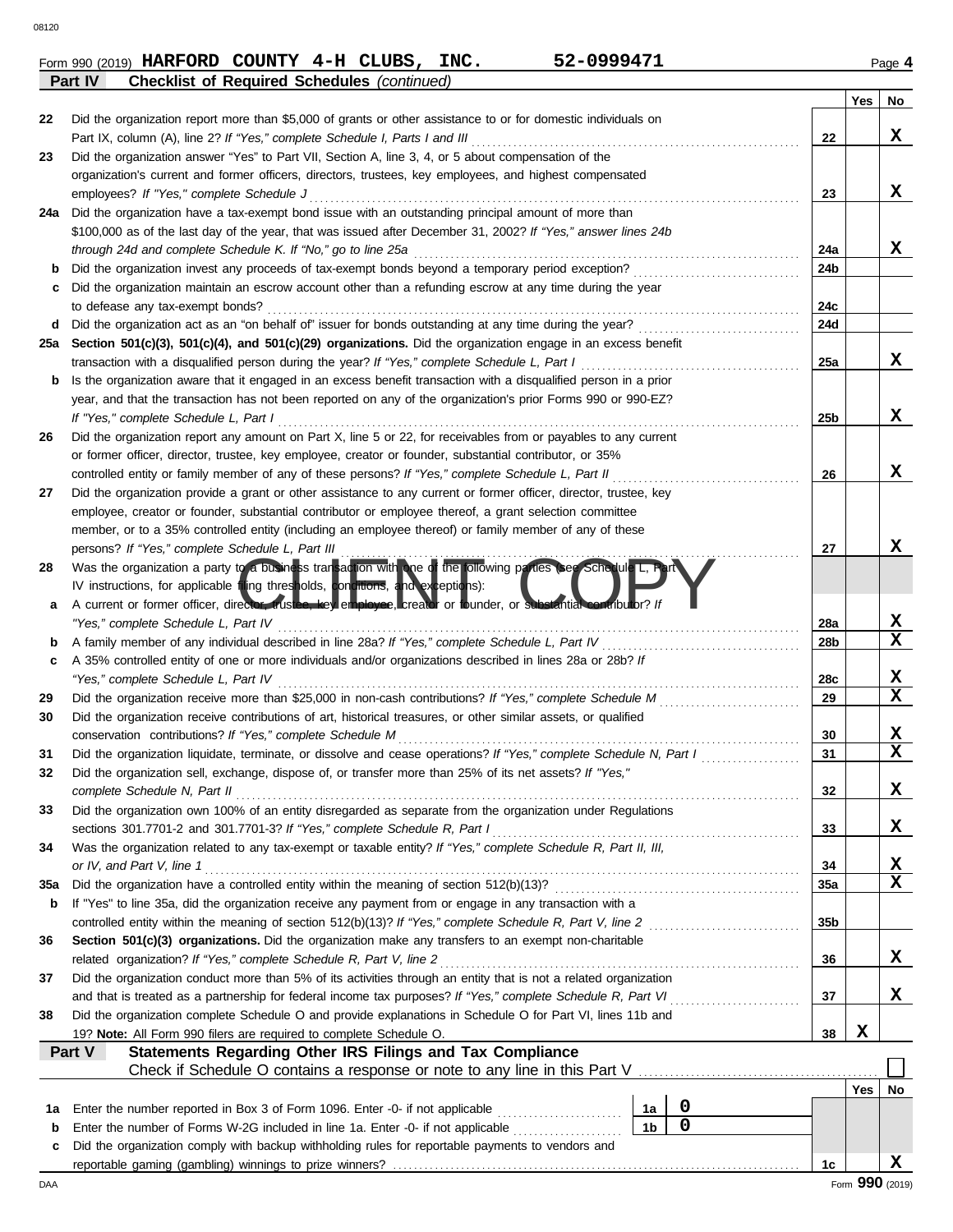|--|--|

|     | 52-0999471<br>Form 990 (2019) HARFORD COUNTY $4-H$ CLUBS, INC.                                                                                                                                                                         |                 |                |     | Page 5      |
|-----|----------------------------------------------------------------------------------------------------------------------------------------------------------------------------------------------------------------------------------------|-----------------|----------------|-----|-------------|
|     | Statements Regarding Other IRS Filings and Tax Compliance (continued)<br>Part V                                                                                                                                                        |                 |                |     |             |
|     |                                                                                                                                                                                                                                        |                 |                | Yes | No          |
| 2a  | Enter the number of employees reported on Form W-3, Transmittal of Wage and Tax                                                                                                                                                        |                 |                |     |             |
|     | Statements, filed for the calendar year ending with or within the year covered by this return                                                                                                                                          | 21<br>2a        |                |     |             |
| b   | If at least one is reported on line 2a, did the organization file all required federal employment tax returns?                                                                                                                         |                 | 2b             | X   |             |
|     | Note: If the sum of lines 1a and 2a is greater than 250, you may be required to e-file (see instructions)                                                                                                                              |                 |                |     |             |
| За  | Did the organization have unrelated business gross income of \$1,000 or more during the year?                                                                                                                                          |                 | 3a             |     | X           |
| b   | If "Yes," has it filed a Form 990-T for this year? If "No" to line 3b, provide an explanation on Schedule O<br>At any time during the calendar year, did the organization have an interest in, or a signature or other authority over, |                 | 3b             |     |             |
| 4a  | a financial account in a foreign country (such as a bank account, securities account, or other financial account)?                                                                                                                     |                 | 4a             |     | х           |
| b   | If "Yes," enter the name of the foreign country u                                                                                                                                                                                      |                 |                |     |             |
|     | See instructions for filing requirements for FinCEN Form 114, Report of Foreign Bank and Financial Accounts (FBAR).                                                                                                                    |                 |                |     |             |
| 5a  | Was the organization a party to a prohibited tax shelter transaction at any time during the tax year?                                                                                                                                  |                 | 5a             |     | X           |
| b   | Did any taxable party notify the organization that it was or is a party to a prohibited tax shelter transaction?                                                                                                                       |                 | 5 <sub>b</sub> |     | $\mathbf x$ |
| c   | If "Yes" to line 5a or 5b, did the organization file Form 8886-T?                                                                                                                                                                      |                 | 5c             |     |             |
| 6а  | Does the organization have annual gross receipts that are normally greater than \$100,000, and did the                                                                                                                                 |                 |                |     |             |
|     | organization solicit any contributions that were not tax deductible as charitable contributions?                                                                                                                                       |                 | 6a             |     | X           |
| b   | If "Yes," did the organization include with every solicitation an express statement that such contributions or                                                                                                                         |                 |                |     |             |
|     | gifts were not tax deductible?                                                                                                                                                                                                         |                 | 6b             |     |             |
| 7   | Organizations that may receive deductible contributions under section 170(c).                                                                                                                                                          |                 |                |     |             |
| а   | Did the organization receive a payment in excess of \$75 made partly as a contribution and partly for goods                                                                                                                            |                 |                |     |             |
|     | and services provided to the payor?                                                                                                                                                                                                    |                 | 7a             |     |             |
| b   | If "Yes," did the organization notify the donor of the value of the goods or services provided?                                                                                                                                        |                 | 7b             |     |             |
| c   | Did the organization sell, exchange, or otherwise dispose of tangible personal property for which it was                                                                                                                               |                 |                |     |             |
|     | required to file Form 8282?                                                                                                                                                                                                            |                 | 7c             |     |             |
| d   | If "Yes," indicate the number of Forms 8282 filed during the year                                                                                                                                                                      | 7d              |                |     |             |
| е   | Did the organization receive an tunds, cirectly or indirectly to pay pre niums on a personal penetit contract?                                                                                                                         |                 | 7е             |     |             |
| f   | Did the organization, during the year, pay premiums, directly or indirectly, on a personal benefit contract?                                                                                                                           |                 | 7f             |     |             |
| g   | If the organization received a contribution of qualified intellectual property, did the organization file Form 8899 as required?                                                                                                       |                 | 7g             |     |             |
| h   | If the organization received a contribution of cars, boats, airplanes, or other vehicles, did the organization file a Form 1098-C?                                                                                                     |                 | 7h             |     |             |
| 8   | Sponsoring organizations maintaining donor advised funds. Did a donor advised fund maintained by the                                                                                                                                   |                 | 8              |     |             |
| 9   | sponsoring organization have excess business holdings at any time during the year?<br>Sponsoring organizations maintaining donor advised funds.                                                                                        |                 |                |     |             |
| а   | Did the sponsoring organization make any taxable distributions under section 4966?                                                                                                                                                     |                 | 9a             |     |             |
| b   |                                                                                                                                                                                                                                        |                 | 9b             |     |             |
| 10  | Section 501(c)(7) organizations. Enter:                                                                                                                                                                                                |                 |                |     |             |
|     |                                                                                                                                                                                                                                        | 10a             |                |     |             |
| b   | Gross receipts, included on Form 990, Part VIII, line 12, for public use of club facilities                                                                                                                                            | 10 <sub>b</sub> |                |     |             |
| 11  | Section 501(c)(12) organizations. Enter:                                                                                                                                                                                               |                 |                |     |             |
| а   | Gross income from members or shareholders                                                                                                                                                                                              | 11a             |                |     |             |
| b   | Gross income from other sources (Do not net amounts due or paid to other sources                                                                                                                                                       |                 |                |     |             |
|     | against amounts due or received from them.)                                                                                                                                                                                            | 11 <sub>b</sub> |                |     |             |
| 12a | Section 4947(a)(1) non-exempt charitable trusts. Is the organization filing Form 990 in lieu of Form 1041?                                                                                                                             |                 | 12a            |     |             |
| b   | If "Yes," enter the amount of tax-exempt interest received or accrued during the year                                                                                                                                                  | 12b             |                |     |             |
| 13  | Section 501(c)(29) qualified nonprofit health insurance issuers.                                                                                                                                                                       |                 |                |     |             |
| a   | Is the organization licensed to issue qualified health plans in more than one state?                                                                                                                                                   |                 | 13а            |     |             |
|     | Note: See the instructions for additional information the organization must report on Schedule O.                                                                                                                                      |                 |                |     |             |
| b   | Enter the amount of reserves the organization is required to maintain by the states in which                                                                                                                                           |                 |                |     |             |
|     |                                                                                                                                                                                                                                        | 13 <sub>b</sub> |                |     |             |
| c   | Enter the amount of reserves on hand                                                                                                                                                                                                   | 13 <sub>c</sub> |                |     |             |
| 14a | Did the organization receive any payments for indoor tanning services during the tax year?                                                                                                                                             |                 | 14a            |     | X           |
| b   |                                                                                                                                                                                                                                        |                 | 14b            |     |             |
| 15  | Is the organization subject to the section 4960 tax on payment(s) of more than \$1,000,000 in remuneration or                                                                                                                          |                 |                |     | x           |
|     | excess parachute payment(s) during the year?                                                                                                                                                                                           |                 | 15             |     |             |
| 16  | If "Yes," see instructions and file Form 4720, Schedule N.<br>Is the organization an educational institution subject to the section 4968 excise tax on net investment income?                                                          |                 | 16             |     | X           |
|     | If "Yes," complete Form 4720, Schedule O.                                                                                                                                                                                              |                 |                |     |             |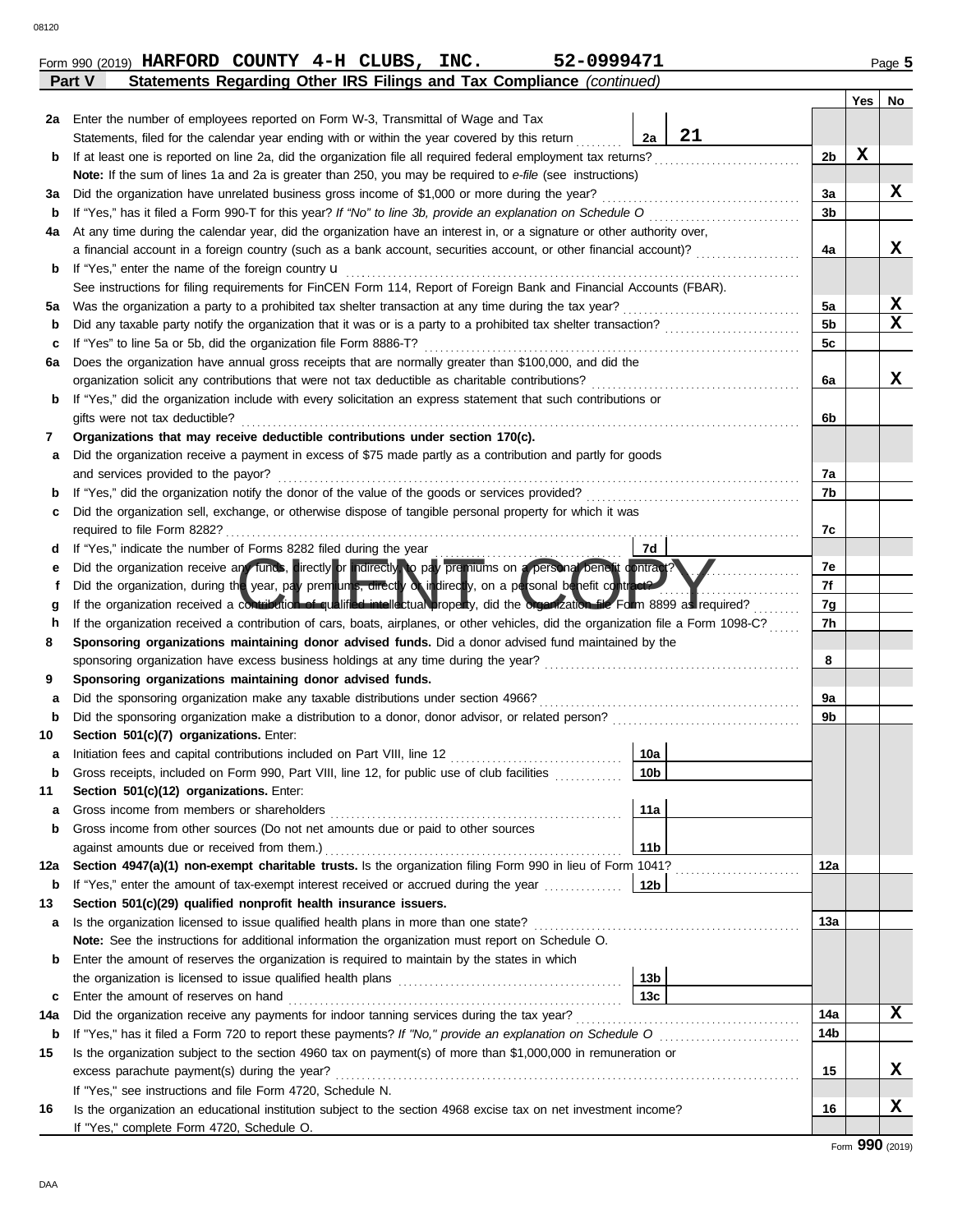|     | Section A. Governing Body and Management                                                                                            |    |    |                         |                 |                         |
|-----|-------------------------------------------------------------------------------------------------------------------------------------|----|----|-------------------------|-----------------|-------------------------|
|     |                                                                                                                                     |    |    |                         | Yes             | No                      |
|     | 1a Enter the number of voting members of the governing body at the end of the tax year                                              | 1a | 11 |                         |                 |                         |
|     | If there are material differences in voting rights among members of the governing body, or                                          |    |    |                         |                 |                         |
|     | if the governing body delegated broad authority to an executive committee or similar                                                |    |    |                         |                 |                         |
|     | committee, explain on Schedule O.                                                                                                   |    |    |                         |                 |                         |
| b   | Enter the number of voting members included on line 1a, above, who are independent                                                  | 1b | 11 |                         |                 |                         |
| 2   | Did any officer, director, trustee, or key employee have a family relationship or a business relationship with                      |    |    |                         |                 |                         |
|     | any other officer, director, trustee, or key employee?                                                                              |    |    | $\mathbf{2}$            |                 | x                       |
| 3   | Did the organization delegate control over management duties customarily performed by or under the direct                           |    |    |                         |                 |                         |
|     | supervision of officers, directors, trustees, or key employees to a management company or other person?                             |    |    | 3                       | X               |                         |
| 4   |                                                                                                                                     |    |    | $\overline{\mathbf{4}}$ |                 | X                       |
| 5   |                                                                                                                                     |    |    | 5                       |                 | $\overline{\mathbf{x}}$ |
| 6   | Did the organization have members or stockholders?                                                                                  |    |    | 6                       |                 | $\mathbf x$             |
| 7a  | Did the organization have members, stockholders, or other persons who had the power to elect or appoint                             |    |    |                         |                 |                         |
|     | one or more members of the governing body?                                                                                          |    |    | 7a                      |                 | x                       |
|     | Are any governance decisions of the organization reserved to (or subject to approval by) members,                                   |    |    |                         |                 |                         |
| b   |                                                                                                                                     |    |    |                         |                 | x                       |
|     | stockholders, or persons other than the governing body?                                                                             |    |    | 7b                      |                 |                         |
| 8   | Did the organization contemporaneously document the meetings held or written actions undertaken during the year by the following:   |    |    |                         |                 |                         |
| а   | The governing body?                                                                                                                 |    |    | 8a                      | x               |                         |
|     | Each committee with authority to act on behalf of the governing body?                                                               |    |    | 8b                      | X               |                         |
| 9   | Is there any officer, director, trustee, or key employee listed in Part VII, Section A, who cannot be reached at                    |    |    |                         |                 |                         |
|     |                                                                                                                                     |    |    | 9                       |                 | x                       |
|     | Section B. Policies (This Section B requests information about policies not required by the Internal Revenue Code.)                 |    |    |                         |                 |                         |
|     |                                                                                                                                     |    |    |                         | Yes             | No                      |
| 10a | Did the organization have local chapters, branches, or affiliates?                                                                  |    |    | 10a                     |                 | X                       |
| b   | If "Yes," did the organization have written policies and procedures governing the activities of such chapters,                      |    |    |                         |                 |                         |
|     | affiliates, and branches to ensure their operations are consistent with the organization's exempt purposes?                         |    |    | 10b                     |                 |                         |
| 11a | Has the organization provided a complete copy of this Form 990 to all members of its governing body before filing the form?         |    |    | 11a                     |                 | x                       |
| b   | Describe in Schedule O the process, if any, used by the organization to review this Form 990.                                       |    |    |                         |                 |                         |
| 12a |                                                                                                                                     |    |    | 12a                     | x               |                         |
| b   | Were officers, directors, or trustees, and key employees required to disclose annually interests that could give rise to conflicts? |    |    | 12 <sub>b</sub>         | $\mathbf x$     |                         |
| c   | Did the organization regularly and consistently monitor and enforce compliance with the policy? If "Yes,"                           |    |    |                         |                 |                         |
|     | describe in Schedule O how this was done                                                                                            |    |    | 12c                     | х               |                         |
| 13  | Did the organization have a written whistleblower policy?                                                                           |    |    | 13                      |                 | X                       |
| 14  |                                                                                                                                     |    |    | 14                      |                 | $\overline{\mathbf{x}}$ |
| 15  | Did the process for determining compensation of the following persons include a review and approval by                              |    |    |                         |                 |                         |
|     | independent persons, comparability data, and contemporaneous substantiation of the deliberation and decision?                       |    |    |                         |                 |                         |
| а   | The organization's CEO, Executive Director, or top management official                                                              |    |    | 15a                     |                 | X                       |
| b   | Other officers or key employees of the organization                                                                                 |    |    | 15b                     |                 | $\mathbf x$             |
|     | If "Yes" to line 15a or 15b, describe the process in Schedule O (see instructions).                                                 |    |    |                         |                 |                         |
| 16a | Did the organization invest in, contribute assets to, or participate in a joint venture or similar arrangement                      |    |    |                         |                 |                         |
|     | with a taxable entity during the year?                                                                                              |    |    | 16a                     |                 | X                       |
| b   | If "Yes," did the organization follow a written policy or procedure requiring the organization to evaluate its                      |    |    |                         |                 |                         |
|     | participation in joint venture arrangements under applicable federal tax law, and take steps to safeguard the                       |    |    |                         |                 |                         |
|     |                                                                                                                                     |    |    |                         |                 |                         |
|     |                                                                                                                                     |    |    | 16b                     |                 |                         |
|     | <b>Section C. Disclosure</b>                                                                                                        |    |    |                         |                 |                         |
| 17  | List the states with which a copy of this Form 990 is required to be filed $\mathbf{u}$ NONE                                        |    |    |                         |                 |                         |
| 18  | Section 6104 requires an organization to make its Forms 1023 (1024 or 1024-A, if applicable), 990, and 990-T (Section 501(c)        |    |    |                         |                 |                         |
|     | (3)s only) available for public inspection. Indicate how you made these available. Check all that apply.                            |    |    |                         |                 |                         |
|     | Another's website $ \mathbf{X} $ Upon request<br>Other (explain on Schedule O)<br>Own website                                       |    |    |                         |                 |                         |
| 19  | Describe on Schedule O whether (and if so, how) the organization made its governing documents, conflict of interest policy, and     |    |    |                         |                 |                         |
|     | financial statements available to the public during the tax year.                                                                   |    |    |                         |                 |                         |
| 20  | State the name, address, and telephone number of the person who possesses the organization's books and records u                    |    |    |                         |                 |                         |
|     | P.O. BOX 70<br><b>MATT BAUER</b>                                                                                                    |    |    |                         |                 |                         |
|     | 21050<br>FOREST HILL<br>MD                                                                                                          |    |    | 410-620-1010            |                 |                         |
| DAA |                                                                                                                                     |    |    |                         | Form 990 (2019) |                         |

**X**

**Form 990 (2019) HARFORD COUNTY 4-H CLUBS, INC.** 52-0999471 Page 6

*response to line 8a, 8b, or 10b below, describe the circumstances, processes, or changes on Schedule O. See instructions.*

Check if Schedule O contains a response or note to any line in this Part VI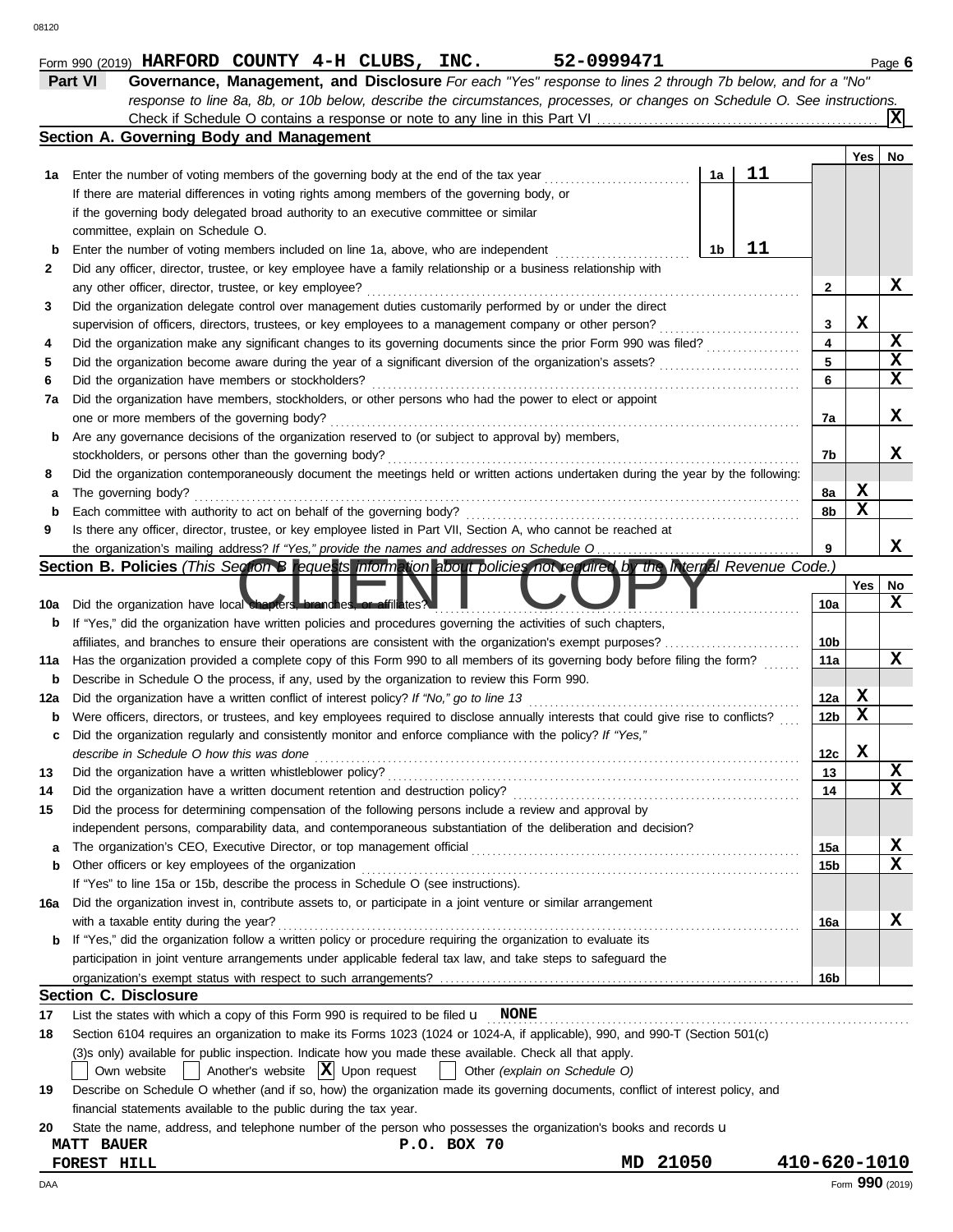| Form 990 (2019) HARFORD COUNTY 4-H CLUBS, INC. |  |  |  |
|------------------------------------------------|--|--|--|

| Form 990 (2019) HARFORD COUNTY 4-H CLUBS, INC.                                                                                                                                                                                                                                                                                |                                                                                                                                                                                                                                                                                                          |                                                                                  |                                                                                       | 52-0999471                                                                                                   |  | Page 7 |  |
|-------------------------------------------------------------------------------------------------------------------------------------------------------------------------------------------------------------------------------------------------------------------------------------------------------------------------------|----------------------------------------------------------------------------------------------------------------------------------------------------------------------------------------------------------------------------------------------------------------------------------------------------------|----------------------------------------------------------------------------------|---------------------------------------------------------------------------------------|--------------------------------------------------------------------------------------------------------------|--|--------|--|
| Part VII                                                                                                                                                                                                                                                                                                                      |                                                                                                                                                                                                                                                                                                          |                                                                                  |                                                                                       | Compensation of Officers, Directors, Trustees, Key Employees, Highest Compensated Employees, and             |  |        |  |
| <b>Independent Contractors</b>                                                                                                                                                                                                                                                                                                |                                                                                                                                                                                                                                                                                                          |                                                                                  |                                                                                       |                                                                                                              |  |        |  |
|                                                                                                                                                                                                                                                                                                                               |                                                                                                                                                                                                                                                                                                          |                                                                                  |                                                                                       | Check if Schedule O contains a response or note to any line in this Part VII                                 |  |        |  |
| Section A.                                                                                                                                                                                                                                                                                                                    |                                                                                                                                                                                                                                                                                                          |                                                                                  |                                                                                       | Officers, Directors, Trustees, Key Employees, and Highest Compensated Employees                              |  |        |  |
| 1a Complete this table for all persons required to be listed. Report compensation for the calendar year ending with or within the<br>organization's tax year.                                                                                                                                                                 |                                                                                                                                                                                                                                                                                                          |                                                                                  |                                                                                       |                                                                                                              |  |        |  |
| • List all of the organization's current officers, directors, trustees (whether individuals or organizations), regardless of amount of<br>compensation. Enter -0- in columns (D), (E), and (F) if no compensation was paid.                                                                                                   |                                                                                                                                                                                                                                                                                                          |                                                                                  |                                                                                       |                                                                                                              |  |        |  |
| • List all of the organization's current key employees, if any. See instructions for definition of "key employee."                                                                                                                                                                                                            |                                                                                                                                                                                                                                                                                                          |                                                                                  |                                                                                       |                                                                                                              |  |        |  |
|                                                                                                                                                                                                                                                                                                                               | List the organization's five current highest compensated employees (other than an officer, director, trustee, or key employee)<br>who received reportable compensation (Box 5 of Form W-2 and/or Box 7 of Form 1099-MISC) of more than \$100,000 from the<br>organization and any related organizations. |                                                                                  |                                                                                       |                                                                                                              |  |        |  |
| • List all of the organization's former officers, key employees, and highest compensated employees who received more than<br>\$100,000 of reportable compensation from the organization and any related organizations.                                                                                                        |                                                                                                                                                                                                                                                                                                          |                                                                                  |                                                                                       |                                                                                                              |  |        |  |
| • List all of the organization's former directors or trustees that received, in the capacity as a former director or trustee of the<br>organization, more than \$10,000 of reportable compensation from the organization and any related organizations.<br>See instructions for the order in which to list the persons above. |                                                                                                                                                                                                                                                                                                          |                                                                                  |                                                                                       |                                                                                                              |  |        |  |
| Check this box if neither the organization nor any related organization compensated any current officer, director, or trustee.                                                                                                                                                                                                |                                                                                                                                                                                                                                                                                                          |                                                                                  |                                                                                       |                                                                                                              |  |        |  |
| (C)<br>(A)<br>(B)<br>Position<br>Name and title<br>Average<br>(do not check more than one<br>hours<br>box, unless person is both an<br>per week<br>officer and a director/trustee)<br>(list any<br>hours for<br>Individual<br>Former<br>Institutional<br>Key<br>Officer<br>related<br>organizations<br>below                  |                                                                                                                                                                                                                                                                                                          | (D)<br>Reportable<br>compensation<br>from the<br>organization<br>(W-2/1099-MISC) | (E)<br>Reportable<br>compensation<br>from related<br>organizations<br>(W-2/1099-MISC) | (F)<br>Estimated amount<br>of other<br>compensation<br>from the<br>organization and<br>related organizations |  |        |  |
| (1) KATY HILYARD                                                                                                                                                                                                                                                                                                              | dotted line)                                                                                                                                                                                                                                                                                             | trustee<br>trustee                                                               | Highest compensated<br>employee<br>employee                                           |                                                                                                              |  |        |  |

CLENT COPY

**0.00 X X 0 0 0**

**0.00 X X 0 0 0**

**0.00 X X 0 0 0**

**0.00 X X 0 0 0**

Form **990** (2019)

| (8)  |  |  |  |  |  |
|------|--|--|--|--|--|
|      |  |  |  |  |  |
| (9)  |  |  |  |  |  |
|      |  |  |  |  |  |
| (10) |  |  |  |  |  |
|      |  |  |  |  |  |
| (11) |  |  |  |  |  |

. . . . . . . . . . . . . . . . . . . . . . . . . . . . . . . . . . . . . . . . . . . . . . . . . . . . . . .

. . . . . . . . . . . . . . . . . . . . . . . . . . . . . . . . . . . . . . . . . . . . . . . . . . . . . . .

. . . . . . . . . . . . . . . . . . . . . . . . . . . . . . . . . . . . . . . . . . . . . . . . . . . . . . .

. . . . . . . . . . . . . . . . . . . . . . . . . . . . . . . . . . . . . . . . . . . . . . . . . . . . . . . **TREASURER**

**VICE PRESIDENT**  $0.00$ 

**1.00** 

. . . . . . . . . . . . . . . . . . . . . . . . . . . . . . . . . . . . . . . . . . . . . . . . . . . . . . .

**5.00**

**5.00**

**5.00**

**(2) DELORES MCCANN**

**(4) MARK ZIMMERMAN**

**(3) MATT BAUER**

**PRESIDENT**

**SECRETARY**

**(5)**

**(6)**

**(7)**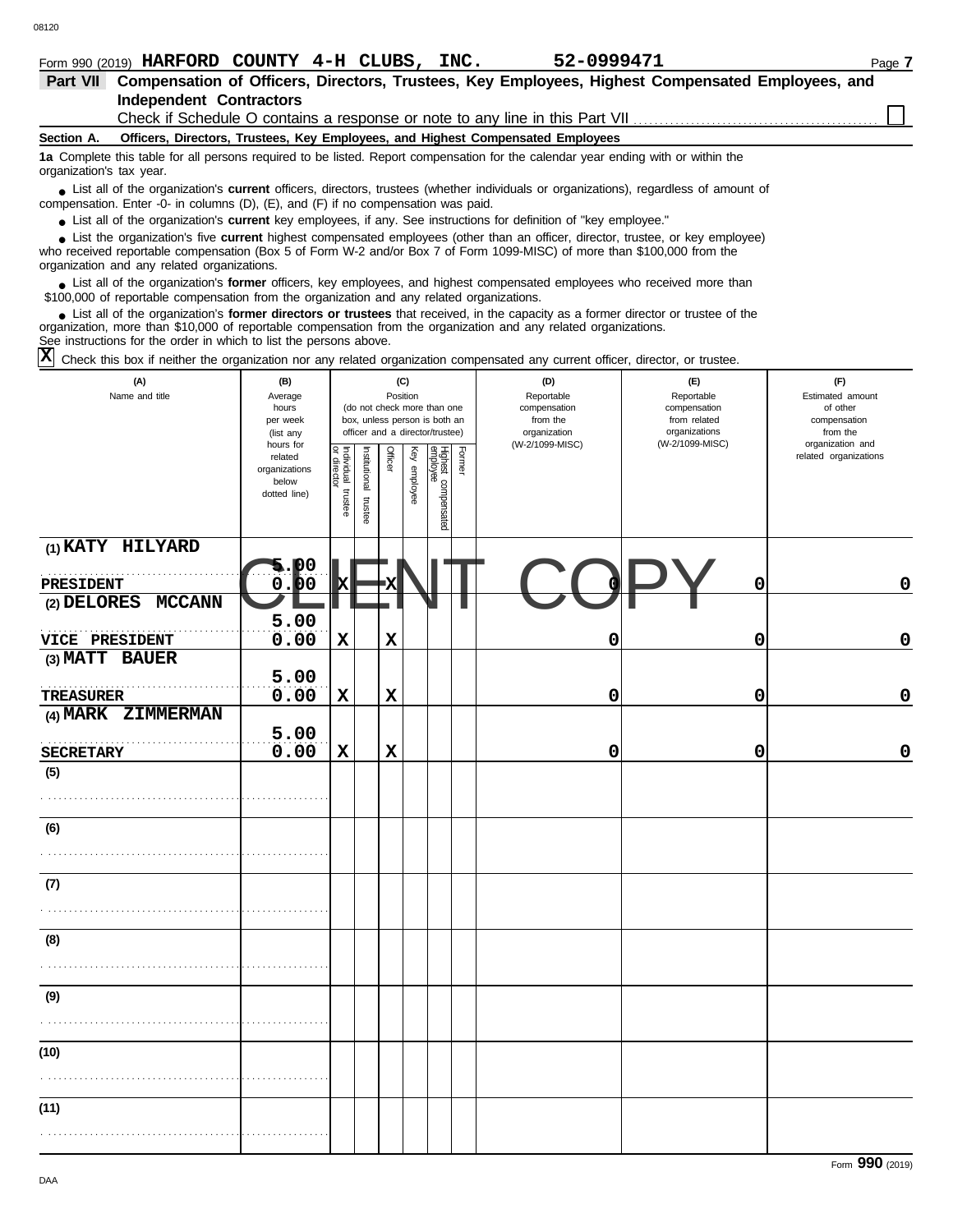| Part VII | Form 990 (2019) HARFORD COUNTY 4-H CLUBS, INC.                                                                                                                        |                                                                                                                                                                                     |                                      |                       |         |              |                                 |                                                               | 52-0999471<br>Section A. Officers, Directors, Trustees, Key Employees, and Highest Compensated Employees (continued)                                                                                                 |                                |                                                                                     |                       |                     | Page 8 |
|----------|-----------------------------------------------------------------------------------------------------------------------------------------------------------------------|-------------------------------------------------------------------------------------------------------------------------------------------------------------------------------------|--------------------------------------|-----------------------|---------|--------------|---------------------------------|---------------------------------------------------------------|----------------------------------------------------------------------------------------------------------------------------------------------------------------------------------------------------------------------|--------------------------------|-------------------------------------------------------------------------------------|-----------------------|---------------------|--------|
|          | (A)<br>Name and title                                                                                                                                                 | (C)<br>(B)<br>Position<br>Average<br>(do not check more than one<br>hours<br>box, unless person is both an<br>per week<br>officer and a director/trustee)<br>(list any<br>hours for |                                      |                       |         |              |                                 | (D)<br>Reportable<br>compensation<br>from the<br>organization | (E)<br>Reportable<br>compensation<br>from related<br>organizations<br>(W-2/1099-MISC)                                                                                                                                |                                | (F)<br>Estimated amount<br>of other<br>compensation<br>from the<br>organization and |                       |                     |        |
|          |                                                                                                                                                                       |                                                                                                                                                                                     | Individual<br>or director<br>trustee | Institutional trustee | Officer | Key employee | Highest compensated<br>employee | Former                                                        | (W-2/1099-MISC)                                                                                                                                                                                                      |                                |                                                                                     | related organizations |                     |        |
|          |                                                                                                                                                                       |                                                                                                                                                                                     |                                      |                       |         |              |                                 |                                                               |                                                                                                                                                                                                                      |                                |                                                                                     |                       |                     |        |
|          |                                                                                                                                                                       |                                                                                                                                                                                     |                                      |                       |         |              |                                 |                                                               |                                                                                                                                                                                                                      |                                |                                                                                     |                       |                     |        |
|          |                                                                                                                                                                       |                                                                                                                                                                                     |                                      |                       |         |              |                                 |                                                               |                                                                                                                                                                                                                      |                                |                                                                                     |                       |                     |        |
|          |                                                                                                                                                                       |                                                                                                                                                                                     |                                      |                       |         |              |                                 |                                                               |                                                                                                                                                                                                                      |                                |                                                                                     |                       |                     |        |
|          |                                                                                                                                                                       |                                                                                                                                                                                     |                                      |                       |         |              |                                 |                                                               |                                                                                                                                                                                                                      |                                |                                                                                     |                       |                     |        |
|          |                                                                                                                                                                       |                                                                                                                                                                                     |                                      |                       |         |              |                                 |                                                               |                                                                                                                                                                                                                      |                                |                                                                                     |                       |                     |        |
|          |                                                                                                                                                                       |                                                                                                                                                                                     |                                      |                       |         |              |                                 |                                                               |                                                                                                                                                                                                                      |                                |                                                                                     |                       |                     |        |
|          |                                                                                                                                                                       |                                                                                                                                                                                     |                                      |                       |         |              |                                 |                                                               |                                                                                                                                                                                                                      |                                |                                                                                     |                       |                     |        |
| 1b.      |                                                                                                                                                                       |                                                                                                                                                                                     |                                      |                       |         |              |                                 | u                                                             |                                                                                                                                                                                                                      |                                |                                                                                     |                       |                     |        |
|          | Total from continuation sheets to Part VII, Section A                                                                                                                 |                                                                                                                                                                                     |                                      |                       |         |              |                                 | u<br>u                                                        |                                                                                                                                                                                                                      |                                |                                                                                     |                       |                     |        |
| 2        | reportable compensation from the organization $\bf{u}$ 0                                                                                                              |                                                                                                                                                                                     |                                      |                       |         |              |                                 |                                                               | Total number of individuals (including but not limited to those listed above) who received more than \$100,000 of                                                                                                    |                                |                                                                                     |                       |                     |        |
| 3        |                                                                                                                                                                       |                                                                                                                                                                                     |                                      |                       |         |              |                                 |                                                               | Did the organization list any former officer, director, trustee, key employee, or highest compensated                                                                                                                |                                |                                                                                     |                       | Yes                 | No.    |
|          |                                                                                                                                                                       |                                                                                                                                                                                     |                                      |                       |         |              |                                 |                                                               |                                                                                                                                                                                                                      |                                |                                                                                     | 3                     |                     | X      |
| 4        |                                                                                                                                                                       |                                                                                                                                                                                     |                                      |                       |         |              |                                 |                                                               | For any individual listed on line 1a, is the sum of reportable compensation and other compensation from the<br>organization and related organizations greater than \$150,000? If "Yes," complete Schedule J for such |                                |                                                                                     |                       |                     |        |
| 5        |                                                                                                                                                                       |                                                                                                                                                                                     |                                      |                       |         |              |                                 |                                                               | Did any person listed on line 1a receive or accrue compensation from any unrelated organization or individual                                                                                                        |                                |                                                                                     | 4                     |                     | x      |
|          |                                                                                                                                                                       |                                                                                                                                                                                     |                                      |                       |         |              |                                 |                                                               |                                                                                                                                                                                                                      |                                |                                                                                     | 5                     |                     | x      |
| 1        | Section B. Independent Contractors                                                                                                                                    |                                                                                                                                                                                     |                                      |                       |         |              |                                 |                                                               | Complete this table for your five highest compensated independent contractors that received more than \$100,000 of                                                                                                   |                                |                                                                                     |                       |                     |        |
|          |                                                                                                                                                                       | (A)<br>Name and business address                                                                                                                                                    |                                      |                       |         |              |                                 |                                                               | compensation from the organization. Report compensation for the calendar year ending with or within the organization's tax year.                                                                                     | (B)<br>Description of services |                                                                                     |                       | (C)<br>Compensation |        |
|          |                                                                                                                                                                       |                                                                                                                                                                                     |                                      |                       |         |              |                                 |                                                               |                                                                                                                                                                                                                      |                                |                                                                                     |                       |                     |        |
|          |                                                                                                                                                                       |                                                                                                                                                                                     |                                      |                       |         |              |                                 |                                                               |                                                                                                                                                                                                                      |                                |                                                                                     |                       |                     |        |
|          |                                                                                                                                                                       |                                                                                                                                                                                     |                                      |                       |         |              |                                 |                                                               |                                                                                                                                                                                                                      |                                |                                                                                     |                       |                     |        |
|          |                                                                                                                                                                       |                                                                                                                                                                                     |                                      |                       |         |              |                                 |                                                               |                                                                                                                                                                                                                      |                                |                                                                                     |                       |                     |        |
| 2        | Total number of independent contractors (including but not limited to those listed above) who<br>received more than \$100,000 of compensation from the organization u |                                                                                                                                                                                     |                                      |                       |         |              |                                 |                                                               |                                                                                                                                                                                                                      | 0                              |                                                                                     |                       |                     |        |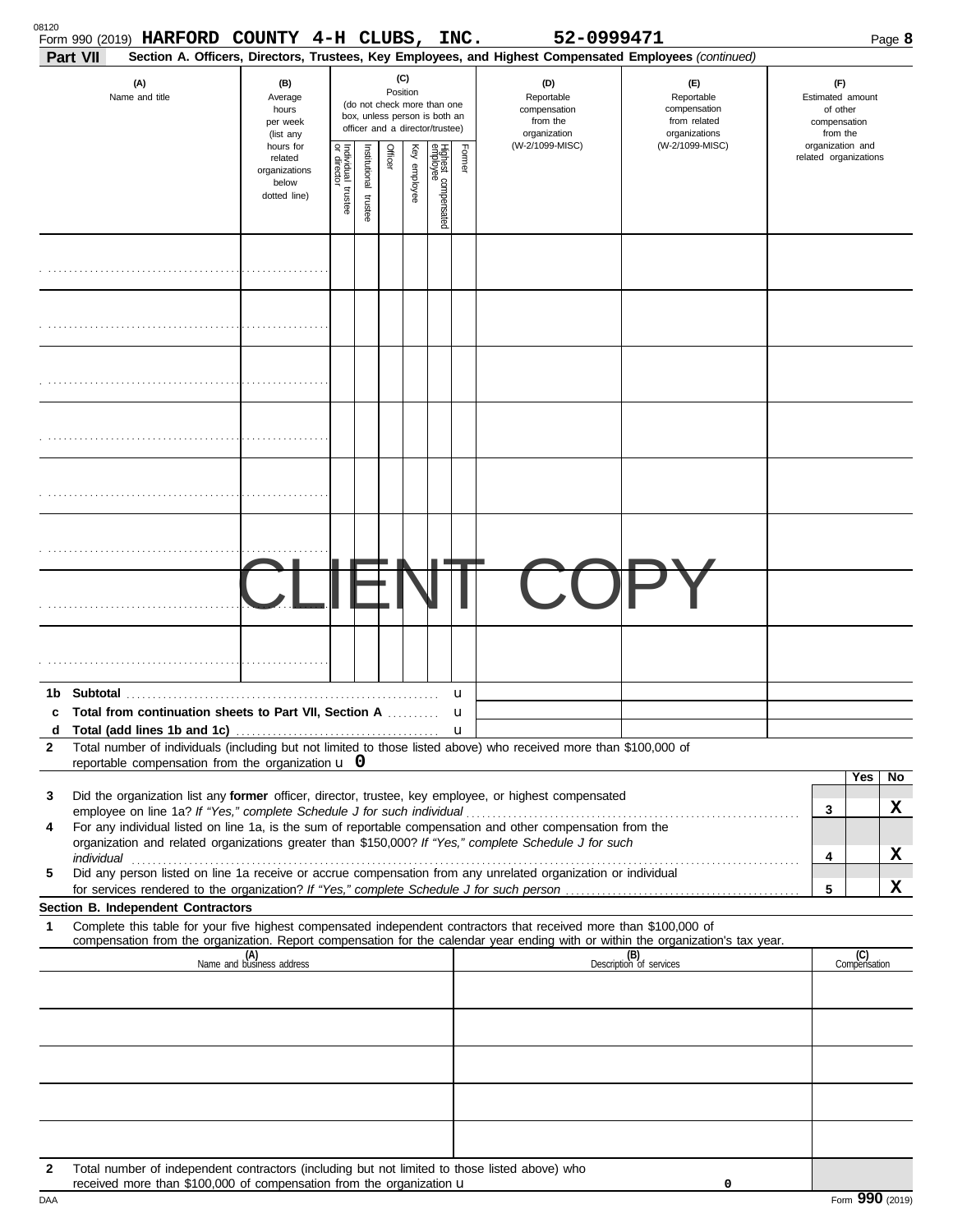**Part VIII Statement of Revenue**

|                                                                  |                  |                                                                                                                                                                                                                                                                                                                                                                                                                                                          |                |                |                      |                      | (A)<br>Total revenue | (B)<br>Related or exempt<br>function revenue | (C)<br>Unrelated<br>business revenue | (D)<br>Revenue excluded<br>from tax under<br>sections 512-514 |
|------------------------------------------------------------------|------------------|----------------------------------------------------------------------------------------------------------------------------------------------------------------------------------------------------------------------------------------------------------------------------------------------------------------------------------------------------------------------------------------------------------------------------------------------------------|----------------|----------------|----------------------|----------------------|----------------------|----------------------------------------------|--------------------------------------|---------------------------------------------------------------|
|                                                                  |                  | 1a Federated campaigns                                                                                                                                                                                                                                                                                                                                                                                                                                   |                |                | 1a                   |                      |                      |                                              |                                      |                                                               |
| <b>Contributions, Gifts, Grants</b><br>and Other Similar Amounts |                  | <b>b</b> Membership dues <i></i>                                                                                                                                                                                                                                                                                                                                                                                                                         |                |                | 1 <sub>b</sub>       |                      |                      |                                              |                                      |                                                               |
|                                                                  |                  | c Fundraising events                                                                                                                                                                                                                                                                                                                                                                                                                                     |                |                | 1 <sub>c</sub>       |                      |                      |                                              |                                      |                                                               |
|                                                                  |                  | d Related organizations                                                                                                                                                                                                                                                                                                                                                                                                                                  |                |                | 1 <sub>d</sub>       |                      |                      |                                              |                                      |                                                               |
|                                                                  |                  | <b>e</b> Government grants (contributions)                                                                                                                                                                                                                                                                                                                                                                                                               |                | .<br>.         | 1e                   |                      |                      |                                              |                                      |                                                               |
|                                                                  |                  | f All other contributions, gifts, grants,                                                                                                                                                                                                                                                                                                                                                                                                                |                |                |                      |                      |                      |                                              |                                      |                                                               |
|                                                                  |                  | and similar amounts not included above                                                                                                                                                                                                                                                                                                                                                                                                                   |                |                | 1f                   | 7,535                |                      |                                              |                                      |                                                               |
|                                                                  |                  | <b>g</b> Noncash contributions included in lines 1a-1f                                                                                                                                                                                                                                                                                                                                                                                                   |                |                | 1g $\sqrt{ }$        |                      |                      |                                              |                                      |                                                               |
|                                                                  |                  |                                                                                                                                                                                                                                                                                                                                                                                                                                                          |                |                |                      | $\mathbf{u}$         | 7,535                |                                              |                                      |                                                               |
|                                                                  |                  |                                                                                                                                                                                                                                                                                                                                                                                                                                                          |                |                |                      | <b>Business Code</b> |                      |                                              |                                      |                                                               |
|                                                                  | 2a               | CAMPGROUND RENTALS                                                                                                                                                                                                                                                                                                                                                                                                                                       |                |                |                      |                      | 171,437              | 171,437                                      |                                      |                                                               |
|                                                                  | b                |                                                                                                                                                                                                                                                                                                                                                                                                                                                          |                |                |                      |                      |                      |                                              |                                      |                                                               |
|                                                                  | c                |                                                                                                                                                                                                                                                                                                                                                                                                                                                          |                |                |                      |                      |                      |                                              |                                      |                                                               |
| Program Service<br>Revenue                                       | d                |                                                                                                                                                                                                                                                                                                                                                                                                                                                          |                |                |                      |                      |                      |                                              |                                      |                                                               |
|                                                                  |                  |                                                                                                                                                                                                                                                                                                                                                                                                                                                          |                |                |                      |                      |                      |                                              |                                      |                                                               |
|                                                                  |                  | f All other program service revenue                                                                                                                                                                                                                                                                                                                                                                                                                      |                |                |                      |                      |                      |                                              |                                      |                                                               |
|                                                                  |                  |                                                                                                                                                                                                                                                                                                                                                                                                                                                          |                |                |                      |                      | 171,437              |                                              |                                      |                                                               |
|                                                                  | 3                | Investment income (including dividends, interest, and                                                                                                                                                                                                                                                                                                                                                                                                    |                |                |                      |                      |                      |                                              |                                      |                                                               |
|                                                                  |                  | other similar amounts)                                                                                                                                                                                                                                                                                                                                                                                                                                   |                |                |                      | u                    | 36,941               | 36,941                                       |                                      |                                                               |
|                                                                  |                  | Income from investment of tax-exempt bond proceeds                                                                                                                                                                                                                                                                                                                                                                                                       |                |                |                      | u                    |                      |                                              |                                      |                                                               |
|                                                                  | 5                | Royalties                                                                                                                                                                                                                                                                                                                                                                                                                                                |                |                |                      | u                    |                      |                                              |                                      |                                                               |
|                                                                  |                  |                                                                                                                                                                                                                                                                                                                                                                                                                                                          |                | $(i)$ Rea      |                      |                      |                      |                                              |                                      |                                                               |
|                                                                  |                  | <b>6a</b> Gross rents                                                                                                                                                                                                                                                                                                                                                                                                                                    | 6а             |                |                      |                      |                      |                                              |                                      |                                                               |
|                                                                  |                  | <b>b</b> Less: rental expenses                                                                                                                                                                                                                                                                                                                                                                                                                           | 6 <sub>b</sub> |                |                      |                      |                      |                                              |                                      |                                                               |
|                                                                  |                  | <b>c</b> Rental inc. or (loss)                                                                                                                                                                                                                                                                                                                                                                                                                           | 6c             |                |                      |                      |                      |                                              |                                      |                                                               |
|                                                                  |                  |                                                                                                                                                                                                                                                                                                                                                                                                                                                          |                |                |                      | u                    |                      |                                              |                                      |                                                               |
|                                                                  |                  | <b>7a</b> Gross amount from<br>sales of assets                                                                                                                                                                                                                                                                                                                                                                                                           |                | (i) Securities |                      | (ii) Other           |                      |                                              |                                      |                                                               |
|                                                                  |                  | other than inventory                                                                                                                                                                                                                                                                                                                                                                                                                                     | 7a             |                | 36,700               |                      |                      |                                              |                                      |                                                               |
|                                                                  |                  | <b>b</b> Less: cost or other                                                                                                                                                                                                                                                                                                                                                                                                                             |                |                |                      |                      |                      |                                              |                                      |                                                               |
|                                                                  |                  | basis and sales exps.                                                                                                                                                                                                                                                                                                                                                                                                                                    | 7b             |                | 33,997               |                      |                      |                                              |                                      |                                                               |
| <b>Other Revenue</b>                                             |                  | c Gain or (loss)                                                                                                                                                                                                                                                                                                                                                                                                                                         | 7c             |                | 2,703                |                      |                      |                                              |                                      |                                                               |
|                                                                  |                  |                                                                                                                                                                                                                                                                                                                                                                                                                                                          |                |                |                      | $\mathbf u$          | 2,703                | 2,703                                        |                                      |                                                               |
|                                                                  |                  | 8a Gross income from fundraising events                                                                                                                                                                                                                                                                                                                                                                                                                  |                |                |                      |                      |                      |                                              |                                      |                                                               |
|                                                                  |                  | $\begin{minipage}[c]{0.9\linewidth} (not including \quad $${\$}\quad \  \  \, \texttt{3}\quad \  \  \, \texttt{4}\quad \  \  \, \texttt{5}\quad \  \  \, \texttt{5}\quad \  \  \, \texttt{6}\quad \  \  \, \texttt{7}\quad \  \  \, \texttt{8}\quad \  \  \, \texttt{8}\quad \  \  \, \texttt{9}\quad \  \  \, \texttt{1}\quad \  \  \, \texttt{8}\quad \  \  \, \texttt{9}\quad \  \  \, \texttt{1}\quad \  \  \, \texttt{1}\quad \  \  \, \texttt{1}\$ |                |                |                      |                      |                      |                                              |                                      |                                                               |
|                                                                  |                  | of contributions reported on line 1c).                                                                                                                                                                                                                                                                                                                                                                                                                   |                |                |                      |                      |                      |                                              |                                      |                                                               |
|                                                                  |                  | See Part IV, line 18                                                                                                                                                                                                                                                                                                                                                                                                                                     |                |                | 8а                   | 20,966               |                      |                                              |                                      |                                                               |
|                                                                  |                  | <b>b</b> Less: direct expenses <i>minimum</i>                                                                                                                                                                                                                                                                                                                                                                                                            |                |                | 8b                   | 9,273                |                      |                                              |                                      |                                                               |
|                                                                  |                  | c Net income or (loss) from fundraising events                                                                                                                                                                                                                                                                                                                                                                                                           |                |                |                      | $\mathbf{u}$         | 11,693               |                                              |                                      |                                                               |
|                                                                  |                  | 9a Gross income from gaming activities.                                                                                                                                                                                                                                                                                                                                                                                                                  |                |                |                      |                      |                      |                                              |                                      |                                                               |
|                                                                  |                  | See Part IV, line 19                                                                                                                                                                                                                                                                                                                                                                                                                                     |                |                | 9а<br>9 <sub>b</sub> |                      |                      |                                              |                                      |                                                               |
|                                                                  |                  | <b>b</b> Less: direct expenses                                                                                                                                                                                                                                                                                                                                                                                                                           |                |                |                      |                      |                      |                                              |                                      |                                                               |
|                                                                  |                  | 10a Gross sales of inventory, less                                                                                                                                                                                                                                                                                                                                                                                                                       |                |                |                      |                      |                      |                                              |                                      |                                                               |
|                                                                  |                  | returns and allowances                                                                                                                                                                                                                                                                                                                                                                                                                                   |                |                | 10a                  |                      |                      |                                              |                                      |                                                               |
|                                                                  |                  | <b>b</b> Less: $cost$ of goods sold $\ldots$                                                                                                                                                                                                                                                                                                                                                                                                             |                | .              | 10 <sub>b</sub>      |                      |                      |                                              |                                      |                                                               |
|                                                                  |                  |                                                                                                                                                                                                                                                                                                                                                                                                                                                          |                |                |                      | $\mathbf{u}$         |                      |                                              |                                      |                                                               |
|                                                                  |                  |                                                                                                                                                                                                                                                                                                                                                                                                                                                          |                |                |                      | <b>Business Code</b> |                      |                                              |                                      |                                                               |
| Miscellaneous<br>Revenue                                         | 11a              |                                                                                                                                                                                                                                                                                                                                                                                                                                                          |                |                |                      |                      |                      |                                              |                                      |                                                               |
|                                                                  | b                |                                                                                                                                                                                                                                                                                                                                                                                                                                                          |                |                |                      |                      |                      |                                              |                                      |                                                               |
|                                                                  | с                |                                                                                                                                                                                                                                                                                                                                                                                                                                                          |                |                |                      |                      |                      |                                              |                                      |                                                               |
|                                                                  |                  |                                                                                                                                                                                                                                                                                                                                                                                                                                                          |                |                |                      |                      |                      |                                              |                                      |                                                               |
|                                                                  |                  |                                                                                                                                                                                                                                                                                                                                                                                                                                                          |                |                |                      |                      |                      |                                              |                                      |                                                               |
|                                                                  | 12 <sup>12</sup> |                                                                                                                                                                                                                                                                                                                                                                                                                                                          |                |                |                      | $\mathbf{u}$         | 230,309              | 211,081                                      | $\mathbf{0}$                         | 0                                                             |
|                                                                  |                  |                                                                                                                                                                                                                                                                                                                                                                                                                                                          |                |                |                      |                      |                      |                                              |                                      |                                                               |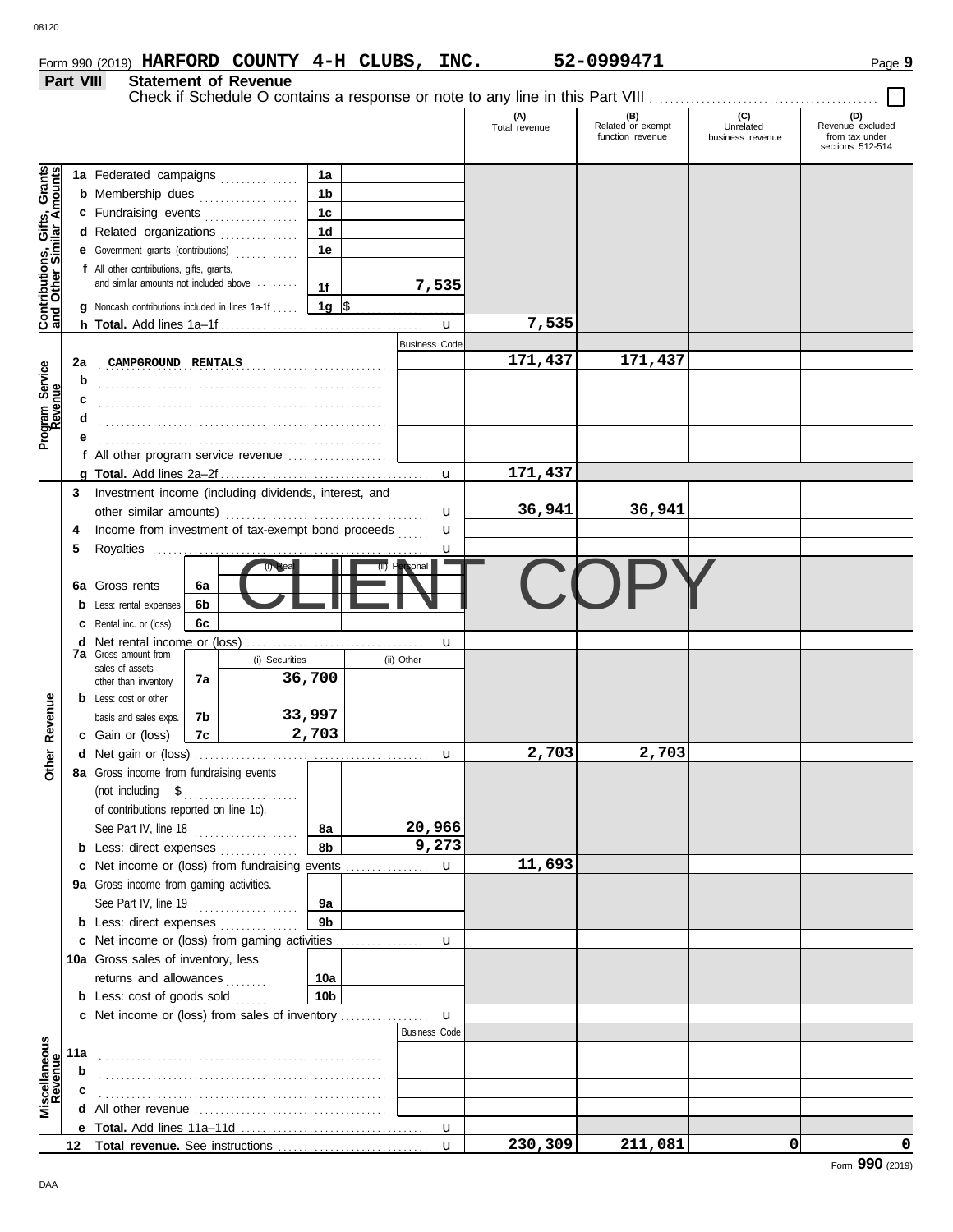#### **Part IX Statement of Functional Expenses Form 990 (2019) HARFORD COUNTY 4-H CLUBS, INC.** 52-0999471 Page 10

|          | Section 501(c)(3) and 501(c)(4) organizations must complete all columns. All other organizations must complete column (A).<br>Check if Schedule O contains a response or note to any line in this Part IX                                                                                                                                                                                                                                                                                                                                                                           |                |                             |                                    |                         |
|----------|-------------------------------------------------------------------------------------------------------------------------------------------------------------------------------------------------------------------------------------------------------------------------------------------------------------------------------------------------------------------------------------------------------------------------------------------------------------------------------------------------------------------------------------------------------------------------------------|----------------|-----------------------------|------------------------------------|-------------------------|
|          | Do not include amounts reported on lines 6b,                                                                                                                                                                                                                                                                                                                                                                                                                                                                                                                                        | (A)            | (B)                         | (C)                                | (D)                     |
|          | 7b, 8b, 9b, and 10b of Part VIII.                                                                                                                                                                                                                                                                                                                                                                                                                                                                                                                                                   | Total expenses | Program service<br>expenses | Management and<br>general expenses | Fundraising<br>expenses |
|          | 1 Grants and other assistance to domestic organizations                                                                                                                                                                                                                                                                                                                                                                                                                                                                                                                             |                |                             |                                    |                         |
|          | and domestic governments. See Part IV, line 21                                                                                                                                                                                                                                                                                                                                                                                                                                                                                                                                      |                |                             |                                    |                         |
| 2        | Grants and other assistance to domestic                                                                                                                                                                                                                                                                                                                                                                                                                                                                                                                                             |                |                             |                                    |                         |
|          | individuals. See Part IV, line 22                                                                                                                                                                                                                                                                                                                                                                                                                                                                                                                                                   |                |                             |                                    |                         |
| 3        | Grants and other assistance to foreign                                                                                                                                                                                                                                                                                                                                                                                                                                                                                                                                              |                |                             |                                    |                         |
|          | organizations, foreign governments, and foreign                                                                                                                                                                                                                                                                                                                                                                                                                                                                                                                                     |                |                             |                                    |                         |
|          | individuals. See Part IV, lines 15 and 16                                                                                                                                                                                                                                                                                                                                                                                                                                                                                                                                           |                |                             |                                    |                         |
| 4        | Benefits paid to or for members                                                                                                                                                                                                                                                                                                                                                                                                                                                                                                                                                     |                |                             |                                    |                         |
| 5        | Compensation of current officers, directors,                                                                                                                                                                                                                                                                                                                                                                                                                                                                                                                                        |                |                             |                                    |                         |
|          | trustees, and key employees                                                                                                                                                                                                                                                                                                                                                                                                                                                                                                                                                         |                |                             |                                    |                         |
| 6        | Compensation not included above to disqualified                                                                                                                                                                                                                                                                                                                                                                                                                                                                                                                                     |                |                             |                                    |                         |
|          | persons (as defined under section 4958(f)(1)) and                                                                                                                                                                                                                                                                                                                                                                                                                                                                                                                                   |                |                             |                                    |                         |
|          | persons described in section 4958(c)(3)(B)                                                                                                                                                                                                                                                                                                                                                                                                                                                                                                                                          |                |                             |                                    |                         |
| 7        | Other salaries and wages<br>.                                                                                                                                                                                                                                                                                                                                                                                                                                                                                                                                                       | 66,560         | 66,560                      |                                    |                         |
| 8        | Pension plan accruals and contributions (include                                                                                                                                                                                                                                                                                                                                                                                                                                                                                                                                    |                |                             |                                    |                         |
|          | section 401(k) and 403(b) employer contributions)                                                                                                                                                                                                                                                                                                                                                                                                                                                                                                                                   |                |                             |                                    |                         |
| 9        | Other employee benefits                                                                                                                                                                                                                                                                                                                                                                                                                                                                                                                                                             |                |                             |                                    |                         |
| 10       | Payroll taxes                                                                                                                                                                                                                                                                                                                                                                                                                                                                                                                                                                       | 8,339          | 8,339                       |                                    |                         |
| 11       | Fees for services (nonemployees):                                                                                                                                                                                                                                                                                                                                                                                                                                                                                                                                                   |                |                             |                                    |                         |
| а        |                                                                                                                                                                                                                                                                                                                                                                                                                                                                                                                                                                                     |                |                             |                                    |                         |
| b        | Legal                                                                                                                                                                                                                                                                                                                                                                                                                                                                                                                                                                               |                |                             |                                    |                         |
| с        |                                                                                                                                                                                                                                                                                                                                                                                                                                                                                                                                                                                     | ltop<br>5 J    |                             | 5,100                              |                         |
| d        | Lobbying                                                                                                                                                                                                                                                                                                                                                                                                                                                                                                                                                                            |                |                             |                                    |                         |
|          | Professional fundraising services. See Part IV,                                                                                                                                                                                                                                                                                                                                                                                                                                                                                                                                     |                |                             |                                    |                         |
| f        | Investment management fees                                                                                                                                                                                                                                                                                                                                                                                                                                                                                                                                                          | 2,127          |                             | 2,127                              |                         |
| g        | Other. (If line 11g amount exceeds 10% of line 25, column                                                                                                                                                                                                                                                                                                                                                                                                                                                                                                                           |                |                             |                                    |                         |
|          | (A) amount, list line 11g expenses on Schedule O.)                                                                                                                                                                                                                                                                                                                                                                                                                                                                                                                                  |                |                             |                                    |                         |
| 12       | Advertising and promotion                                                                                                                                                                                                                                                                                                                                                                                                                                                                                                                                                           |                |                             |                                    |                         |
| 13       |                                                                                                                                                                                                                                                                                                                                                                                                                                                                                                                                                                                     | 3,937          |                             | 3,937                              |                         |
| 14       |                                                                                                                                                                                                                                                                                                                                                                                                                                                                                                                                                                                     |                |                             |                                    |                         |
| 15       |                                                                                                                                                                                                                                                                                                                                                                                                                                                                                                                                                                                     |                |                             |                                    |                         |
| 16       |                                                                                                                                                                                                                                                                                                                                                                                                                                                                                                                                                                                     | 9,328          | 9,328                       |                                    |                         |
| 17       |                                                                                                                                                                                                                                                                                                                                                                                                                                                                                                                                                                                     |                |                             |                                    |                         |
|          | Payments of travel or entertainment expenses                                                                                                                                                                                                                                                                                                                                                                                                                                                                                                                                        |                |                             |                                    |                         |
|          | for any federal, state, or local public officials                                                                                                                                                                                                                                                                                                                                                                                                                                                                                                                                   |                |                             |                                    |                         |
| 19       | Conferences, conventions, and meetings                                                                                                                                                                                                                                                                                                                                                                                                                                                                                                                                              |                |                             |                                    |                         |
| 20       | Interest                                                                                                                                                                                                                                                                                                                                                                                                                                                                                                                                                                            |                |                             |                                    |                         |
| 21<br>22 | Payments to affiliates<br>Depreciation, depletion, and amortization                                                                                                                                                                                                                                                                                                                                                                                                                                                                                                                 | 44,146         | 44,146                      |                                    |                         |
| 23       |                                                                                                                                                                                                                                                                                                                                                                                                                                                                                                                                                                                     | 12,974         |                             | 12,974                             |                         |
| 24       | $In surface \begin{tabular}{@{}l@{}} \hline \multicolumn{3}{c}{\textbf{Insurance}} \\ \hline \multicolumn{3}{c}{\textbf{Insurance}} \\ \hline \multicolumn{3}{c}{\textbf{Insurance}} \\ \hline \multicolumn{3}{c}{\textbf{Insurance}} \\ \hline \multicolumn{3}{c}{\textbf{Insurance}} \\ \hline \multicolumn{3}{c}{\textbf{Insurance}} \\ \hline \multicolumn{3}{c}{\textbf{Insurance}} \\ \hline \multicolumn{3}{c}{\textbf{Insurance}} \\ \hline \multicolumn{3}{c}{\textbf{Insurance}} \\ \hline \multicolumn{3}{c}{\textbf{In$<br>Other expenses. Itemize expenses not covered |                |                             |                                    |                         |
|          | above (List miscellaneous expenses on line 24e. If                                                                                                                                                                                                                                                                                                                                                                                                                                                                                                                                  |                |                             |                                    |                         |
|          | line 24e amount exceeds 10% of line 25, column                                                                                                                                                                                                                                                                                                                                                                                                                                                                                                                                      |                |                             |                                    |                         |
|          | (A) amount, list line 24e expenses on Schedule O.)                                                                                                                                                                                                                                                                                                                                                                                                                                                                                                                                  |                |                             |                                    |                         |
| a        | DEER CREEK OVERLOOK                                                                                                                                                                                                                                                                                                                                                                                                                                                                                                                                                                 | 38,795         | 38,795                      |                                    |                         |
| b        | GROCERIES FOR CAMP                                                                                                                                                                                                                                                                                                                                                                                                                                                                                                                                                                  | 27,212         | 27,212                      |                                    |                         |
| c        | REPAIRS AND MAINTENANCE                                                                                                                                                                                                                                                                                                                                                                                                                                                                                                                                                             | 18,857         | 18,857                      |                                    |                         |
| d        | <b>INSPECTIONS</b>                                                                                                                                                                                                                                                                                                                                                                                                                                                                                                                                                                  | 4,567          | 4,567                       |                                    |                         |
| е        | All other expenses                                                                                                                                                                                                                                                                                                                                                                                                                                                                                                                                                                  | 1,979          | 829                         | 1,150                              |                         |
| 25       | Total functional expenses. Add lines 1 through 24e                                                                                                                                                                                                                                                                                                                                                                                                                                                                                                                                  | 243,921        | 218,633                     | 25,288                             | $\mathbf 0$             |
| 26       | Joint costs. Complete this line only if the                                                                                                                                                                                                                                                                                                                                                                                                                                                                                                                                         |                |                             |                                    |                         |
|          | organization reported in column (B) joint costs                                                                                                                                                                                                                                                                                                                                                                                                                                                                                                                                     |                |                             |                                    |                         |
|          | from a combined educational campaign and<br>fundraising solicitation. Check here $\mathbf{u}$<br>if                                                                                                                                                                                                                                                                                                                                                                                                                                                                                 |                |                             |                                    |                         |
|          | following SOP 98-2 (ASC 958-720)                                                                                                                                                                                                                                                                                                                                                                                                                                                                                                                                                    |                |                             |                                    |                         |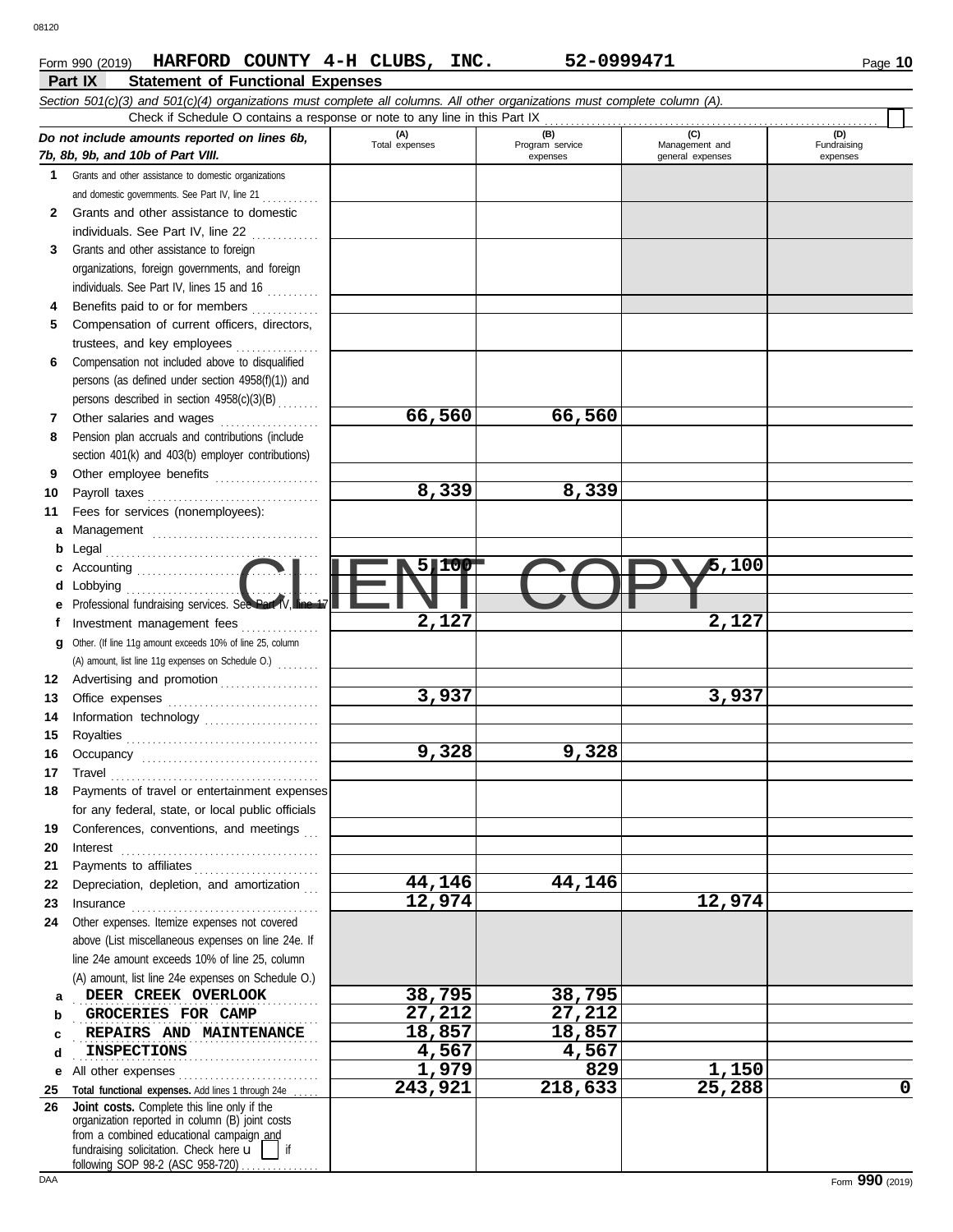| Form 990 (2019) | HARFORD COUNTY 4-H CLUBS, |  | INC. | 52-0999471 | Page |
|-----------------|---------------------------|--|------|------------|------|
| Part X          | <b>Balance Sheet</b>      |  |      |            |      |

|                 |    |                                                                              |                 |                     | (A)               |                 | (B)         |
|-----------------|----|------------------------------------------------------------------------------|-----------------|---------------------|-------------------|-----------------|-------------|
|                 |    |                                                                              |                 |                     | Beginning of year |                 | End of year |
|                 | 1  | Cash-non-interest-bearing                                                    |                 |                     | 9,716             | $\mathbf{1}$    | 7,213       |
|                 | 2  |                                                                              |                 |                     | 16,740            | $\mathbf{2}$    | 15,865      |
|                 | 3  |                                                                              |                 |                     |                   | 3               |             |
|                 | 4  | Accounts receivable, net                                                     |                 |                     |                   | 4               | 7,383       |
|                 | 5  | Loans and other receivables from any current or former officer, director,    |                 |                     |                   |                 |             |
|                 |    | trustee, key employee, creator or founder, substantial contributor, or 35%   |                 |                     |                   |                 |             |
|                 |    | controlled entity or family member of any of these persons                   |                 |                     |                   | 5               |             |
|                 | 6  | Loans and other receivables from other disqualified persons (as defined      |                 |                     |                   |                 |             |
|                 |    | under section 4958(f)(1)), and persons described in section 4958(c)(3)(B)    |                 |                     |                   | 6               |             |
| Assets          | 7  |                                                                              |                 |                     |                   | $\overline{7}$  |             |
|                 | 8  | Inventories for sale or use                                                  |                 |                     |                   | 8               |             |
|                 | 9  | Prepaid expenses and deferred charges                                        |                 |                     | 2,980             | 9               | 3,832       |
|                 |    | 10a Land, buildings, and equipment: cost or other                            |                 |                     |                   |                 |             |
|                 |    |                                                                              |                 | 1,580,390           |                   |                 |             |
|                 |    | <b>b</b> Less: accumulated depreciation                                      | 10 <sub>b</sub> | 661,280             | 934,689           | 10 <sub>c</sub> | 919,110     |
|                 | 11 | Investments-publicly traded securities                                       |                 |                     | 180,680           | 11              | 176,803     |
|                 | 12 | Investments-other securities. See Part IV, line 11                           |                 |                     |                   | 12              |             |
|                 | 13 |                                                                              |                 |                     |                   | 13              |             |
|                 | 14 | Intangible assets                                                            |                 |                     |                   | 14              |             |
|                 | 15 | Other assets. See Part IV, line 11                                           |                 |                     | 255,353           | 15              | 277,065     |
|                 | 16 | Total assets. Add lines 1 through 15 (must equal line 33)                    |                 |                     | 1,400,158         | 16              | 1,407,271   |
|                 | 17 | Accounts payable and accrued expenses                                        |                 |                     | 769               | 17              | 8,320       |
|                 | 18 | Grants payable <b>All Accords</b>                                            |                 |                     |                   | 18              |             |
|                 | 19 | Deferred revenue                                                             |                 | $\mathbf{2}$<br>938 | 19                | 100             |             |
|                 | 20 | Tax-exempt bond liabilities                                                  |                 | 20                  |                   |                 |             |
|                 | 21 | Escrow or custodial account liability. Complete Part IV of Schedule D        |                 |                     |                   | 21              |             |
|                 | 22 | Loans and other payables to any current or former officer, director,         |                 |                     |                   |                 |             |
| Liabilities     |    | trustee, key employee, creator or founder, substantial contributor, or 35%   |                 |                     |                   |                 |             |
|                 |    | controlled entity or family member of any of these persons                   |                 |                     |                   | 22              |             |
|                 | 23 |                                                                              |                 |                     |                   | 23              |             |
|                 | 24 | Unsecured notes and loans payable to unrelated third parties                 |                 |                     | 7,421             | 24              | 4,350       |
|                 | 25 | Other liabilities (including federal income tax, payables to related third   |                 |                     |                   |                 |             |
|                 |    | parties, and other liabilities not included on lines 17-24). Complete Part X |                 |                     |                   |                 |             |
|                 |    | of Schedule D                                                                |                 |                     | 1,164             | 25              | 1,005       |
|                 |    | 26 Total liabilities. Add lines 17 through 25                                |                 |                     | 12,292            | 26              | 13,775      |
|                 |    | Organizations that follow FASB ASC 958, check here $\mathbf{u} \mathbf{X} $  |                 |                     |                   |                 |             |
| <b>Balances</b> |    | and complete lines 27, 28, 32, and 33.                                       |                 |                     |                   |                 |             |
|                 | 27 | Net assets without donor restrictions                                        |                 |                     | 1,387,866         | 27              | 1,393,496   |
|                 | 28 | Net assets with donor restrictions                                           |                 |                     |                   | 28              |             |
| Fund            |    | Organizations that do not follow FASB ASC 958, check here u                  |                 |                     |                   |                 |             |
|                 |    | and complete lines 29 through 33.                                            |                 |                     |                   |                 |             |
| Assets or       | 29 | Capital stock or trust principal, or current funds                           |                 |                     |                   | 29              |             |
|                 | 30 |                                                                              |                 |                     |                   | 30              |             |
|                 | 31 | Retained earnings, endowment, accumulated income, or other funds             |                 |                     |                   | 31              |             |
| ě               | 32 | Total net assets or fund balances                                            |                 |                     | 1,387,866         | 32              | 1,393,496   |
|                 | 33 |                                                                              |                 |                     | 1,400,158         | 33              | 1,407,271   |

Form **990** (2019)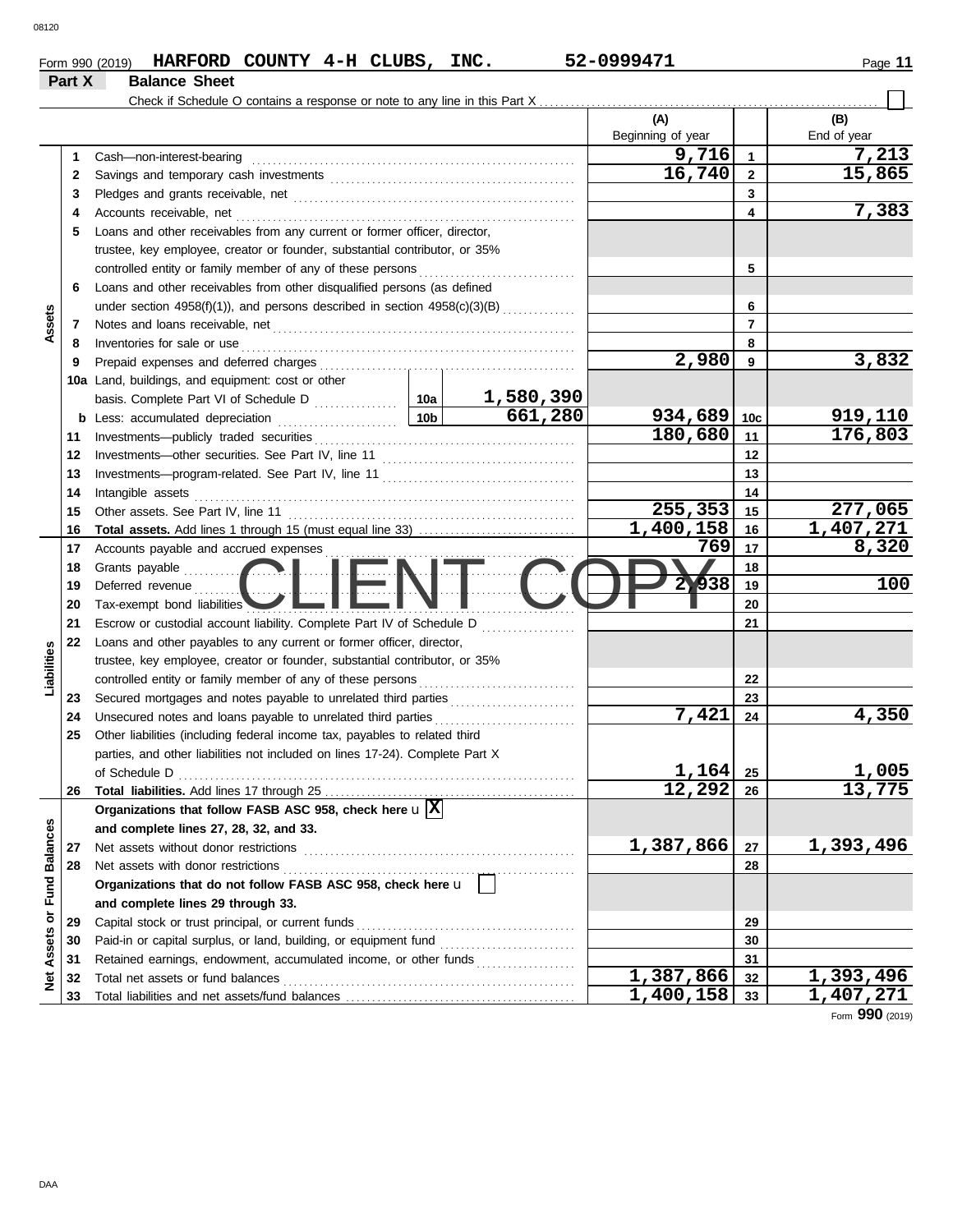|    | 52-0999471<br>Form 990 (2019) HARFORD COUNTY $4-H$ CLUBS, INC.                                                        |                         |           |           | Page 12         |
|----|-----------------------------------------------------------------------------------------------------------------------|-------------------------|-----------|-----------|-----------------|
|    | <b>Reconciliation of Net Assets</b><br>Part XI                                                                        |                         |           |           |                 |
|    |                                                                                                                       |                         |           |           | Iх              |
| 1  |                                                                                                                       |                         |           | 230, 309  |                 |
| 2  |                                                                                                                       | $\mathbf{2}$            |           | 243,921   |                 |
| 3  | Revenue less expenses. Subtract line 2 from line 1                                                                    | $\mathbf{3}$            |           | $-13,612$ |                 |
| 4  | Net assets or fund balances at beginning of year (must equal Part X, line 32, column (A)) [[[[[[[[[[[[[[[[[[[         | $\overline{\mathbf{4}}$ | 1,387,866 |           |                 |
| 5  |                                                                                                                       | 5                       |           | 19,242    |                 |
| 6  |                                                                                                                       | 6                       |           |           |                 |
| 7  | Investment expenses                                                                                                   | $\overline{7}$          |           |           |                 |
| 8  | Prior period adjustments                                                                                              | 8                       |           |           |                 |
| 9  | Other changes in net assets or fund balances (explain on Schedule O)                                                  | 9                       |           |           |                 |
| 10 | Net assets or fund balances at end of year. Combine lines 3 through 9 (must equal Part X, line                        |                         |           |           |                 |
|    |                                                                                                                       | 10                      | 1,393,496 |           |                 |
|    | <b>Financial Statements and Reporting</b><br>Part XII                                                                 |                         |           |           |                 |
|    |                                                                                                                       |                         |           |           |                 |
|    |                                                                                                                       |                         |           | Yes I     | <b>No</b>       |
| 1  | $ \mathbf{X} $ Accrual<br>Accounting method used to prepare the Form 990:<br>Cash<br>Other                            |                         |           |           |                 |
|    | If the organization changed its method of accounting from a prior year or checked "Other," explain in                 |                         |           |           |                 |
|    | Schedule O.                                                                                                           |                         |           |           |                 |
|    | 2a Were the organization's financial statements compiled or reviewed by an independent accountant?                    |                         | 2a        | x         |                 |
|    | If "Yes," check a box below to indicate whether the financial statements for the year were compiled or                |                         |           |           |                 |
|    | reviewed on a separate basis, consolidated basis, or both:                                                            |                         |           |           |                 |
|    | $ \mathbf{X} $ Separate basis<br>  Consolidated basis<br>Both consolidated and separate basis                         |                         |           |           |                 |
|    | <b>b</b> Were the organization's financial statements audited by an independent accountant?                           |                         | 2b        |           | X               |
|    | If "Yes," check a box below to indicate whether the financial statements for the year were audited on a               |                         |           |           |                 |
|    | separate basis, consolidated basis, or both:                                                                          |                         |           |           |                 |
|    | Consolidated basis <b>De Both consolidated</b> and separate basis<br>Separate basis                                   |                         |           |           |                 |
|    | c If "Yes" to line 2a or 2b, does the organization have a committee that assumes responsibility for oversight of      |                         |           |           |                 |
|    | the audit, review, or compilation of its financial statements and selection of an independent accountant?             |                         | 2c        |           |                 |
|    | If the organization changed either its oversight process or selection process during the tax year, explain on         |                         |           |           |                 |
|    | Schedule O.                                                                                                           |                         |           |           |                 |
|    | 3a As a result of a federal award, was the organization required to undergo an audit or audits as set forth in the    |                         |           |           |                 |
|    | Single Audit Act and OMB Circular A-133?                                                                              |                         | 3a        |           | X               |
|    | <b>b</b> If "Yes," did the organization undergo the required audit or audits? If the organization did not undergo the |                         |           |           |                 |
|    | required audit or audits, explain why on Schedule O and describe any steps taken to undergo such audits               |                         | 3b        |           |                 |
|    |                                                                                                                       |                         |           |           | Form 990 (2019) |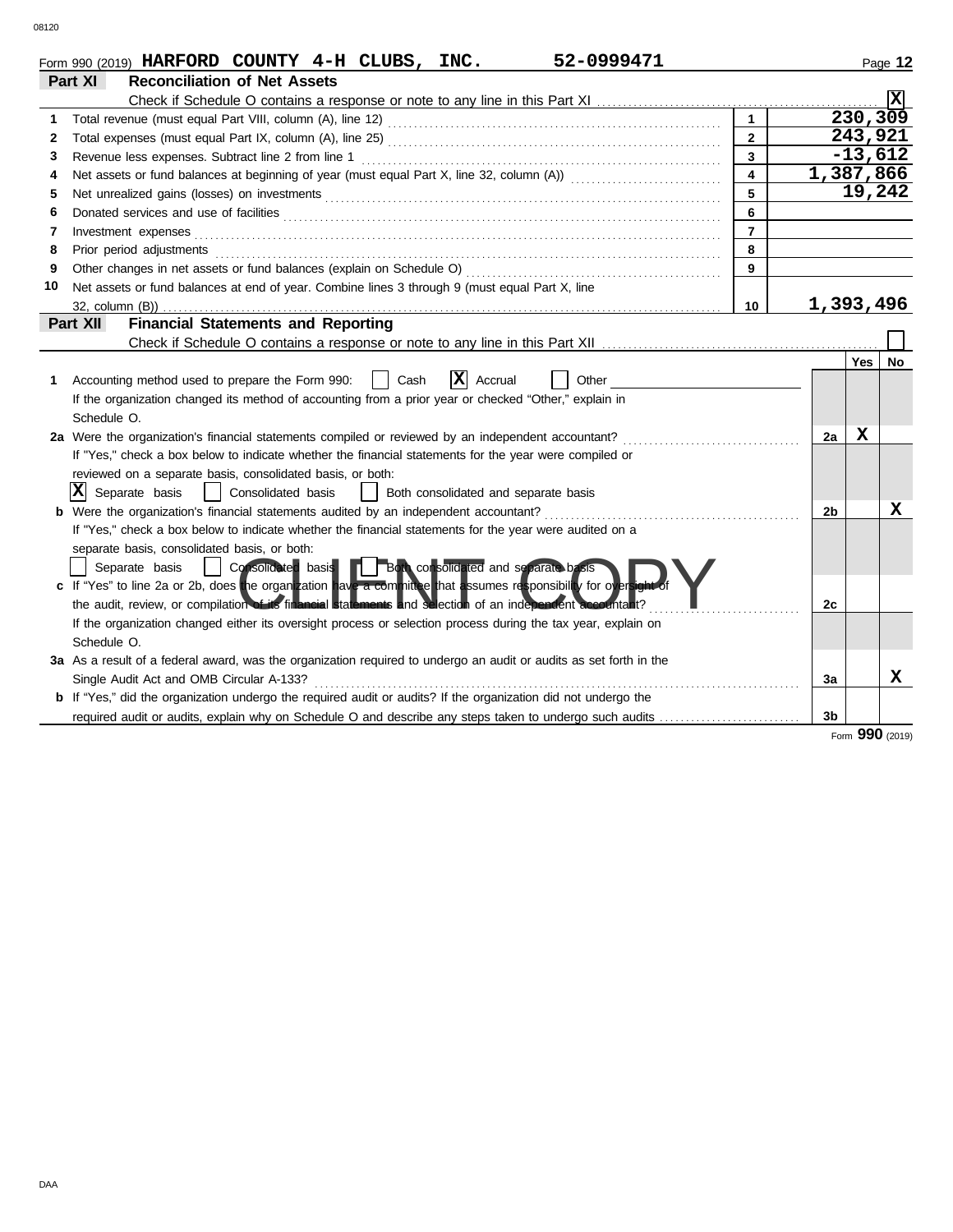An organization organization organization operated exclusively for the benefit of, to perform the functions of, or to carry out the purposes of one or more publicly supported organizations described in section 509(a)(1) or **Employer identification number Name of the organization** Internal Revenue Service Department of the Treasury OMB No. 1545-0047 u **Attach to Form 990 or Form 990-EZ. Complete if the organization is a section 501(c)(3) organization or a section 4947(a)(1) nonexempt charitable trust. (Form 990 or 990-EZ) Part I Reason for Public Charity Status** (All organizations must complete this part.) See instructions. **SCHEDULE A Public Charity Status and Public Support 2019 (i)** Name of supported **Open to Public Inspection** The organization is not a private foundation because it is: (For lines 1 through 12, check only one box.) **1 2 3 4 5 6 7** A church, convention of churches, or association of churches described in **section 170(b)(1)(A)(i).** A school described in **section 170(b)(1)(A)(ii).** (Attach Schedule E (Form 990 or 990-EZ).) A hospital or a cooperative hospital service organization described in **section 170(b)(1)(A)(iii).** A medical research organization operated in conjunction with a hospital described in **section 170(b)(1)(A)(iii).** Enter the hospital's name, city, and state: . . . . . . . . . . . . . . . . . . . . . . . . . . . . . . . . . . . . . . . . . . . . . . . . . . . . . . . . . . . . . . . . . . . . . . . . . . . . . . . . . . . . . . . . . . . . . . . . . . . . . . . . . . . . . . . . . . . . . . . . . . . . . . . . . . . . . . . . . . . . An organization operated for the benefit of a college or university owned or operated by a governmental unit described in **section 170(b)(1)(A)(iv).** (Complete Part II.) A federal, state, or local government or governmental unit described in **section 170(b)(1)(A)(v).** An organization that normally receives a substantial part of its support from a governmental unit or from the general public described in **section 170(b)(1)(A)(vi).** (Complete Part II.) **8** A community trust described in **section 170(b)(1)(A)(vi).** (Complete Part II.) **10** |X| An organization that normally receives: (1) more than 33 1/3% of its support from contributions, membership fees, and gross receipts from activities related to its exempt functions—subject to certain exceptions, and (2) no more than 33 1/3% of its support from gross investment income and unrelated business taxable income (less section 511 tax) from businesses acquired by the organization after June 30, 1975. See **section 509(a)(2).** (Complete Part III.) **11 12** An organization organized and operated exclusively to test for public safety. See **section 509(a)(4).** of one or more publicly supported organizations described in **section 509(a)(1)** or **section 509(a)(2).** See **section 509(a)(3).**  of one or more publicly supported organizations described in section 509(a)(1) or section 509(a)(2). See section 509(a)(3).<br>Check the box in lines 12a through 12d that describes the type of supporting organization and comp **a b c** that is not functionally integrated. The organization generally must satisfy a distribution requirement and an attentiveness **d e f** Enter the number of supported organizations . . . . . . . . . . . . . . . . . . . . . . . . . . . . . . . . . . . . . . . . . . . . . . . . . . . . . . . . . . . . . . . . . . . . . . . . . . . . . . . . . . . . . . . **g** Provide the following information about the supported organization(s). organization **(ii)** EIN **(iii)** Type of organization (described on lines 1–10 document? listed in your governing **(iv)** Is the organization **Yes No (v)** Amount of monetary support (see **Total** u **Go to** *www.irs.gov/Form990* **for instructions and the latest information.** above (see instructions)) **(E) (D) (C) (B) (A)** Check this box if the organization received a written determination from the IRS that it is a Type I, Type II, Type III functionally integrated, or Type III non-functionally integrated supporting organization. **Type III non-functionally integrated.** A supporting organization operated in connection with its supported organization(s) requirement (see instructions). **You must complete Part IV, Sections A and D, and Part V.** its supported organization(s) (see instructions). **You must complete Part IV, Sections A, D, and E. Type III functionally integrated.** A supporting organization operated in connection with, and functionally integrated with, organization(s). **You must complete Part IV, Sections A and C. Type II.** A supporting organization supervised or controlled in connection with its supported organization(s), by having control or management of the supporting organization vested in the same persons that control or manage the supported the supported organization(s) the power to regularly appoint or elect a majority of the directors or trustees of the **Type I.** A supporting organization operated, supervised, or controlled by its supported organization(s), typically by giving supporting organization. **You must complete Part IV, Sections A and B.** instructions) instructions) other support (see **(vi)** Amount of **9**  $\vert$  An agricultural research organization described in **section 170(b)(1)(A)(ix)** operated in conjunction with a land-grant college or university or a non-land-grant college of agriculture (see instructions). Enter the name, city, and state of the college or university: . . . . . . . . . . . . . . . . . . . . . . . . . . . . . . . . . . . . . . . . . . . . . . . . . . . . . . . . . . . . . . . . . . . . . . . . . . . . . . . . . . . . . . . . . . . . . . . . . . . . . . . . . . . . . . . . . . . . . . . . . . . . . . . . . . . . . . . . . . . . . . . . **HARFORD COUNTY 4-H CLUBS, INC. 52-0999471 X**

**For Paperwork Reduction Act Notice, see the Instructions for Form 990 or 990-EZ.**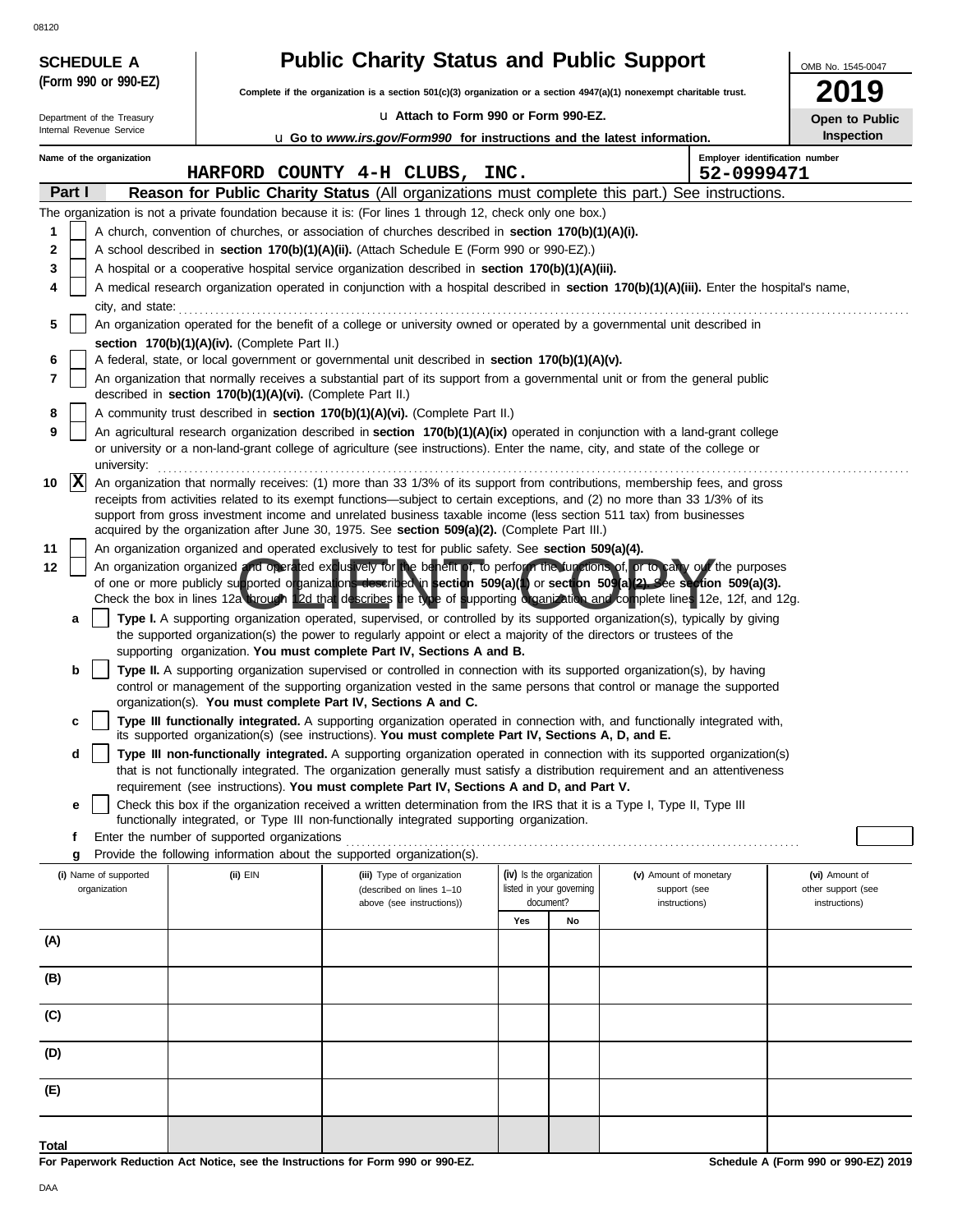|     | Support Schedule for Organizations Described in Sections 170(b)(1)(A)(iv) and 170(b)(1)(A)(vi)<br>Part II<br>(Complete only if you checked the box on line 5, 7, or 8 of Part I or if the organization failed to qualify under                   |          |          |            |            |            |           |
|-----|--------------------------------------------------------------------------------------------------------------------------------------------------------------------------------------------------------------------------------------------------|----------|----------|------------|------------|------------|-----------|
|     | Part III. If the organization fails to qualify under the tests listed below, please complete Part III.)                                                                                                                                          |          |          |            |            |            |           |
|     | <b>Section A. Public Support</b>                                                                                                                                                                                                                 |          |          |            |            |            |           |
|     | Calendar year (or fiscal year beginning in)<br>$\mathbf{u}$                                                                                                                                                                                      | (a) 2015 | (b) 2016 | (c) 2017   | $(d)$ 2018 | (e) $2019$ | (f) Total |
| 1   | Gifts, grants, contributions, and<br>membership fees received. (Do not<br>include any "unusual grants.")                                                                                                                                         |          |          |            |            |            |           |
| 2   | Tax revenues levied for the<br>organization's benefit and either paid<br>to or expended on its behalf                                                                                                                                            |          |          |            |            |            |           |
| 3   | The value of services or facilities<br>furnished by a governmental unit to the<br>organization without charge<br>.                                                                                                                               |          |          |            |            |            |           |
| 4   | <b>Total.</b> Add lines 1 through 3                                                                                                                                                                                                              |          |          |            |            |            |           |
| 5   | The portion of total contributions by<br>each person (other than a<br>governmental unit or publicly<br>supported organization) included on<br>line 1 that exceeds 2% of the amount<br>shown on line 11, column (f)                               |          |          |            |            |            |           |
|     | Public support. Subtract line 5 from line 4                                                                                                                                                                                                      |          |          |            |            |            |           |
|     | <b>Section B. Total Support</b>                                                                                                                                                                                                                  |          |          |            |            |            |           |
|     | Calendar year (or fiscal year beginning in)<br>$\mathbf{u}$                                                                                                                                                                                      | (a) 2015 | (b) 2016 | $(c)$ 2017 | $(d)$ 2018 | $(e)$ 2019 | (f) Total |
| 7   | Amounts from line 4                                                                                                                                                                                                                              |          |          |            |            |            |           |
| 8   | Gross income from interest, dividends,<br>payments received on securities loans,<br>rents, royalties, and income from<br>similar sources                                                                                                         |          |          |            |            |            |           |
| 9   | Net income from unrelated business<br>activities, whether or not the business<br>is regularly carried on                                                                                                                                         |          |          |            |            |            |           |
| 10  | Other income. Do not include gain or<br>loss from the sale of capital assets<br>(Explain in Part VI.)                                                                                                                                            |          |          |            |            |            |           |
| 11  | Total support. Add lines 7 through 10                                                                                                                                                                                                            |          |          |            |            |            |           |
| 12  | Gross receipts from related activities, etc. (see instructions)                                                                                                                                                                                  |          |          |            |            | 12         |           |
| 13  | First five years. If the Form 990 is for the organization's first, second, third, fourth, or fifth tax year as a section 501(c)(3)                                                                                                               |          |          |            |            |            |           |
|     | organization, check this box and stop here                                                                                                                                                                                                       |          |          |            |            |            |           |
|     | Section C. Computation of Public Support Percentage                                                                                                                                                                                              |          |          |            |            |            |           |
| 14  | Public support percentage for 2019 (line 6, column (f) divided by line 11, column (f)) [[[[[[[[[[[[[[[[[[[[[[                                                                                                                                    |          |          |            |            | 14         | %         |
| 15  | Public support percentage from 2018 Schedule A, Part II, line 14                                                                                                                                                                                 |          |          |            |            | 15         | %         |
| 16a | 33 1/3% support test-2019. If the organization did not check the box on line 13, and line 14 is 33 1/3% or more, check this                                                                                                                      |          |          |            |            |            |           |
|     | box and stop here. The organization qualifies as a publicly supported organization [11] content content content content of the content of the state of the state of the state of the state of the state of the state of the st                   |          |          |            |            |            |           |
| b   | 33 1/3% support test-2018. If the organization did not check a box on line 13 or 16a, and line 15 is 33 1/3% or more, check                                                                                                                      |          |          |            |            |            |           |
|     |                                                                                                                                                                                                                                                  |          |          |            |            |            |           |
| 17а | 10%-facts-and-circumstances test-2019. If the organization did not check a box on line 13, 16a, or 16b, and line 14 is                                                                                                                           |          |          |            |            |            |           |
|     | 10% or more, and if the organization meets the "facts-and-circumstances" test, check this box and stop here. Explain in                                                                                                                          |          |          |            |            |            |           |
|     | Part VI how the organization meets the "facts-and-circumstances" test. The organization qualifies as a publicly supported<br>organization<br><u>expanization</u>                                                                                 |          |          |            |            |            |           |
| b   | 10%-facts-and-circumstances test-2018. If the organization did not check a box on line 13, 16a, 16b, or 17a, and line                                                                                                                            |          |          |            |            |            |           |
|     | 15 is 10% or more, and if the organization meets the "facts-and-circumstances" test, check this box and stop here.<br>Explain in Part VI how the organization meets the "facts-and-circumstances" test. The organization qualifies as a publicly |          |          |            |            |            |           |
| 18  | supported organization<br>Private foundation. If the organization did not check a box on line 13, 16a, 16b, 17a, or 17b, check this box and see                                                                                                  |          |          |            |            |            |           |
|     | instructions                                                                                                                                                                                                                                     |          |          |            |            |            |           |

**Schedule A (Form 990 or 990-EZ) 2019**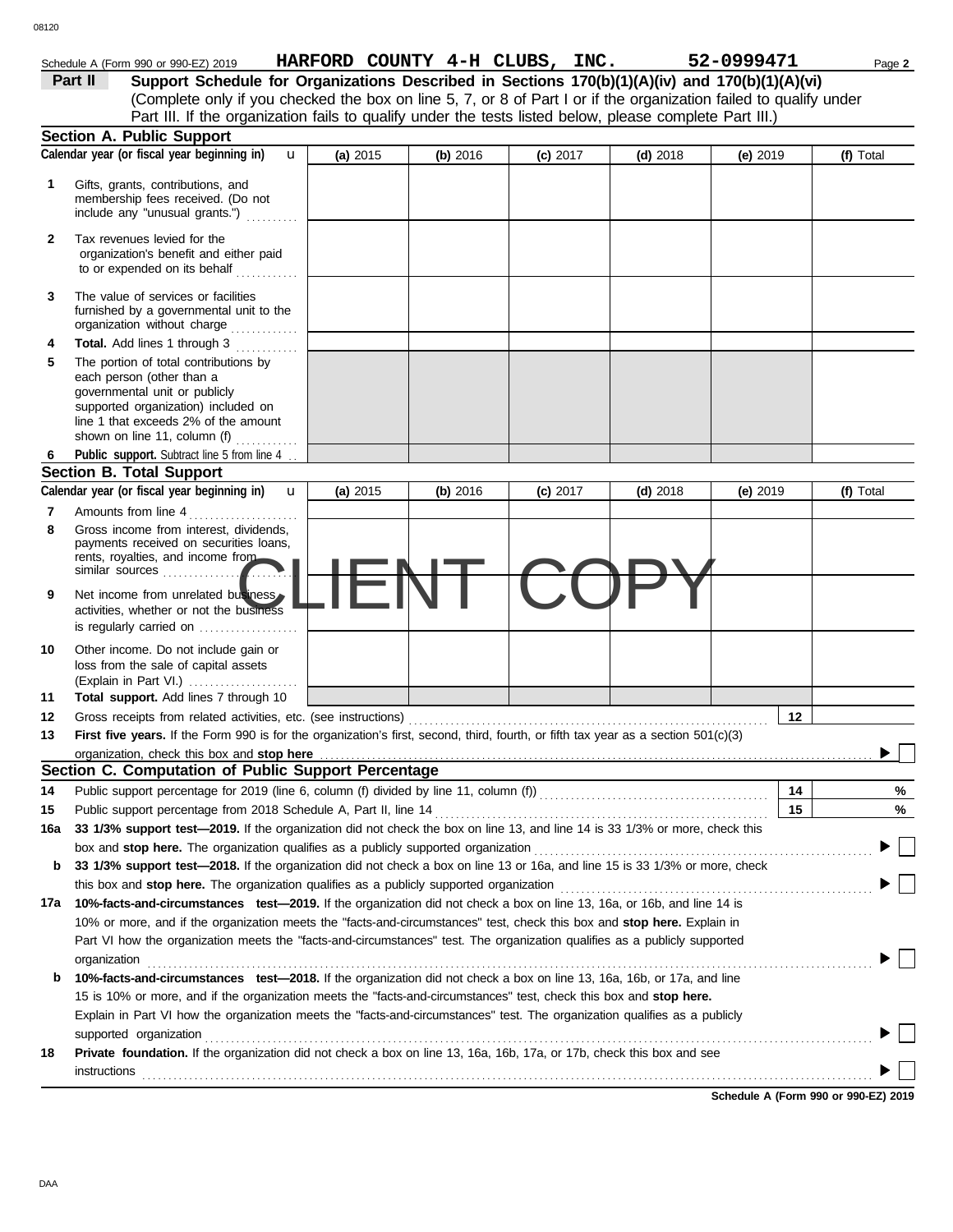#### 08120

**6**

| 3120           |                                                                                                                                                                                                                                                                                                                                         |                                |          |            |            |            |           |
|----------------|-----------------------------------------------------------------------------------------------------------------------------------------------------------------------------------------------------------------------------------------------------------------------------------------------------------------------------------------|--------------------------------|----------|------------|------------|------------|-----------|
|                | Schedule A (Form 990 or 990-EZ) 2019                                                                                                                                                                                                                                                                                                    | HARFORD COUNTY 4-H CLUBS, INC. |          |            |            | 52-0999471 | Page 3    |
|                | Support Schedule for Organizations Described in Section 509(a)(2)<br>Part III<br>(Complete only if you checked the box on line 10 of Part I or if the organization failed to qualify under Part II.<br>If the organization fails to qualify under the tests listed below, please complete Part II.)<br><b>Section A. Public Support</b> |                                |          |            |            |            |           |
|                | Calendar year (or fiscal year beginning in)<br>u                                                                                                                                                                                                                                                                                        | (a) $2015$                     | (b) 2016 | $(c)$ 2017 | $(d)$ 2018 | (e) $2019$ | (f) Total |
| 1              | Gifts, grants, contributions, and membership fees<br>received. (Do not include any "unusual grants.")                                                                                                                                                                                                                                   | 4,522                          | 14,435   | 1,685      | 13,473     | 7,535      | 41,650    |
| $\overline{2}$ | Gross receipts from admissions, merchandise<br>sold or services performed, or facilities<br>furnished in any activity that is related to the<br>organization's fax-exempt purpose                                                                                                                                                       | 188,253                        | 170,105  | 155,888    | 202,847    | 229,344    | 946,437   |
| 3              | Gross receipts from activities that are not an<br>unrelated trade or business under section 513                                                                                                                                                                                                                                         |                                |          |            |            |            |           |
| 4              | Tax revenues levied for the<br>organization's benefit and either paid<br>to or expended on its behalf                                                                                                                                                                                                                                   |                                |          |            |            |            |           |
| 5              | The value of services or facilities<br>furnished by a governmental unit to the<br>organization without charge                                                                                                                                                                                                                           |                                |          |            |            |            |           |

|      | .                                     |
|------|---------------------------------------|
| 7a l | Amounts included on lines 1, 2, and 3 |
|      | received from disqualified persons    |

**Total.** Add lines 1 through 5

- **b** Amounts included on lines 2 and 3 received from other than disqualified persons that exceed the greater of \$5,000 or 1% of the amount on line 13 for the year  $\ldots$
- **8 Public support.** (Subtract line 7c from **c** Add lines 7a and 7b . . . . . . . . . . . . . . . . . . . . .
- Section B. Total Support<br>Calendar year (or fiscal year beginning to a state of the state of the state of the state of the state of the<br>B. Amounts from line 6 Amounts from line 6 . . . . . . . . . . . . **9 (f)** Total line 6.) . . . . . . . . . . . . . . . . . . . . . . . . . . . . . . . . . . . **Calendar year (or fiscal year beginning in) (a)** 2015 **(b)** 2016 **(c)** 2017 **(d)** 2018 **(e)** 2019 u **988,087 192,775 184,540 157,573 216,320 236,879 988,087**

**192,775 184,540 157,573 216,320 236,879 988,087**

**34,262 32,356 32,300 98,918**

**34,262 32,356 32,300 98,918**

- royalties, and income from similar sources . . . payments received on securities loans, rents, **10a** Gross income from interest, dividends,
	- **b** Unrelated business taxable income (less section 511 taxes) from businesses acquired after June 30, 1975
	- **c** Add lines 10a and 10b . . . . . . . . . . . . . . . . . .
	- **11** Net income from unrelated business activities not included in line 10b, whether or not the business is regularly carried on . . . .
	- (Explain in Part VI.) . . . . . . . . . . . . . . . . . . . . . loss from the sale of capital assets **12** Other income. Do not include gain or **13 Total support.** (Add lines 9, 10c, 11, and 12.)

|    | and 12.                                                                                                                                   | 227.037 | 216,896 | 189,873 | 216,320 | 236,879 | L,087,005 |
|----|-------------------------------------------------------------------------------------------------------------------------------------------|---------|---------|---------|---------|---------|-----------|
| 14 | <b>First five years.</b> If the Form 990 is for the organization's first, second, third, fourth, or fifth tax year as a section 501(c)(3) |         |         |         |         |         |           |
|    | organization, check this box and stop here                                                                                                |         |         |         |         |         |           |

| Section C. Computation of Public Support Percentage                                        |
|--------------------------------------------------------------------------------------------|
| 15 Public support percentage for 2019 (line 8, column (f), divided by line 13, column (f)) |
|                                                                                            |

#### **Section D. Computation of Investment Income Percentage**

Investment income percentage for **2019** (line 10c, column (f), divided by line 13, column (f))  $\ldots$ **17**

**18** Investment income percentage from **2018** Schedule A, Part III, line 17 . . . . . . . . . . . . . . . . . . . . . . . . . . . . . . . . . . . . . . . . . . . . . . . . . . . . . . . . . .

17 is not more than 33 1/3%, check this box and **stop here.** The organization qualifies as a publicly supported organization . . . . . . . . . . . . . . . . . . . . . **19a 33 1/3% support tests—2019.** If the organization did not check the box on line 14, and line 15 is more than 33 1/3%, and line

**b 33 1/3% support tests—2018.** If the organization did not check a box on line 14 or line 19a, and line 16 is more than 33 1/3%, and line 18 is not more than 33 1/3%, check this box and **stop here.** The organization qualifies as a publicly supported organization . . . . . . . . . . . . . . . . .

**20 Private foundation.** If the organization did not check a box on line 14, 19a, or 19b, check this box and see instructions . . . . . . . . . . . . . . . . . . . . . . . . .

**Schedule A (Form 990 or 990-EZ) 2019**

**16 15**

**17 18** % **87.79** % **90.90**

> % **9** % **12**

**X**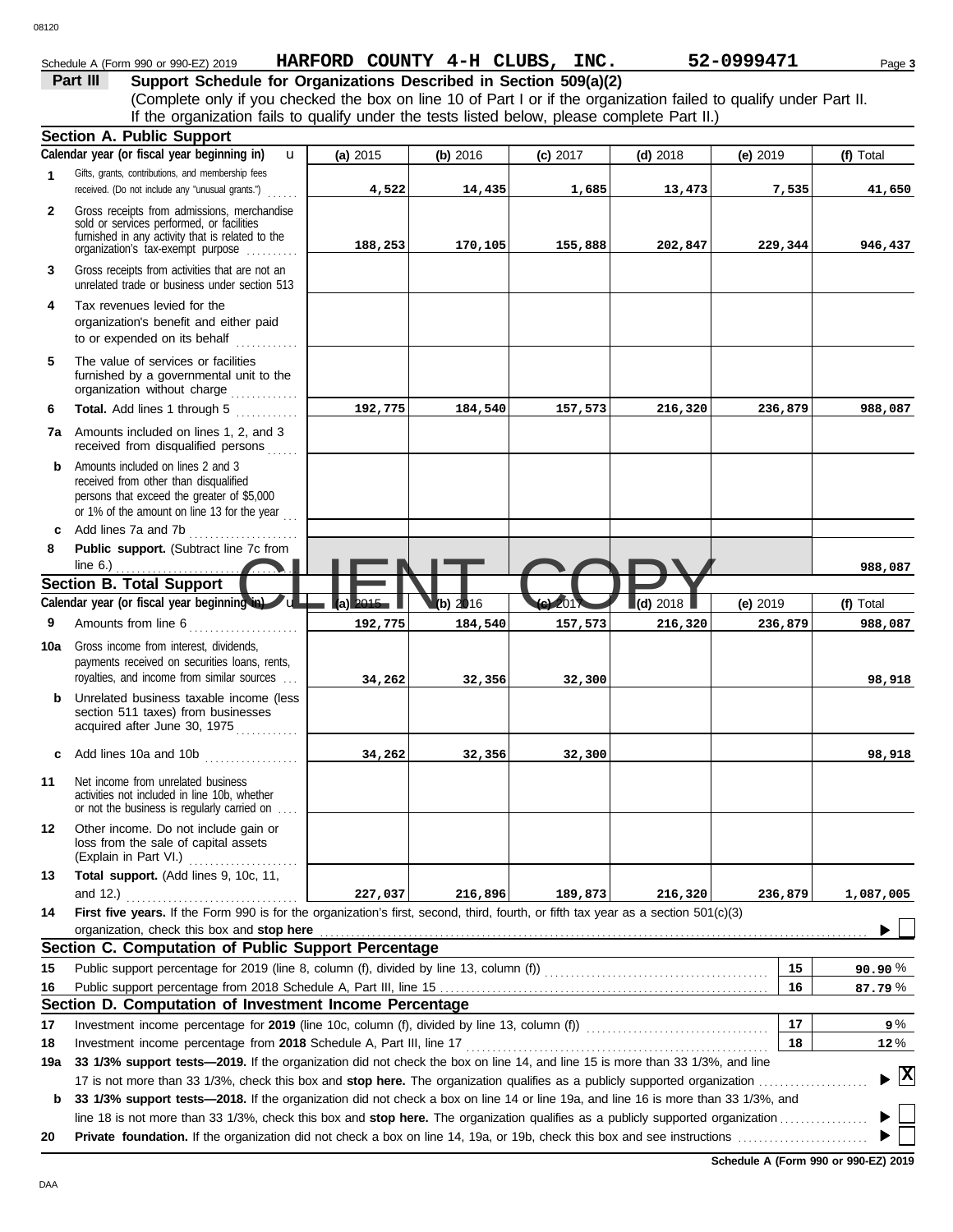|     | HARFORD COUNTY 4-H CLUBS, INC.<br>Schedule A (Form 990 or 990-EZ) 2019                                                                                                                                                                                              | 52-0999471                                              |     | Page 4 |
|-----|---------------------------------------------------------------------------------------------------------------------------------------------------------------------------------------------------------------------------------------------------------------------|---------------------------------------------------------|-----|--------|
|     | <b>Supporting Organizations</b><br>Part IV<br>(Complete only if you checked a box in line 12 on Part I. If you checked 12a of Part I, complete Sections A<br>and B. If you checked 12b of Part I, complete Sections A and C. If you checked 12c of Part I, complete |                                                         |     |        |
|     | Sections A, D, and E. If you checked 12d of Part I, complete Sections A and D, and complete Part V.)                                                                                                                                                                |                                                         |     |        |
|     | Section A. All Supporting Organizations                                                                                                                                                                                                                             |                                                         | Yes | No     |
| 1   | Are all of the organization's supported organizations listed by name in the organization's governing                                                                                                                                                                |                                                         |     |        |
|     | documents? If "No," describe in Part VI how the supported organizations are designated. If designated by                                                                                                                                                            |                                                         |     |        |
|     | class or purpose, describe the designation. If historic and continuing relationship, explain.                                                                                                                                                                       | $\mathbf 1$                                             |     |        |
| 2   | Did the organization have any supported organization that does not have an IRS determination of status<br>under section 509(a)(1) or (2)? If "Yes," explain in Part VI how the organization determined that the supported                                           |                                                         |     |        |
|     | organization was described in section 509(a)(1) or (2).                                                                                                                                                                                                             | $\mathbf{2}$                                            |     |        |
| За  | Did the organization have a supported organization described in section $501(c)(4)$ , (5), or (6)? If "Yes," answer                                                                                                                                                 |                                                         |     |        |
|     | $(b)$ and $(c)$ below.                                                                                                                                                                                                                                              | За                                                      |     |        |
| b   | Did the organization confirm that each supported organization qualified under section $501(c)(4)$ , $(5)$ , or $(6)$ and                                                                                                                                            |                                                         |     |        |
|     | satisfied the public support tests under section 509(a)(2)? If "Yes," describe in Part VI when and how the                                                                                                                                                          |                                                         |     |        |
|     | organization made the determination.                                                                                                                                                                                                                                | 3b                                                      |     |        |
| c   | Did the organization ensure that all support to such organizations was used exclusively for section $170(c)(2)(B)$                                                                                                                                                  |                                                         |     |        |
|     | purposes? If "Yes," explain in Part VI what controls the organization put in place to ensure such use.                                                                                                                                                              | 3c                                                      |     |        |
| 4a  | Was any supported organization not organized in the United States ("foreign supported organization")? If                                                                                                                                                            |                                                         |     |        |
|     | "Yes," and if you checked 12a or 12b in Part I, answer (b) and (c) below.                                                                                                                                                                                           | 4a                                                      |     |        |
| b   | Did the organization have ultimate control and discretion in deciding whether to make grants to the foreign<br>supported organization? If "Yes," describe in Part VI how the organization had such control and discretion                                           |                                                         |     |        |
|     | despite being controlled or supervised by or in connection with its supported organizations.                                                                                                                                                                        | 4b                                                      |     |        |
| c   | Did the organization support any foreign supported organization that does not have an IRS determination                                                                                                                                                             |                                                         |     |        |
|     | under sections $501(c)(3)$ and $509(a)(1)$ or $(2)?$ If "Yes," explain in Part VI what controls the organization used                                                                                                                                               |                                                         |     |        |
|     | to ensure that all support to the foreign supported organization was used exclusively for section 17 (C)(2) B)                                                                                                                                                      |                                                         |     |        |
|     | purposes.                                                                                                                                                                                                                                                           | 4c                                                      |     |        |
| 5a  | Did the organization add, substitute, or remove any supported organizations during the tax year? If Yes,"                                                                                                                                                           |                                                         |     |        |
|     | answer (b) and (c) below (if applicable). Also, provide detail in Part VI, including (i) the names and EIN                                                                                                                                                          |                                                         |     |        |
|     | numbers of the supported organizations added, substituted, or removed; (ii) the reasons for each such action;                                                                                                                                                       |                                                         |     |        |
|     | (iii) the authority under the organization's organizing document authorizing such action; and (iv) how the action                                                                                                                                                   |                                                         |     |        |
|     | was accomplished (such as by amendment to the organizing document).                                                                                                                                                                                                 | 5a                                                      |     |        |
| b   | Type I or Type II only. Was any added or substituted supported organization part of a class already<br>designated in the organization's organizing document?                                                                                                        | 5b                                                      |     |        |
| c   | Substitutions only. Was the substitution the result of an event beyond the organization's control?                                                                                                                                                                  | 5c                                                      |     |        |
| 6   | Did the organization provide support (whether in the form of grants or the provision of services or facilities) to                                                                                                                                                  |                                                         |     |        |
|     | anyone other than (i) its supported organizations, (ii) individuals that are part of the charitable class benefited                                                                                                                                                 |                                                         |     |        |
|     | by one or more of its supported organizations, or (iii) other supporting organizations that also support or                                                                                                                                                         |                                                         |     |        |
|     | benefit one or more of the filing organization's supported organizations? If "Yes," provide detail in Part VI.                                                                                                                                                      | 6                                                       |     |        |
| 7   | Did the organization provide a grant, loan, compensation, or other similar payment to a substantial contributor                                                                                                                                                     |                                                         |     |        |
|     | (as defined in section $4958(c)(3)(C)$ ), a family member of a substantial contributor, or a 35% controlled entity                                                                                                                                                  |                                                         |     |        |
|     | with regard to a substantial contributor? If "Yes," complete Part I of Schedule L (Form 990 or 990-EZ).                                                                                                                                                             | 7                                                       |     |        |
| 8   | Did the organization make a loan to a disqualified person (as defined in section 4958) not described in line 7?                                                                                                                                                     |                                                         |     |        |
| 9а  | If "Yes," complete Part I of Schedule L (Form 990 or 990-EZ).<br>Was the organization controlled directly or indirectly at any time during the tax year by one or more                                                                                              | 8                                                       |     |        |
|     | disqualified persons as defined in section 4946 (other than foundation managers and organizations described                                                                                                                                                         |                                                         |     |        |
|     | in section $509(a)(1)$ or (2))? If "Yes," provide detail in Part VI.                                                                                                                                                                                                | 9a                                                      |     |        |
| b   | Did one or more disqualified persons (as defined in line 9a) hold a controlling interest in any entity in which                                                                                                                                                     |                                                         |     |        |
|     | the supporting organization had an interest? If "Yes," provide detail in Part VI.                                                                                                                                                                                   | 9b                                                      |     |        |
| c   | Did a disqualified person (as defined in line 9a) have an ownership interest in, or derive any personal benefit                                                                                                                                                     |                                                         |     |        |
|     | from, assets in which the supporting organization also had an interest? If "Yes," provide detail in Part VI.                                                                                                                                                        | 9с                                                      |     |        |
| 10a | Was the organization subject to the excess business holdings rules of section 4943 because of section                                                                                                                                                               |                                                         |     |        |
|     | 4943(f) (regarding certain Type II supporting organizations, and all Type III non-functionally integrated                                                                                                                                                           |                                                         |     |        |
|     | supporting organizations)? If "Yes," answer 10b below.                                                                                                                                                                                                              | 10a                                                     |     |        |
| b   | Did the organization have any excess business holdings in the tax year? (Use Schedule C, Form 4720, to                                                                                                                                                              |                                                         |     |        |
|     | determine whether the organization had excess business holdings.)                                                                                                                                                                                                   | 10 <sub>b</sub><br>Schodule A (Form 000 or 000-F7) 2010 |     |        |

**Schedule A (Form 990 or 990-EZ) 2019**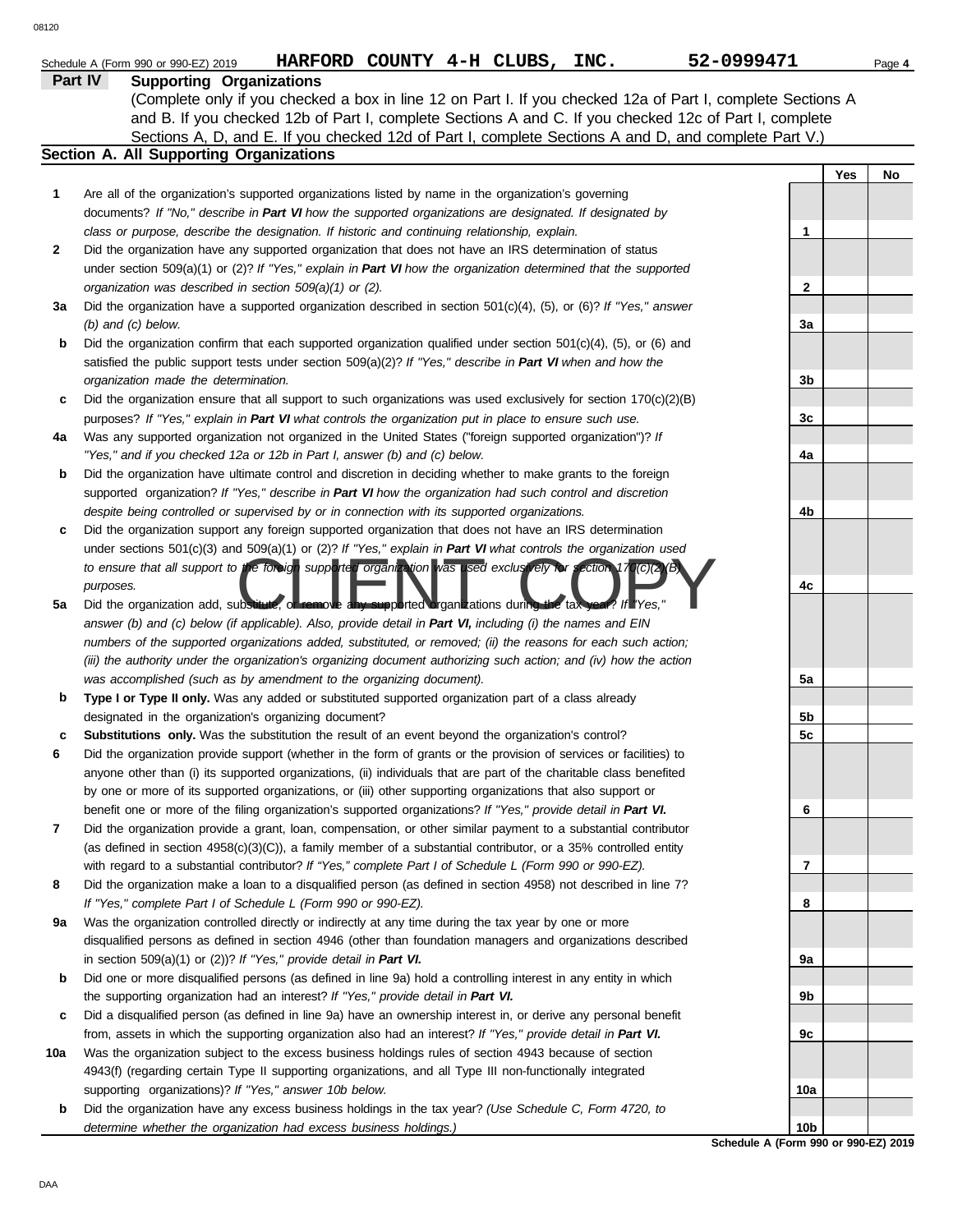|              | HARFORD COUNTY 4-H CLUBS, INC.<br>52-0999471<br>Schedule A (Form 990 or 990-EZ) 2019                                                                                                                                                      |                 |     | Page 5 |
|--------------|-------------------------------------------------------------------------------------------------------------------------------------------------------------------------------------------------------------------------------------------|-----------------|-----|--------|
|              | Part IV<br><b>Supporting Organizations (continued)</b>                                                                                                                                                                                    |                 |     |        |
|              |                                                                                                                                                                                                                                           |                 | Yes | No     |
| 11           | Has the organization accepted a gift or contribution from any of the following persons?<br>A person who directly or indirectly controls, either alone or together with persons described in (b) and (c)                                   |                 |     |        |
| а            | below, the governing body of a supported organization?                                                                                                                                                                                    | 11a             |     |        |
| b            | A family member of a person described in (a) above?                                                                                                                                                                                       | 11 <sub>b</sub> |     |        |
| c            | A 35% controlled entity of a person described in (a) or (b) above? If "Yes" to a, b, or c, provide detail in Part VI.                                                                                                                     | 11c             |     |        |
|              | <b>Section B. Type I Supporting Organizations</b>                                                                                                                                                                                         |                 |     |        |
|              |                                                                                                                                                                                                                                           |                 | Yes | No     |
| 1            | Did the directors, trustees, or membership of one or more supported organizations have the power to                                                                                                                                       |                 |     |        |
|              | regularly appoint or elect at least a majority of the organization's directors or trustees at all times during the                                                                                                                        |                 |     |        |
|              | tax year? If "No," describe in Part VI how the supported organization(s) effectively operated, supervised, or                                                                                                                             |                 |     |        |
|              | controlled the organization's activities. If the organization had more than one supported organization,                                                                                                                                   |                 |     |        |
|              | describe how the powers to appoint and/or remove directors or trustees were allocated among the supported                                                                                                                                 |                 |     |        |
|              | organizations and what conditions or restrictions, if any, applied to such powers during the tax year.                                                                                                                                    | 1               |     |        |
| $\mathbf{2}$ | Did the organization operate for the benefit of any supported organization other than the supported                                                                                                                                       |                 |     |        |
|              | organization(s) that operated, supervised, or controlled the supporting organization? If "Yes," explain in Part                                                                                                                           |                 |     |        |
|              | VI how providing such benefit carried out the purposes of the supported organization(s) that operated,                                                                                                                                    |                 |     |        |
|              | supervised, or controlled the supporting organization.                                                                                                                                                                                    | 2               |     |        |
|              | Section C. Type II Supporting Organizations                                                                                                                                                                                               |                 |     |        |
|              |                                                                                                                                                                                                                                           |                 | Yes | No     |
| 1            | Were a majority of the organization's directors or trustees during the tax year also a majority of the directors                                                                                                                          |                 |     |        |
|              | or trustees of each of the organization's supported organization(s)? If "No," describe in Part VI how control                                                                                                                             |                 |     |        |
|              | or management of the supporting organization was vested in the same persons that controlled or managed                                                                                                                                    |                 |     |        |
|              | the supported organization(s).                                                                                                                                                                                                            | 1               |     |        |
|              | Section D. All Type III Supporting Organizations                                                                                                                                                                                          |                 |     |        |
| 1            | Did the organization provide to each of its supported organizations, by the last day of the fifth month of the<br>organization's tax year, (i) a written notice describing the type and arriount of support provided during the prior tax |                 | Yes | No     |
|              | year, (ii) a copy of the Form 990 that was most recently filed as of the date of notification, and (iii) copies of the                                                                                                                    |                 |     |        |
|              | organization's governing documents in effect on the date of notification, to the extent not previously provided?                                                                                                                          | 1               |     |        |
| 2            | Were any of the organization's officers, directors, or trustees either (i) appointed or elected by the supported                                                                                                                          |                 |     |        |
|              | organization(s) or (ii) serving on the governing body of a supported organization? If "No," explain in Part VI how                                                                                                                        |                 |     |        |
|              | the organization maintained a close and continuous working relationship with the supported organization(s).                                                                                                                               | 2               |     |        |
| 3            | By reason of the relationship described in (2), did the organization's supported organizations have a                                                                                                                                     |                 |     |        |
|              | significant voice in the organization's investment policies and in directing the use of the organization's                                                                                                                                |                 |     |        |
|              | income or assets at all times during the tax year? If "Yes," describe in Part VI the role the organization's                                                                                                                              |                 |     |        |
|              | supported organizations played in this regard.                                                                                                                                                                                            | 3               |     |        |
|              | Section E. Type III Functionally-Integrated Supporting Organizations                                                                                                                                                                      |                 |     |        |
| 1            | Check the box next to the method that the organization used to satisfy the Integral Part Test during the year (see instructions).                                                                                                         |                 |     |        |
| а            | The organization satisfied the Activities Test. Complete line 2 below.                                                                                                                                                                    |                 |     |        |
| b            | The organization is the parent of each of its supported organizations. Complete line 3 below.                                                                                                                                             |                 |     |        |
| c            | The organization supported a governmental entity. Describe in Part VI how you supported a government entity (see instructions).                                                                                                           |                 |     |        |
|              |                                                                                                                                                                                                                                           |                 |     |        |
| 2            | Activities Test. Answer (a) and (b) below.                                                                                                                                                                                                |                 | Yes | No     |

- **a** Did substantially all of the organization's activities during the tax year directly further the exempt purposes of the supported organization(s) to which the organization was responsive? *If "Yes," then in Part VI identify those supported organizations and explain how these activities directly furthered their exempt purposes, how the organization was responsive to those supported organizations, and how the organization determined that these activities constituted substantially all of its activities.*
- **b** Did the activities described in (a) constitute activities that, but for the organization's involvement, one or more of the organization's supported organization(s) would have been engaged in? *If "Yes," explain in Part VI the reasons for the organization's position that its supported organization(s) would have engaged in these activities but for the organization's involvement.*
- **3** Parent of Supported Organizations. *Answer (a) and (b) below.*
	- **a** Did the organization have the power to regularly appoint or elect a majority of the officers, directors, or trustees of each of the supported organizations? *Provide details in Part VI.*
	- **b** Did the organization exercise a substantial degree of direction over the policies, programs, and activities of each of its supported organizations? *If "Yes," describe in Part VI the role played by the organization in this regard.*

**2a 2b 3a 3b**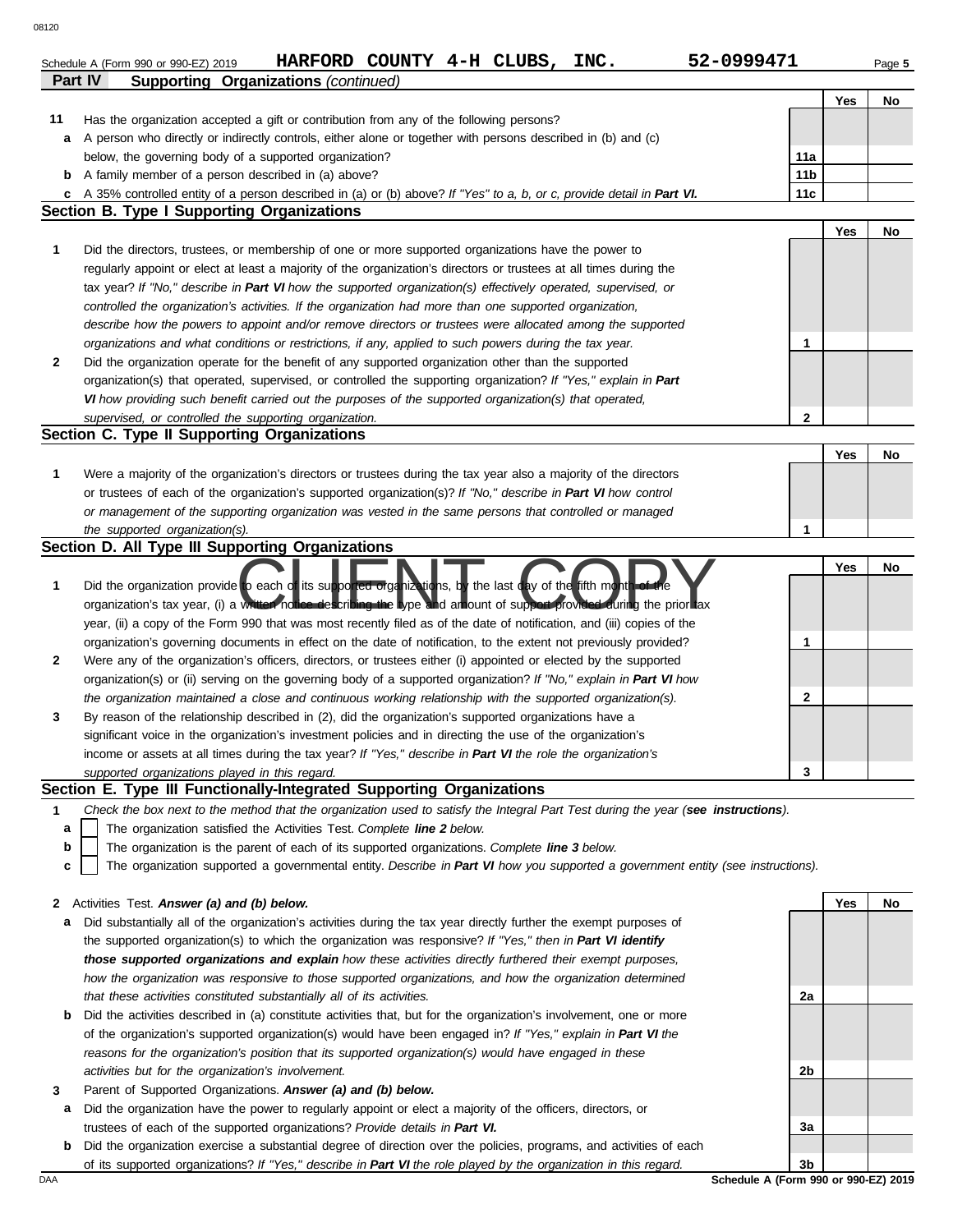| Schedule A (Form 990 or 990-EZ) 2019                                                                                             | HARFORD COUNTY 4-H CLUBS, INC. |  |  |  |  | 52-0999471 | Page 6 |  |  |
|----------------------------------------------------------------------------------------------------------------------------------|--------------------------------|--|--|--|--|------------|--------|--|--|
| Part V<br>Type III Non-Functionally Integrated 509(a)(3) Supporting Organizations                                                |                                |  |  |  |  |            |        |  |  |
| Check here if the organization satisfied the Integral Part Test as a qualifying trust on Nov. 20, 1970 (explain in Part VI). See |                                |  |  |  |  |            |        |  |  |
| instructions. All other Type III non-functionally integrated supporting organizations must complete Sections A through E.        |                                |  |  |  |  |            |        |  |  |

| <b>instructions.</b> All other Type III non-functionally integrated supporting organizations must complete Sections A through E. |                |                |                                |
|----------------------------------------------------------------------------------------------------------------------------------|----------------|----------------|--------------------------------|
| Section A - Adjusted Net Income                                                                                                  |                | (A) Prior Year | (B) Current Year<br>(optional) |
| Net short-term capital gain<br>1                                                                                                 | $\mathbf{1}$   |                |                                |
| $\mathbf{2}$<br>Recoveries of prior-year distributions                                                                           | $\overline{2}$ |                |                                |
| Other gross income (see instructions)<br>3                                                                                       | 3              |                |                                |
| Add lines 1 through 3.<br>4                                                                                                      | 4              |                |                                |
| 5<br>Depreciation and depletion                                                                                                  | 5              |                |                                |
| Portion of operating expenses paid or incurred for production or<br>6                                                            |                |                |                                |
| collection of gross income or for management, conservation, or                                                                   |                |                |                                |
| maintenance of property held for production of income (see instructions)                                                         | 6              |                |                                |
| Other expenses (see instructions)<br>7                                                                                           | $\overline{7}$ |                |                                |
| Adjusted Net Income (subtract lines 5, 6, and 7 from line 4)<br>8                                                                | 8              |                |                                |
| Section B - Minimum Asset Amount                                                                                                 |                | (A) Prior Year | (B) Current Year<br>(optional) |
| Aggregate fair market value of all non-exempt-use assets (see<br>1.                                                              |                |                |                                |
| instructions for short tax year or assets held for part of year):                                                                |                |                |                                |
| <b>a</b> Average monthly value of securities                                                                                     | 1a             |                |                                |
| Average monthly cash balances<br>b                                                                                               | 1b             |                |                                |
| Fair market value of other non-exempt-use assets<br>c                                                                            | 1c             |                |                                |
| <b>Total</b> (add lines 1a, 1b, and 1c)<br>d                                                                                     | 1 <sub>d</sub> |                |                                |
| <b>Discount</b> claimed for blockage or other<br>е                                                                               |                |                |                                |
| factors (explain in detail in <b>Part VI)</b> :                                                                                  |                |                |                                |
| Acquisition indebtedness applicable to non-exempt-use assets<br>$\mathbf{2}$                                                     | $\mathbf{2}$   |                |                                |
| Subtract line 2 from line 1d.<br>3                                                                                               |                |                |                                |
| Cash deemed held for exempt use. Enter 1-1/2% of line 3<br>(for greater amount,<br>4<br>see instructions).                       |                |                |                                |
| 5<br>Net value of non-exempt-use assets (subtract line 4 from line 3)                                                            | 5              |                |                                |
| 6<br>Multiply line 5 by .035.                                                                                                    | 6              |                |                                |
| Recoveries of prior-year distributions<br>7                                                                                      | $\overline{7}$ |                |                                |
| Minimum Asset Amount (add line 7 to line 6)<br>8                                                                                 | 8              |                |                                |
| Section C - Distributable Amount                                                                                                 |                |                | <b>Current Year</b>            |
| 1<br>Adjusted net income for prior year (from Section A, line 8, Column A)                                                       | $\mathbf{1}$   |                |                                |
| Enter 85% of line 1.<br>$\mathbf{2}$                                                                                             | $\mathbf{2}$   |                |                                |
| 3<br>Minimum asset amount for prior year (from Section B, line 8, Column A)                                                      | 3              |                |                                |
| Enter greater of line 2 or line 3.<br>4                                                                                          | 4              |                |                                |
| 5.<br>Income tax imposed in prior year                                                                                           | 5              |                |                                |
| <b>Distributable Amount.</b> Subtract line 5 from line 4, unless subject to<br>6                                                 |                |                |                                |
| emergency temporary reduction (see instructions).                                                                                | 6              |                |                                |
|                                                                                                                                  |                |                |                                |

**7** | Check here if the current year is the organization's first as a non-functionally integrated Type III supporting organization (see instructions).

**Schedule A (Form 990 or 990-EZ) 2019**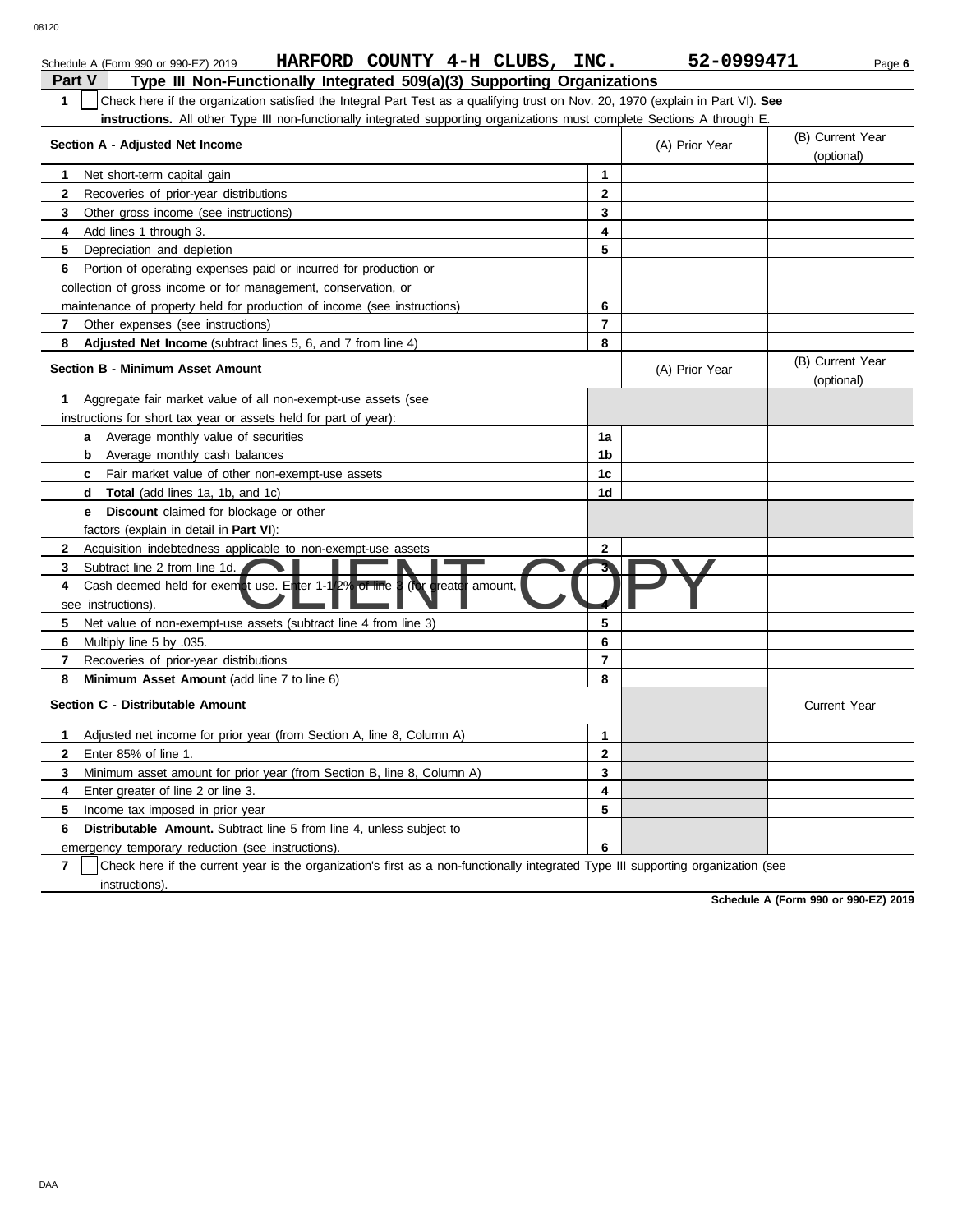Schedule A (Form 990 or 990-EZ) 2019 **HARFORD COUNTY 4-H CLUBS, INC.** 52-0999471 Page 7

| Part V       | Type III Non-Functionally Integrated 509(a)(3) Supporting Organizations (continued)        |                                    |                                               |                                                  |
|--------------|--------------------------------------------------------------------------------------------|------------------------------------|-----------------------------------------------|--------------------------------------------------|
|              | <b>Section D - Distributions</b>                                                           |                                    |                                               | <b>Current Year</b>                              |
| 1            | Amounts paid to supported organizations to accomplish exempt purposes                      |                                    |                                               |                                                  |
| $\mathbf{2}$ | Amounts paid to perform activity that directly furthers exempt purposes of supported       |                                    |                                               |                                                  |
|              | organizations, in excess of income from activity                                           |                                    |                                               |                                                  |
| 3            | Administrative expenses paid to accomplish exempt purposes of supported organizations      |                                    |                                               |                                                  |
| 4            | Amounts paid to acquire exempt-use assets                                                  |                                    |                                               |                                                  |
| 5            | Qualified set-aside amounts (prior IRS approval required)                                  |                                    |                                               |                                                  |
| 6            | Other distributions (describe in <b>Part VI</b> ). See instructions.                       |                                    |                                               |                                                  |
| 7            | <b>Total annual distributions.</b> Add lines 1 through 6.                                  |                                    |                                               |                                                  |
| 8            | Distributions to attentive supported organizations to which the organization is responsive |                                    |                                               |                                                  |
|              | (provide details in Part VI). See instructions.                                            |                                    |                                               |                                                  |
| 9            | Distributable amount for 2019 from Section C, line 6                                       |                                    |                                               |                                                  |
| 10           | Line 8 amount divided by line 9 amount                                                     |                                    |                                               |                                                  |
|              | Section E - Distribution Allocations (see instructions)                                    | (i)<br><b>Excess Distributions</b> | (ii)<br><b>Underdistributions</b><br>Pre-2019 | (iii)<br><b>Distributable</b><br>Amount for 2019 |
| 1            | Distributable amount for 2019 from Section C, line 6                                       |                                    |                                               |                                                  |
| $\mathbf{2}$ | Underdistributions, if any, for years prior to 2019                                        |                                    |                                               |                                                  |
|              | (reasonable cause required-explain in Part VI). See                                        |                                    |                                               |                                                  |
|              | instructions.                                                                              |                                    |                                               |                                                  |
| 3            | Excess distributions carryover, if any, to 2019                                            |                                    |                                               |                                                  |
|              |                                                                                            |                                    |                                               |                                                  |
|              | <b>b</b> From 2015                                                                         |                                    |                                               |                                                  |
|              |                                                                                            |                                    |                                               |                                                  |
|              | d From 2017                                                                                |                                    |                                               |                                                  |
|              | <b>e</b> From 2018                                                                         |                                    |                                               |                                                  |
|              | f Total of lines 3a through e                                                              |                                    |                                               |                                                  |
|              | g Applied to underdistributions of prior years                                             |                                    |                                               |                                                  |
|              | h Applied to 2019 distributable amount                                                     |                                    |                                               |                                                  |
|              | Carryover from 2014 not applied (see instructions)                                         |                                    |                                               |                                                  |
|              | Remainder. Subtract lines 3g, 3h, and 3i from 3f.                                          |                                    |                                               |                                                  |
| 4            | Distributions for 2019 from                                                                |                                    |                                               |                                                  |
|              | \$<br>Section D, line 7:                                                                   |                                    |                                               |                                                  |
|              | <b>a</b> Applied to underdistributions of prior years                                      |                                    |                                               |                                                  |
|              | <b>b</b> Applied to 2019 distributable amount                                              |                                    |                                               |                                                  |
|              | c Remainder. Subtract lines 4a and 4b from 4.                                              |                                    |                                               |                                                  |
| 5            | Remaining underdistributions for years prior to 2019, if                                   |                                    |                                               |                                                  |
|              | any. Subtract lines 3q and 4a from line 2. For result                                      |                                    |                                               |                                                  |
|              | greater than zero, explain in Part VI. See instructions.                                   |                                    |                                               |                                                  |
| 6            | Remaining underdistributions for 2019. Subtract lines 3h                                   |                                    |                                               |                                                  |
|              | and 4b from line 1. For result greater than zero, explain in                               |                                    |                                               |                                                  |
|              | Part VI. See instructions.                                                                 |                                    |                                               |                                                  |
| 7            | Excess distributions carryover to 2020. Add lines 3j                                       |                                    |                                               |                                                  |
|              | and 4c.                                                                                    |                                    |                                               |                                                  |
| 8            | Breakdown of line 7:                                                                       |                                    |                                               |                                                  |
|              | a Excess from 2015                                                                         |                                    |                                               |                                                  |
|              |                                                                                            |                                    |                                               |                                                  |
|              |                                                                                            |                                    |                                               |                                                  |
|              | d Excess from 2018.                                                                        |                                    |                                               |                                                  |
|              | e Excess from 2019                                                                         |                                    |                                               |                                                  |

**Schedule A (Form 990 or 990-EZ) 2019**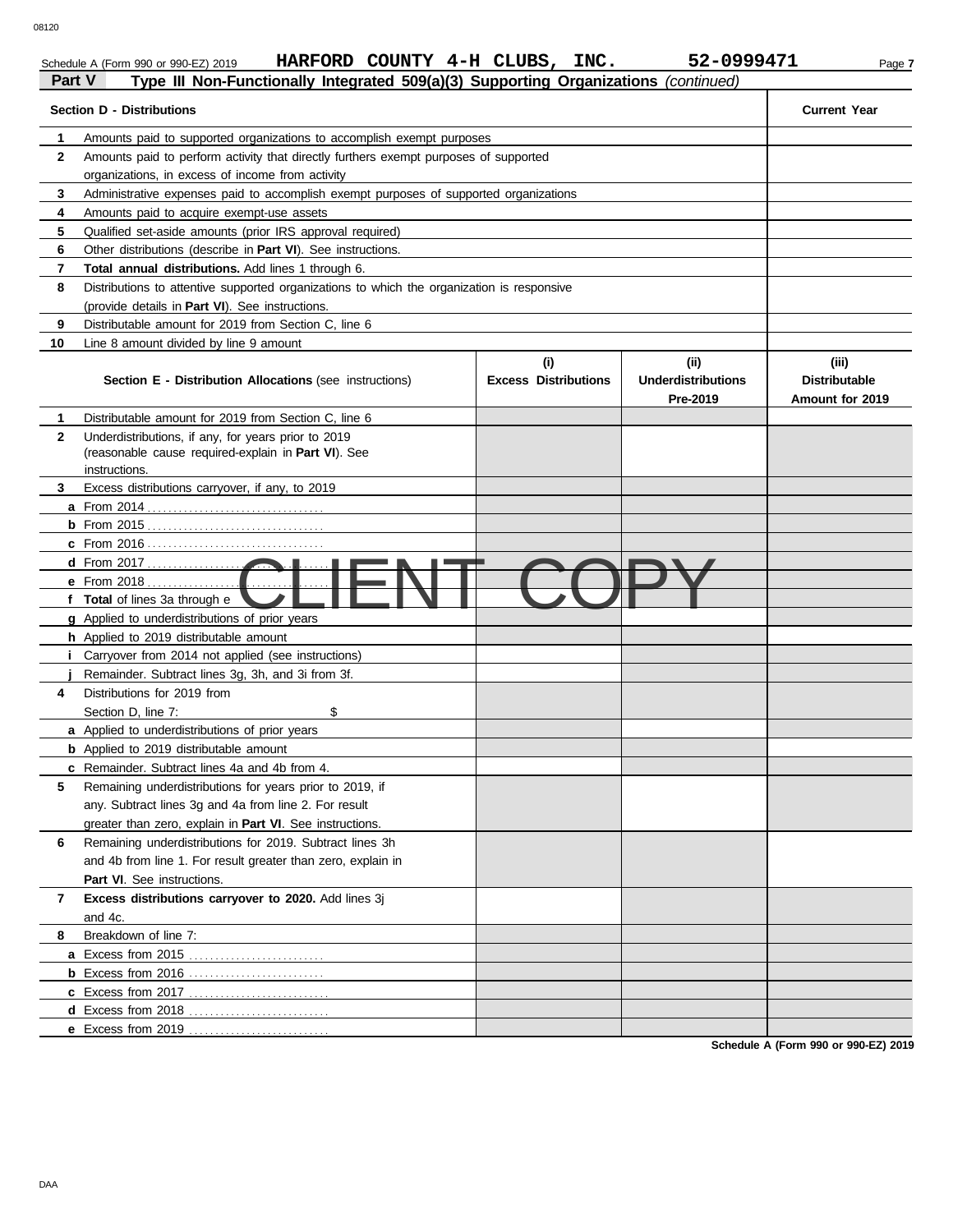|         | Schedule A (Form 990 or 990-EZ) 2019 |                                                                                                | HARFORD COUNTY 4-H CLUBS, INC. |  | 52-0999471                                                                                                                                                                                                                                                                                                                                                                                                                                                                                | Page 8 |
|---------|--------------------------------------|------------------------------------------------------------------------------------------------|--------------------------------|--|-------------------------------------------------------------------------------------------------------------------------------------------------------------------------------------------------------------------------------------------------------------------------------------------------------------------------------------------------------------------------------------------------------------------------------------------------------------------------------------------|--------|
| Part VI |                                      | lines 2, 5, and 6. Also complete this part for any additional information. (See instructions.) |                                |  | Supplemental Information. Provide the explanations required by Part II, line 10; Part II, line 17a or 17b; Part<br>III, line 12; Part IV, Section A, lines 1, 2, 3b, 3c, 4b, 4c, 5a, 6, 9a, 9b, 9c, 11a, 11b, and 11c; Part IV, Section<br>B, lines 1 and 2; Part IV, Section C, line 1; Part IV, Section D, lines 2 and 3; Part IV, Section E, lines 1c, 2a, 2b,<br>3a, and 3b; Part V, line 1; Part V, Section B, line 1e; Part V, Section D, lines 5, 6, and 8; and Part V, Section E, |        |
|         |                                      |                                                                                                |                                |  |                                                                                                                                                                                                                                                                                                                                                                                                                                                                                           |        |
|         |                                      |                                                                                                |                                |  |                                                                                                                                                                                                                                                                                                                                                                                                                                                                                           |        |
|         |                                      |                                                                                                |                                |  |                                                                                                                                                                                                                                                                                                                                                                                                                                                                                           |        |
|         |                                      |                                                                                                |                                |  |                                                                                                                                                                                                                                                                                                                                                                                                                                                                                           |        |
|         |                                      |                                                                                                |                                |  |                                                                                                                                                                                                                                                                                                                                                                                                                                                                                           |        |
|         |                                      |                                                                                                |                                |  |                                                                                                                                                                                                                                                                                                                                                                                                                                                                                           |        |
|         |                                      |                                                                                                |                                |  |                                                                                                                                                                                                                                                                                                                                                                                                                                                                                           |        |
|         |                                      |                                                                                                |                                |  |                                                                                                                                                                                                                                                                                                                                                                                                                                                                                           |        |
|         |                                      |                                                                                                |                                |  |                                                                                                                                                                                                                                                                                                                                                                                                                                                                                           |        |
|         |                                      |                                                                                                |                                |  |                                                                                                                                                                                                                                                                                                                                                                                                                                                                                           |        |
|         |                                      |                                                                                                |                                |  |                                                                                                                                                                                                                                                                                                                                                                                                                                                                                           |        |
|         |                                      |                                                                                                |                                |  | CLIENT COPY                                                                                                                                                                                                                                                                                                                                                                                                                                                                               |        |
|         |                                      |                                                                                                |                                |  |                                                                                                                                                                                                                                                                                                                                                                                                                                                                                           |        |
|         |                                      |                                                                                                |                                |  |                                                                                                                                                                                                                                                                                                                                                                                                                                                                                           |        |
|         |                                      |                                                                                                |                                |  |                                                                                                                                                                                                                                                                                                                                                                                                                                                                                           |        |
|         |                                      |                                                                                                |                                |  |                                                                                                                                                                                                                                                                                                                                                                                                                                                                                           |        |
|         |                                      |                                                                                                |                                |  |                                                                                                                                                                                                                                                                                                                                                                                                                                                                                           |        |
|         |                                      |                                                                                                |                                |  |                                                                                                                                                                                                                                                                                                                                                                                                                                                                                           |        |
|         |                                      |                                                                                                |                                |  |                                                                                                                                                                                                                                                                                                                                                                                                                                                                                           |        |
|         |                                      |                                                                                                |                                |  |                                                                                                                                                                                                                                                                                                                                                                                                                                                                                           |        |
|         |                                      |                                                                                                |                                |  |                                                                                                                                                                                                                                                                                                                                                                                                                                                                                           |        |
|         |                                      |                                                                                                |                                |  |                                                                                                                                                                                                                                                                                                                                                                                                                                                                                           |        |
|         |                                      |                                                                                                |                                |  |                                                                                                                                                                                                                                                                                                                                                                                                                                                                                           |        |
|         |                                      |                                                                                                |                                |  |                                                                                                                                                                                                                                                                                                                                                                                                                                                                                           |        |
|         |                                      |                                                                                                |                                |  |                                                                                                                                                                                                                                                                                                                                                                                                                                                                                           |        |
|         |                                      |                                                                                                |                                |  |                                                                                                                                                                                                                                                                                                                                                                                                                                                                                           |        |
|         |                                      |                                                                                                |                                |  |                                                                                                                                                                                                                                                                                                                                                                                                                                                                                           |        |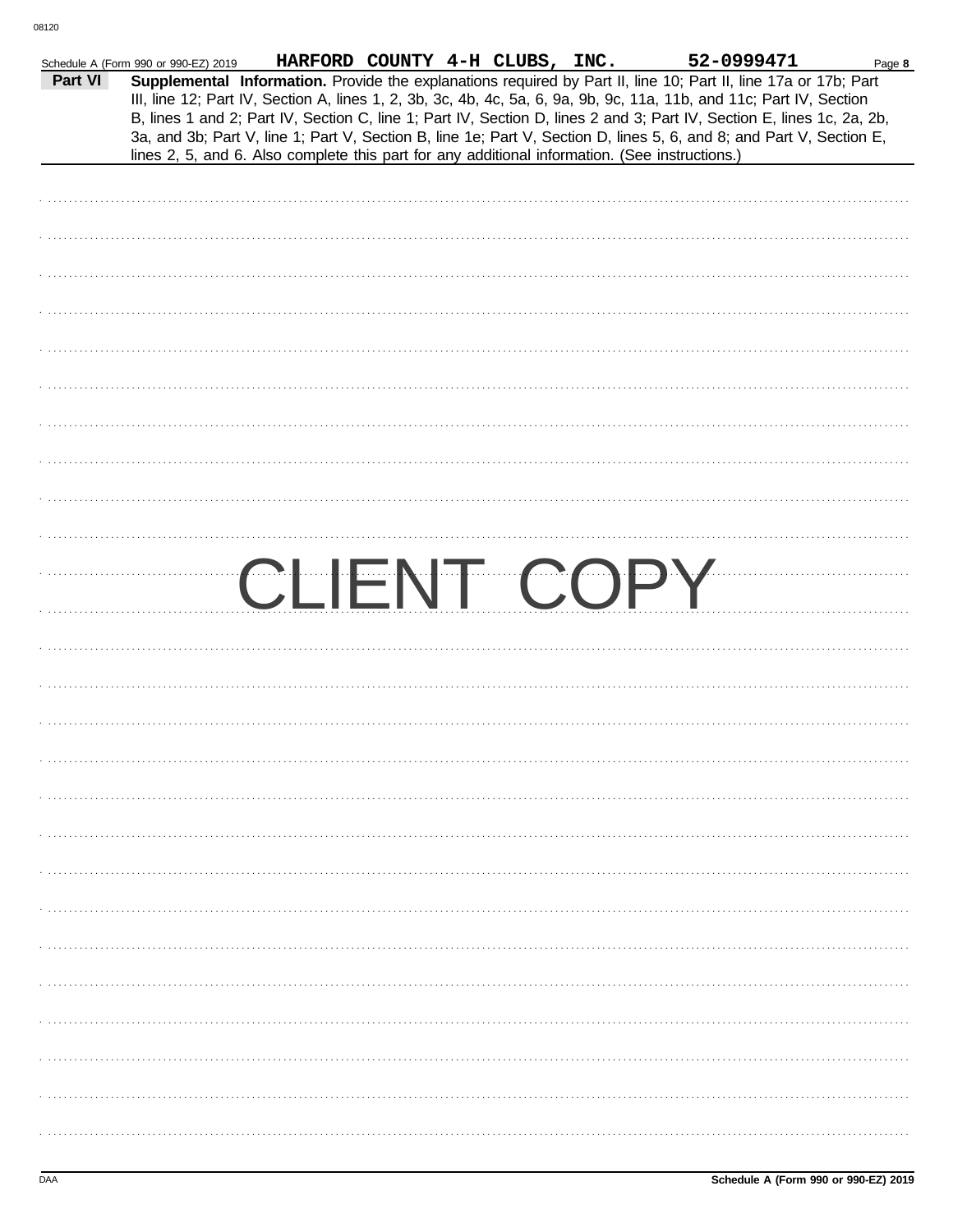|   | <b>SCHEDULE D</b>                                                                                                               |                               |                                                        |                                                                                                                                                                                                                              | Supplemental Financial Statements                                                                                                         |                                | OMB No. 1545-0047                    |
|---|---------------------------------------------------------------------------------------------------------------------------------|-------------------------------|--------------------------------------------------------|------------------------------------------------------------------------------------------------------------------------------------------------------------------------------------------------------------------------------|-------------------------------------------------------------------------------------------------------------------------------------------|--------------------------------|--------------------------------------|
|   | (Form 990)                                                                                                                      |                               |                                                        |                                                                                                                                                                                                                              | u Complete if the organization answered "Yes" on Form 990,                                                                                |                                | 19                                   |
|   | Part IV, line 6, 7, 8, 9, 10, 11a, 11b, 11c, 11d, 11e, 11f, 12a, or 12b.<br>Department of the Treasury<br>u Attach to Form 990. |                               |                                                        |                                                                                                                                                                                                                              |                                                                                                                                           | <b>Open to Public</b>          |                                      |
|   | Internal Revenue Service                                                                                                        |                               |                                                        |                                                                                                                                                                                                                              | <b>u</b> Go to <i>www.irs.gov/Form990</i> for instructions and the latest information.                                                    |                                | Inspection                           |
|   | Name of the organization                                                                                                        |                               |                                                        |                                                                                                                                                                                                                              |                                                                                                                                           | Employer identification number |                                      |
|   |                                                                                                                                 |                               | HARFORD COUNTY 4-H CLUBS, INC.                         |                                                                                                                                                                                                                              |                                                                                                                                           | 52-0999471                     |                                      |
|   | Part I                                                                                                                          |                               |                                                        |                                                                                                                                                                                                                              | Organizations Maintaining Donor Advised Funds or Other Similar Funds or Accounts.                                                         |                                |                                      |
|   |                                                                                                                                 |                               |                                                        | Complete if the organization answered "Yes" on Form 990, Part IV, line 6.                                                                                                                                                    |                                                                                                                                           |                                |                                      |
|   |                                                                                                                                 |                               |                                                        |                                                                                                                                                                                                                              | (a) Donor advised funds                                                                                                                   |                                | (b) Funds and other accounts         |
| 1 |                                                                                                                                 | Total number at end of year   |                                                        |                                                                                                                                                                                                                              |                                                                                                                                           |                                |                                      |
| 2 |                                                                                                                                 |                               |                                                        |                                                                                                                                                                                                                              |                                                                                                                                           |                                |                                      |
| 3 |                                                                                                                                 |                               |                                                        |                                                                                                                                                                                                                              |                                                                                                                                           |                                |                                      |
|   |                                                                                                                                 |                               |                                                        |                                                                                                                                                                                                                              |                                                                                                                                           |                                |                                      |
|   |                                                                                                                                 |                               |                                                        | Did the organization inform all donors and donor advisors in writing that the assets held in donor advised                                                                                                                   |                                                                                                                                           |                                |                                      |
|   |                                                                                                                                 |                               |                                                        |                                                                                                                                                                                                                              |                                                                                                                                           |                                | Yes<br>No                            |
|   |                                                                                                                                 |                               |                                                        | Did the organization inform all grantees, donors, and donor advisors in writing that grant funds can be used<br>only for charitable purposes and not for the benefit of the donor or donor advisor, or for any other purpose |                                                                                                                                           |                                |                                      |
|   |                                                                                                                                 |                               | conferring impermissible private benefit?              |                                                                                                                                                                                                                              |                                                                                                                                           |                                | <b>Yes</b><br>No                     |
|   | Part II                                                                                                                         |                               | <b>Conservation Easements.</b>                         |                                                                                                                                                                                                                              |                                                                                                                                           |                                |                                      |
|   |                                                                                                                                 |                               |                                                        | Complete if the organization answered "Yes" on Form 990, Part IV, line 7.                                                                                                                                                    |                                                                                                                                           |                                |                                      |
|   |                                                                                                                                 |                               |                                                        | Purpose(s) of conservation easements held by the organization (check all that apply).                                                                                                                                        |                                                                                                                                           |                                |                                      |
|   |                                                                                                                                 |                               |                                                        | Preservation of land for public use (for example, recreation or education)                                                                                                                                                   | Preservation of a historically important land area                                                                                        |                                |                                      |
|   |                                                                                                                                 | Protection of natural habitat |                                                        |                                                                                                                                                                                                                              | Preservation of a certified historic structure                                                                                            |                                |                                      |
|   |                                                                                                                                 | Preservation of open space    |                                                        |                                                                                                                                                                                                                              |                                                                                                                                           |                                |                                      |
| 2 |                                                                                                                                 |                               | easement on the last day of the tax year.              |                                                                                                                                                                                                                              | Complete lines 2a through 2d if the organization held a qualified conservation contribution in the form of a conservation                 |                                |                                      |
|   |                                                                                                                                 |                               | Total number of conservation easements                 |                                                                                                                                                                                                                              |                                                                                                                                           |                                | Held at the End of the Tax Year<br>2 |
| а |                                                                                                                                 |                               |                                                        |                                                                                                                                                                                                                              |                                                                                                                                           | 2a<br>2b                       | 188.00                               |
|   |                                                                                                                                 |                               | Total acreage restricted by conservation easements     | Number of conservation easements on a certified historic structure included in (a)                                                                                                                                           |                                                                                                                                           | 2с                             |                                      |
| d |                                                                                                                                 |                               |                                                        | Number of conservation easements included in (c) acquired after 7/25/06, and not on a                                                                                                                                        |                                                                                                                                           |                                |                                      |
|   |                                                                                                                                 |                               | historic structure listed in the National Register     |                                                                                                                                                                                                                              |                                                                                                                                           | 2d                             |                                      |
| 3 |                                                                                                                                 |                               |                                                        |                                                                                                                                                                                                                              | Number of conservation easements modified, transferred, released, extinguished, or terminated by the organization during the              |                                |                                      |
|   |                                                                                                                                 | tax year $\mathbf u$          |                                                        |                                                                                                                                                                                                                              |                                                                                                                                           |                                |                                      |
|   |                                                                                                                                 |                               |                                                        | Number of states where property subject to conservation easement is located <b>u</b>                                                                                                                                         |                                                                                                                                           |                                |                                      |
|   |                                                                                                                                 |                               |                                                        | Does the organization have a written policy regarding the periodic monitoring, inspection, handling of                                                                                                                       |                                                                                                                                           |                                |                                      |
|   |                                                                                                                                 |                               |                                                        |                                                                                                                                                                                                                              |                                                                                                                                           |                                | <u>IXI</u><br>No<br>Yes              |
|   |                                                                                                                                 |                               |                                                        |                                                                                                                                                                                                                              | Staff and volunteer hours devoted to monitoring, inspecting, handling of violations, and enforcing conservation easements during the year |                                |                                      |
|   | u                                                                                                                               | .                             |                                                        |                                                                                                                                                                                                                              |                                                                                                                                           |                                |                                      |
| 7 |                                                                                                                                 |                               |                                                        |                                                                                                                                                                                                                              | Amount of expenses incurred in monitoring, inspecting, handling of violations, and enforcing conservation easements during the year       |                                |                                      |
| 8 | $\mathbf{u} \, \mathbf{\$}$                                                                                                     |                               |                                                        |                                                                                                                                                                                                                              | Does each conservation easement reported on line 2(d) above satisfy the requirements of section 170(h)(4)(B)(i)                           |                                |                                      |
|   |                                                                                                                                 |                               |                                                        |                                                                                                                                                                                                                              |                                                                                                                                           |                                | Yes<br>No                            |
| 9 |                                                                                                                                 |                               |                                                        |                                                                                                                                                                                                                              | In Part XIII, describe how the organization reports conservation easements in its revenue and expense statement and                       |                                |                                      |
|   |                                                                                                                                 |                               |                                                        |                                                                                                                                                                                                                              | balance sheet, and include, if applicable, the text of the footnote to the organization's financial statements that describes the         |                                |                                      |
|   |                                                                                                                                 |                               | organization's accounting for conservation easements.  |                                                                                                                                                                                                                              |                                                                                                                                           |                                |                                      |
|   | Part III                                                                                                                        |                               |                                                        | Complete if the organization answered "Yes" on Form 990, Part IV, line 8.                                                                                                                                                    | Organizations Maintaining Collections of Art, Historical Treasures, or Other Similar Assets.                                              |                                |                                      |
|   |                                                                                                                                 |                               |                                                        |                                                                                                                                                                                                                              | 1a If the organization elected, as permitted under FASB ASC 958, not to report in its revenue statement and balance sheet works           |                                |                                      |
|   |                                                                                                                                 |                               |                                                        |                                                                                                                                                                                                                              | of art, historical treasures, or other similar assets held for public exhibition, education, or research in furtherance of public         |                                |                                      |
|   |                                                                                                                                 |                               |                                                        | service, provide in Part XIII the text of the footnote to its financial statements that describes these items.                                                                                                               |                                                                                                                                           |                                |                                      |
| b |                                                                                                                                 |                               |                                                        |                                                                                                                                                                                                                              | If the organization elected, as permitted under FASB ASC 958, to report in its revenue statement and balance sheet works of               |                                |                                      |
|   |                                                                                                                                 |                               |                                                        |                                                                                                                                                                                                                              | art, historical treasures, or other similar assets held for public exhibition, education, or research in furtherance of public service,   |                                |                                      |
|   |                                                                                                                                 |                               | provide the following amounts relating to these items: |                                                                                                                                                                                                                              |                                                                                                                                           |                                |                                      |
|   |                                                                                                                                 |                               | (ii) Assets included in Form 990, Part X               |                                                                                                                                                                                                                              |                                                                                                                                           |                                | $\mathbf{u}$ \$                      |
| 2 |                                                                                                                                 |                               |                                                        |                                                                                                                                                                                                                              | If the organization received or held works of art, historical treasures, or other similar assets for financial gain, provide the          |                                | $\mathbf{u}$ \$ $\ldots$             |
|   |                                                                                                                                 |                               |                                                        | following amounts required to be reported under FASB ASC 958 relating to these items:                                                                                                                                        |                                                                                                                                           |                                |                                      |
| а |                                                                                                                                 |                               |                                                        |                                                                                                                                                                                                                              |                                                                                                                                           | $u \$                          |                                      |
|   |                                                                                                                                 |                               |                                                        |                                                                                                                                                                                                                              |                                                                                                                                           | u \$                           |                                      |
|   |                                                                                                                                 |                               |                                                        | For Panerwork Reduction Act Notice, see the Instructions for Form 990                                                                                                                                                        |                                                                                                                                           |                                | Schedule D (Form 990) 2019           |

| For Paperwork Reduction Act Notice, see the Instructions for Form 990. |  |  |  |
|------------------------------------------------------------------------|--|--|--|
| DAA                                                                    |  |  |  |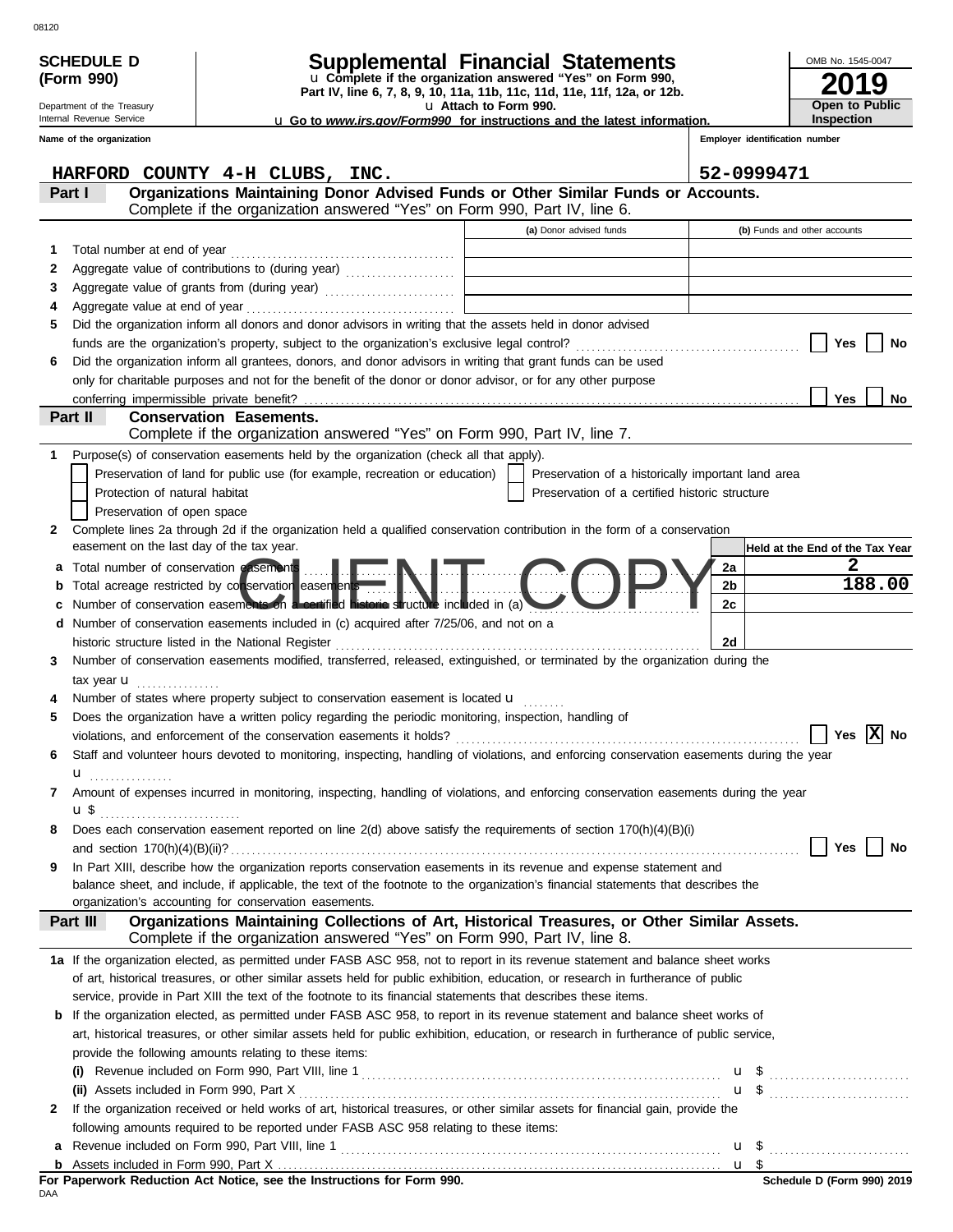08120

| Organizations Maintaining Collections of Art, Historical Treasures, or Other Similar Assets (continued)<br>3 Using the organization's acquisition, accession, and other records, check any of the following that make significant use of its<br>collection items (check all that apply):<br>Public exhibition<br>Loan or exchange program<br>a<br>d<br>Scholarly research<br>b<br>е<br>Preservation for future generations<br>c<br>Provide a description of the organization's collections and explain how they further the organization's exempt purpose in Part<br>4<br>XIII.<br>During the year, did the organization solicit or receive donations of art, historical treasures, or other similar<br>5.<br>Yes<br>assets to be sold to raise funds rather than to be maintained as part of the organization's collection?<br>No<br>Part IV<br><b>Escrow and Custodial Arrangements.</b><br>Complete if the organization answered "Yes" on Form 990, Part IV, line 9, or reported an amount on Form<br>990, Part X, line 21.<br>1a Is the organization an agent, trustee, custodian or other intermediary for contributions or other assets not<br>Yes<br>No<br><b>b</b> If "Yes," explain the arrangement in Part XIII and complete the following table:<br>Amount<br>1c<br>C<br>1d<br>1е<br>е<br>1f<br>Ending balance contains and account of the contact of the contact of the contact of the contact of the contact of the contact of the contact of the contact of the contact of the contact of the contact of the contact of the<br>f<br>2a Did the organization include an amount on Form 990, Part X, line 21, for escrow or custodial account liability?<br>Yes<br>No<br>Part V<br>Endowment Funds.<br>Complete if the organization answered "Yes" on Form 990, Part IV, line 10.<br>(d) Three years back<br>(c) Two years back<br>(e) Four years back<br>(a) Current year<br>(b) Prior year<br>1a Beginning of year balance<br><b>b</b> Contributions<br>Net investment earnings, gains,<br><b>d</b> Grants or scholarships<br>.<br>e Other expenditures for facilities and<br>f Administrative expenses<br>g<br>Provide the estimated percentage of the current year end balance (line 1g, column (a)) held as:<br>2<br>a Board designated or quasi-endowment u %<br>Permanent endowment <b>u</b> %<br>c Term endowment <b>u</b><br>The percentages on lines 2a, 2b, and 2c should equal 100%.<br>3a Are there endowment funds not in the possession of the organization that are held and administered for the<br>Yes<br>No<br>organization by:<br>3a(i)<br>3a(ii)<br>3b<br>Describe in Part XIII the intended uses of the organization's endowment funds.<br>4<br>Part VI<br>Land, Buildings, and Equipment. | Complete if the organization answered "Yes" on Form 990, Part IV, line 11a. See Form 990, Part X, line 10.<br>Description of property<br>(b) Cost or other basis<br>(c) Accumulated<br>(d) Book value<br>(a) Cost or other basis<br>depreciation<br>(investment)<br>(other)<br>1,800<br>1,800<br>11,621<br>8,910<br>2,711<br>11,769<br>13,221<br>1,452<br>c Leasehold improvements<br>8,628<br>13,296<br>4,668<br>888,003<br>1,540,452<br>652,449<br>919,110 | Schedule D (Form 990) 2019 HARFORD COUNTY $4-H$ CLUBS, INC.<br>Part III |  |  | 52-0999471 |   | Page 2 |
|------------------------------------------------------------------------------------------------------------------------------------------------------------------------------------------------------------------------------------------------------------------------------------------------------------------------------------------------------------------------------------------------------------------------------------------------------------------------------------------------------------------------------------------------------------------------------------------------------------------------------------------------------------------------------------------------------------------------------------------------------------------------------------------------------------------------------------------------------------------------------------------------------------------------------------------------------------------------------------------------------------------------------------------------------------------------------------------------------------------------------------------------------------------------------------------------------------------------------------------------------------------------------------------------------------------------------------------------------------------------------------------------------------------------------------------------------------------------------------------------------------------------------------------------------------------------------------------------------------------------------------------------------------------------------------------------------------------------------------------------------------------------------------------------------------------------------------------------------------------------------------------------------------------------------------------------------------------------------------------------------------------------------------------------------------------------------------------------------------------------------------------------------------------------------------------------------------------------------------------------------------------------------------------------------------------------------------------------------------------------------------------------------------------------------------------------------------------------------------------------------------------------------------------------------------------------------------------------------------------------------------------------------------------------------------------------------------------------------|--------------------------------------------------------------------------------------------------------------------------------------------------------------------------------------------------------------------------------------------------------------------------------------------------------------------------------------------------------------------------------------------------------------------------------------------------------------|-------------------------------------------------------------------------|--|--|------------|---|--------|
|                                                                                                                                                                                                                                                                                                                                                                                                                                                                                                                                                                                                                                                                                                                                                                                                                                                                                                                                                                                                                                                                                                                                                                                                                                                                                                                                                                                                                                                                                                                                                                                                                                                                                                                                                                                                                                                                                                                                                                                                                                                                                                                                                                                                                                                                                                                                                                                                                                                                                                                                                                                                                                                                                                                              |                                                                                                                                                                                                                                                                                                                                                                                                                                                              |                                                                         |  |  |            |   |        |
|                                                                                                                                                                                                                                                                                                                                                                                                                                                                                                                                                                                                                                                                                                                                                                                                                                                                                                                                                                                                                                                                                                                                                                                                                                                                                                                                                                                                                                                                                                                                                                                                                                                                                                                                                                                                                                                                                                                                                                                                                                                                                                                                                                                                                                                                                                                                                                                                                                                                                                                                                                                                                                                                                                                              |                                                                                                                                                                                                                                                                                                                                                                                                                                                              |                                                                         |  |  |            |   |        |
|                                                                                                                                                                                                                                                                                                                                                                                                                                                                                                                                                                                                                                                                                                                                                                                                                                                                                                                                                                                                                                                                                                                                                                                                                                                                                                                                                                                                                                                                                                                                                                                                                                                                                                                                                                                                                                                                                                                                                                                                                                                                                                                                                                                                                                                                                                                                                                                                                                                                                                                                                                                                                                                                                                                              |                                                                                                                                                                                                                                                                                                                                                                                                                                                              |                                                                         |  |  |            |   |        |
|                                                                                                                                                                                                                                                                                                                                                                                                                                                                                                                                                                                                                                                                                                                                                                                                                                                                                                                                                                                                                                                                                                                                                                                                                                                                                                                                                                                                                                                                                                                                                                                                                                                                                                                                                                                                                                                                                                                                                                                                                                                                                                                                                                                                                                                                                                                                                                                                                                                                                                                                                                                                                                                                                                                              |                                                                                                                                                                                                                                                                                                                                                                                                                                                              |                                                                         |  |  |            |   |        |
|                                                                                                                                                                                                                                                                                                                                                                                                                                                                                                                                                                                                                                                                                                                                                                                                                                                                                                                                                                                                                                                                                                                                                                                                                                                                                                                                                                                                                                                                                                                                                                                                                                                                                                                                                                                                                                                                                                                                                                                                                                                                                                                                                                                                                                                                                                                                                                                                                                                                                                                                                                                                                                                                                                                              |                                                                                                                                                                                                                                                                                                                                                                                                                                                              |                                                                         |  |  |            |   |        |
|                                                                                                                                                                                                                                                                                                                                                                                                                                                                                                                                                                                                                                                                                                                                                                                                                                                                                                                                                                                                                                                                                                                                                                                                                                                                                                                                                                                                                                                                                                                                                                                                                                                                                                                                                                                                                                                                                                                                                                                                                                                                                                                                                                                                                                                                                                                                                                                                                                                                                                                                                                                                                                                                                                                              |                                                                                                                                                                                                                                                                                                                                                                                                                                                              |                                                                         |  |  |            |   |        |
|                                                                                                                                                                                                                                                                                                                                                                                                                                                                                                                                                                                                                                                                                                                                                                                                                                                                                                                                                                                                                                                                                                                                                                                                                                                                                                                                                                                                                                                                                                                                                                                                                                                                                                                                                                                                                                                                                                                                                                                                                                                                                                                                                                                                                                                                                                                                                                                                                                                                                                                                                                                                                                                                                                                              |                                                                                                                                                                                                                                                                                                                                                                                                                                                              |                                                                         |  |  |            |   |        |
|                                                                                                                                                                                                                                                                                                                                                                                                                                                                                                                                                                                                                                                                                                                                                                                                                                                                                                                                                                                                                                                                                                                                                                                                                                                                                                                                                                                                                                                                                                                                                                                                                                                                                                                                                                                                                                                                                                                                                                                                                                                                                                                                                                                                                                                                                                                                                                                                                                                                                                                                                                                                                                                                                                                              |                                                                                                                                                                                                                                                                                                                                                                                                                                                              |                                                                         |  |  |            |   |        |
|                                                                                                                                                                                                                                                                                                                                                                                                                                                                                                                                                                                                                                                                                                                                                                                                                                                                                                                                                                                                                                                                                                                                                                                                                                                                                                                                                                                                                                                                                                                                                                                                                                                                                                                                                                                                                                                                                                                                                                                                                                                                                                                                                                                                                                                                                                                                                                                                                                                                                                                                                                                                                                                                                                                              |                                                                                                                                                                                                                                                                                                                                                                                                                                                              |                                                                         |  |  |            |   |        |
|                                                                                                                                                                                                                                                                                                                                                                                                                                                                                                                                                                                                                                                                                                                                                                                                                                                                                                                                                                                                                                                                                                                                                                                                                                                                                                                                                                                                                                                                                                                                                                                                                                                                                                                                                                                                                                                                                                                                                                                                                                                                                                                                                                                                                                                                                                                                                                                                                                                                                                                                                                                                                                                                                                                              |                                                                                                                                                                                                                                                                                                                                                                                                                                                              |                                                                         |  |  |            |   |        |
|                                                                                                                                                                                                                                                                                                                                                                                                                                                                                                                                                                                                                                                                                                                                                                                                                                                                                                                                                                                                                                                                                                                                                                                                                                                                                                                                                                                                                                                                                                                                                                                                                                                                                                                                                                                                                                                                                                                                                                                                                                                                                                                                                                                                                                                                                                                                                                                                                                                                                                                                                                                                                                                                                                                              |                                                                                                                                                                                                                                                                                                                                                                                                                                                              |                                                                         |  |  |            |   |        |
|                                                                                                                                                                                                                                                                                                                                                                                                                                                                                                                                                                                                                                                                                                                                                                                                                                                                                                                                                                                                                                                                                                                                                                                                                                                                                                                                                                                                                                                                                                                                                                                                                                                                                                                                                                                                                                                                                                                                                                                                                                                                                                                                                                                                                                                                                                                                                                                                                                                                                                                                                                                                                                                                                                                              |                                                                                                                                                                                                                                                                                                                                                                                                                                                              |                                                                         |  |  |            |   |        |
|                                                                                                                                                                                                                                                                                                                                                                                                                                                                                                                                                                                                                                                                                                                                                                                                                                                                                                                                                                                                                                                                                                                                                                                                                                                                                                                                                                                                                                                                                                                                                                                                                                                                                                                                                                                                                                                                                                                                                                                                                                                                                                                                                                                                                                                                                                                                                                                                                                                                                                                                                                                                                                                                                                                              |                                                                                                                                                                                                                                                                                                                                                                                                                                                              |                                                                         |  |  |            |   |        |
|                                                                                                                                                                                                                                                                                                                                                                                                                                                                                                                                                                                                                                                                                                                                                                                                                                                                                                                                                                                                                                                                                                                                                                                                                                                                                                                                                                                                                                                                                                                                                                                                                                                                                                                                                                                                                                                                                                                                                                                                                                                                                                                                                                                                                                                                                                                                                                                                                                                                                                                                                                                                                                                                                                                              |                                                                                                                                                                                                                                                                                                                                                                                                                                                              |                                                                         |  |  |            |   |        |
|                                                                                                                                                                                                                                                                                                                                                                                                                                                                                                                                                                                                                                                                                                                                                                                                                                                                                                                                                                                                                                                                                                                                                                                                                                                                                                                                                                                                                                                                                                                                                                                                                                                                                                                                                                                                                                                                                                                                                                                                                                                                                                                                                                                                                                                                                                                                                                                                                                                                                                                                                                                                                                                                                                                              |                                                                                                                                                                                                                                                                                                                                                                                                                                                              |                                                                         |  |  |            |   |        |
|                                                                                                                                                                                                                                                                                                                                                                                                                                                                                                                                                                                                                                                                                                                                                                                                                                                                                                                                                                                                                                                                                                                                                                                                                                                                                                                                                                                                                                                                                                                                                                                                                                                                                                                                                                                                                                                                                                                                                                                                                                                                                                                                                                                                                                                                                                                                                                                                                                                                                                                                                                                                                                                                                                                              |                                                                                                                                                                                                                                                                                                                                                                                                                                                              |                                                                         |  |  |            |   |        |
|                                                                                                                                                                                                                                                                                                                                                                                                                                                                                                                                                                                                                                                                                                                                                                                                                                                                                                                                                                                                                                                                                                                                                                                                                                                                                                                                                                                                                                                                                                                                                                                                                                                                                                                                                                                                                                                                                                                                                                                                                                                                                                                                                                                                                                                                                                                                                                                                                                                                                                                                                                                                                                                                                                                              |                                                                                                                                                                                                                                                                                                                                                                                                                                                              |                                                                         |  |  |            |   |        |
|                                                                                                                                                                                                                                                                                                                                                                                                                                                                                                                                                                                                                                                                                                                                                                                                                                                                                                                                                                                                                                                                                                                                                                                                                                                                                                                                                                                                                                                                                                                                                                                                                                                                                                                                                                                                                                                                                                                                                                                                                                                                                                                                                                                                                                                                                                                                                                                                                                                                                                                                                                                                                                                                                                                              |                                                                                                                                                                                                                                                                                                                                                                                                                                                              |                                                                         |  |  |            |   |        |
|                                                                                                                                                                                                                                                                                                                                                                                                                                                                                                                                                                                                                                                                                                                                                                                                                                                                                                                                                                                                                                                                                                                                                                                                                                                                                                                                                                                                                                                                                                                                                                                                                                                                                                                                                                                                                                                                                                                                                                                                                                                                                                                                                                                                                                                                                                                                                                                                                                                                                                                                                                                                                                                                                                                              |                                                                                                                                                                                                                                                                                                                                                                                                                                                              |                                                                         |  |  |            |   |        |
|                                                                                                                                                                                                                                                                                                                                                                                                                                                                                                                                                                                                                                                                                                                                                                                                                                                                                                                                                                                                                                                                                                                                                                                                                                                                                                                                                                                                                                                                                                                                                                                                                                                                                                                                                                                                                                                                                                                                                                                                                                                                                                                                                                                                                                                                                                                                                                                                                                                                                                                                                                                                                                                                                                                              |                                                                                                                                                                                                                                                                                                                                                                                                                                                              |                                                                         |  |  |            |   |        |
|                                                                                                                                                                                                                                                                                                                                                                                                                                                                                                                                                                                                                                                                                                                                                                                                                                                                                                                                                                                                                                                                                                                                                                                                                                                                                                                                                                                                                                                                                                                                                                                                                                                                                                                                                                                                                                                                                                                                                                                                                                                                                                                                                                                                                                                                                                                                                                                                                                                                                                                                                                                                                                                                                                                              |                                                                                                                                                                                                                                                                                                                                                                                                                                                              |                                                                         |  |  |            |   |        |
|                                                                                                                                                                                                                                                                                                                                                                                                                                                                                                                                                                                                                                                                                                                                                                                                                                                                                                                                                                                                                                                                                                                                                                                                                                                                                                                                                                                                                                                                                                                                                                                                                                                                                                                                                                                                                                                                                                                                                                                                                                                                                                                                                                                                                                                                                                                                                                                                                                                                                                                                                                                                                                                                                                                              |                                                                                                                                                                                                                                                                                                                                                                                                                                                              |                                                                         |  |  |            |   |        |
|                                                                                                                                                                                                                                                                                                                                                                                                                                                                                                                                                                                                                                                                                                                                                                                                                                                                                                                                                                                                                                                                                                                                                                                                                                                                                                                                                                                                                                                                                                                                                                                                                                                                                                                                                                                                                                                                                                                                                                                                                                                                                                                                                                                                                                                                                                                                                                                                                                                                                                                                                                                                                                                                                                                              |                                                                                                                                                                                                                                                                                                                                                                                                                                                              |                                                                         |  |  |            |   |        |
|                                                                                                                                                                                                                                                                                                                                                                                                                                                                                                                                                                                                                                                                                                                                                                                                                                                                                                                                                                                                                                                                                                                                                                                                                                                                                                                                                                                                                                                                                                                                                                                                                                                                                                                                                                                                                                                                                                                                                                                                                                                                                                                                                                                                                                                                                                                                                                                                                                                                                                                                                                                                                                                                                                                              |                                                                                                                                                                                                                                                                                                                                                                                                                                                              |                                                                         |  |  |            |   |        |
|                                                                                                                                                                                                                                                                                                                                                                                                                                                                                                                                                                                                                                                                                                                                                                                                                                                                                                                                                                                                                                                                                                                                                                                                                                                                                                                                                                                                                                                                                                                                                                                                                                                                                                                                                                                                                                                                                                                                                                                                                                                                                                                                                                                                                                                                                                                                                                                                                                                                                                                                                                                                                                                                                                                              |                                                                                                                                                                                                                                                                                                                                                                                                                                                              |                                                                         |  |  |            |   |        |
|                                                                                                                                                                                                                                                                                                                                                                                                                                                                                                                                                                                                                                                                                                                                                                                                                                                                                                                                                                                                                                                                                                                                                                                                                                                                                                                                                                                                                                                                                                                                                                                                                                                                                                                                                                                                                                                                                                                                                                                                                                                                                                                                                                                                                                                                                                                                                                                                                                                                                                                                                                                                                                                                                                                              |                                                                                                                                                                                                                                                                                                                                                                                                                                                              |                                                                         |  |  |            |   |        |
|                                                                                                                                                                                                                                                                                                                                                                                                                                                                                                                                                                                                                                                                                                                                                                                                                                                                                                                                                                                                                                                                                                                                                                                                                                                                                                                                                                                                                                                                                                                                                                                                                                                                                                                                                                                                                                                                                                                                                                                                                                                                                                                                                                                                                                                                                                                                                                                                                                                                                                                                                                                                                                                                                                                              |                                                                                                                                                                                                                                                                                                                                                                                                                                                              |                                                                         |  |  |            |   |        |
|                                                                                                                                                                                                                                                                                                                                                                                                                                                                                                                                                                                                                                                                                                                                                                                                                                                                                                                                                                                                                                                                                                                                                                                                                                                                                                                                                                                                                                                                                                                                                                                                                                                                                                                                                                                                                                                                                                                                                                                                                                                                                                                                                                                                                                                                                                                                                                                                                                                                                                                                                                                                                                                                                                                              |                                                                                                                                                                                                                                                                                                                                                                                                                                                              |                                                                         |  |  |            |   |        |
|                                                                                                                                                                                                                                                                                                                                                                                                                                                                                                                                                                                                                                                                                                                                                                                                                                                                                                                                                                                                                                                                                                                                                                                                                                                                                                                                                                                                                                                                                                                                                                                                                                                                                                                                                                                                                                                                                                                                                                                                                                                                                                                                                                                                                                                                                                                                                                                                                                                                                                                                                                                                                                                                                                                              |                                                                                                                                                                                                                                                                                                                                                                                                                                                              |                                                                         |  |  |            |   |        |
|                                                                                                                                                                                                                                                                                                                                                                                                                                                                                                                                                                                                                                                                                                                                                                                                                                                                                                                                                                                                                                                                                                                                                                                                                                                                                                                                                                                                                                                                                                                                                                                                                                                                                                                                                                                                                                                                                                                                                                                                                                                                                                                                                                                                                                                                                                                                                                                                                                                                                                                                                                                                                                                                                                                              |                                                                                                                                                                                                                                                                                                                                                                                                                                                              |                                                                         |  |  |            |   |        |
|                                                                                                                                                                                                                                                                                                                                                                                                                                                                                                                                                                                                                                                                                                                                                                                                                                                                                                                                                                                                                                                                                                                                                                                                                                                                                                                                                                                                                                                                                                                                                                                                                                                                                                                                                                                                                                                                                                                                                                                                                                                                                                                                                                                                                                                                                                                                                                                                                                                                                                                                                                                                                                                                                                                              |                                                                                                                                                                                                                                                                                                                                                                                                                                                              |                                                                         |  |  |            |   |        |
|                                                                                                                                                                                                                                                                                                                                                                                                                                                                                                                                                                                                                                                                                                                                                                                                                                                                                                                                                                                                                                                                                                                                                                                                                                                                                                                                                                                                                                                                                                                                                                                                                                                                                                                                                                                                                                                                                                                                                                                                                                                                                                                                                                                                                                                                                                                                                                                                                                                                                                                                                                                                                                                                                                                              |                                                                                                                                                                                                                                                                                                                                                                                                                                                              |                                                                         |  |  |            |   |        |
|                                                                                                                                                                                                                                                                                                                                                                                                                                                                                                                                                                                                                                                                                                                                                                                                                                                                                                                                                                                                                                                                                                                                                                                                                                                                                                                                                                                                                                                                                                                                                                                                                                                                                                                                                                                                                                                                                                                                                                                                                                                                                                                                                                                                                                                                                                                                                                                                                                                                                                                                                                                                                                                                                                                              |                                                                                                                                                                                                                                                                                                                                                                                                                                                              |                                                                         |  |  |            |   |        |
|                                                                                                                                                                                                                                                                                                                                                                                                                                                                                                                                                                                                                                                                                                                                                                                                                                                                                                                                                                                                                                                                                                                                                                                                                                                                                                                                                                                                                                                                                                                                                                                                                                                                                                                                                                                                                                                                                                                                                                                                                                                                                                                                                                                                                                                                                                                                                                                                                                                                                                                                                                                                                                                                                                                              |                                                                                                                                                                                                                                                                                                                                                                                                                                                              |                                                                         |  |  |            |   |        |
|                                                                                                                                                                                                                                                                                                                                                                                                                                                                                                                                                                                                                                                                                                                                                                                                                                                                                                                                                                                                                                                                                                                                                                                                                                                                                                                                                                                                                                                                                                                                                                                                                                                                                                                                                                                                                                                                                                                                                                                                                                                                                                                                                                                                                                                                                                                                                                                                                                                                                                                                                                                                                                                                                                                              |                                                                                                                                                                                                                                                                                                                                                                                                                                                              |                                                                         |  |  |            |   |        |
|                                                                                                                                                                                                                                                                                                                                                                                                                                                                                                                                                                                                                                                                                                                                                                                                                                                                                                                                                                                                                                                                                                                                                                                                                                                                                                                                                                                                                                                                                                                                                                                                                                                                                                                                                                                                                                                                                                                                                                                                                                                                                                                                                                                                                                                                                                                                                                                                                                                                                                                                                                                                                                                                                                                              |                                                                                                                                                                                                                                                                                                                                                                                                                                                              |                                                                         |  |  |            |   |        |
|                                                                                                                                                                                                                                                                                                                                                                                                                                                                                                                                                                                                                                                                                                                                                                                                                                                                                                                                                                                                                                                                                                                                                                                                                                                                                                                                                                                                                                                                                                                                                                                                                                                                                                                                                                                                                                                                                                                                                                                                                                                                                                                                                                                                                                                                                                                                                                                                                                                                                                                                                                                                                                                                                                                              |                                                                                                                                                                                                                                                                                                                                                                                                                                                              |                                                                         |  |  |            |   |        |
|                                                                                                                                                                                                                                                                                                                                                                                                                                                                                                                                                                                                                                                                                                                                                                                                                                                                                                                                                                                                                                                                                                                                                                                                                                                                                                                                                                                                                                                                                                                                                                                                                                                                                                                                                                                                                                                                                                                                                                                                                                                                                                                                                                                                                                                                                                                                                                                                                                                                                                                                                                                                                                                                                                                              |                                                                                                                                                                                                                                                                                                                                                                                                                                                              |                                                                         |  |  |            |   |        |
|                                                                                                                                                                                                                                                                                                                                                                                                                                                                                                                                                                                                                                                                                                                                                                                                                                                                                                                                                                                                                                                                                                                                                                                                                                                                                                                                                                                                                                                                                                                                                                                                                                                                                                                                                                                                                                                                                                                                                                                                                                                                                                                                                                                                                                                                                                                                                                                                                                                                                                                                                                                                                                                                                                                              |                                                                                                                                                                                                                                                                                                                                                                                                                                                              |                                                                         |  |  |            |   |        |
|                                                                                                                                                                                                                                                                                                                                                                                                                                                                                                                                                                                                                                                                                                                                                                                                                                                                                                                                                                                                                                                                                                                                                                                                                                                                                                                                                                                                                                                                                                                                                                                                                                                                                                                                                                                                                                                                                                                                                                                                                                                                                                                                                                                                                                                                                                                                                                                                                                                                                                                                                                                                                                                                                                                              |                                                                                                                                                                                                                                                                                                                                                                                                                                                              |                                                                         |  |  |            |   |        |
|                                                                                                                                                                                                                                                                                                                                                                                                                                                                                                                                                                                                                                                                                                                                                                                                                                                                                                                                                                                                                                                                                                                                                                                                                                                                                                                                                                                                                                                                                                                                                                                                                                                                                                                                                                                                                                                                                                                                                                                                                                                                                                                                                                                                                                                                                                                                                                                                                                                                                                                                                                                                                                                                                                                              |                                                                                                                                                                                                                                                                                                                                                                                                                                                              |                                                                         |  |  |            |   |        |
|                                                                                                                                                                                                                                                                                                                                                                                                                                                                                                                                                                                                                                                                                                                                                                                                                                                                                                                                                                                                                                                                                                                                                                                                                                                                                                                                                                                                                                                                                                                                                                                                                                                                                                                                                                                                                                                                                                                                                                                                                                                                                                                                                                                                                                                                                                                                                                                                                                                                                                                                                                                                                                                                                                                              |                                                                                                                                                                                                                                                                                                                                                                                                                                                              |                                                                         |  |  |            |   |        |
|                                                                                                                                                                                                                                                                                                                                                                                                                                                                                                                                                                                                                                                                                                                                                                                                                                                                                                                                                                                                                                                                                                                                                                                                                                                                                                                                                                                                                                                                                                                                                                                                                                                                                                                                                                                                                                                                                                                                                                                                                                                                                                                                                                                                                                                                                                                                                                                                                                                                                                                                                                                                                                                                                                                              |                                                                                                                                                                                                                                                                                                                                                                                                                                                              |                                                                         |  |  |            |   |        |
|                                                                                                                                                                                                                                                                                                                                                                                                                                                                                                                                                                                                                                                                                                                                                                                                                                                                                                                                                                                                                                                                                                                                                                                                                                                                                                                                                                                                                                                                                                                                                                                                                                                                                                                                                                                                                                                                                                                                                                                                                                                                                                                                                                                                                                                                                                                                                                                                                                                                                                                                                                                                                                                                                                                              |                                                                                                                                                                                                                                                                                                                                                                                                                                                              |                                                                         |  |  |            |   |        |
|                                                                                                                                                                                                                                                                                                                                                                                                                                                                                                                                                                                                                                                                                                                                                                                                                                                                                                                                                                                                                                                                                                                                                                                                                                                                                                                                                                                                                                                                                                                                                                                                                                                                                                                                                                                                                                                                                                                                                                                                                                                                                                                                                                                                                                                                                                                                                                                                                                                                                                                                                                                                                                                                                                                              |                                                                                                                                                                                                                                                                                                                                                                                                                                                              |                                                                         |  |  |            |   |        |
|                                                                                                                                                                                                                                                                                                                                                                                                                                                                                                                                                                                                                                                                                                                                                                                                                                                                                                                                                                                                                                                                                                                                                                                                                                                                                                                                                                                                                                                                                                                                                                                                                                                                                                                                                                                                                                                                                                                                                                                                                                                                                                                                                                                                                                                                                                                                                                                                                                                                                                                                                                                                                                                                                                                              |                                                                                                                                                                                                                                                                                                                                                                                                                                                              |                                                                         |  |  |            |   |        |
|                                                                                                                                                                                                                                                                                                                                                                                                                                                                                                                                                                                                                                                                                                                                                                                                                                                                                                                                                                                                                                                                                                                                                                                                                                                                                                                                                                                                                                                                                                                                                                                                                                                                                                                                                                                                                                                                                                                                                                                                                                                                                                                                                                                                                                                                                                                                                                                                                                                                                                                                                                                                                                                                                                                              |                                                                                                                                                                                                                                                                                                                                                                                                                                                              |                                                                         |  |  |            |   |        |
|                                                                                                                                                                                                                                                                                                                                                                                                                                                                                                                                                                                                                                                                                                                                                                                                                                                                                                                                                                                                                                                                                                                                                                                                                                                                                                                                                                                                                                                                                                                                                                                                                                                                                                                                                                                                                                                                                                                                                                                                                                                                                                                                                                                                                                                                                                                                                                                                                                                                                                                                                                                                                                                                                                                              |                                                                                                                                                                                                                                                                                                                                                                                                                                                              |                                                                         |  |  |            |   |        |
|                                                                                                                                                                                                                                                                                                                                                                                                                                                                                                                                                                                                                                                                                                                                                                                                                                                                                                                                                                                                                                                                                                                                                                                                                                                                                                                                                                                                                                                                                                                                                                                                                                                                                                                                                                                                                                                                                                                                                                                                                                                                                                                                                                                                                                                                                                                                                                                                                                                                                                                                                                                                                                                                                                                              |                                                                                                                                                                                                                                                                                                                                                                                                                                                              |                                                                         |  |  |            |   |        |
|                                                                                                                                                                                                                                                                                                                                                                                                                                                                                                                                                                                                                                                                                                                                                                                                                                                                                                                                                                                                                                                                                                                                                                                                                                                                                                                                                                                                                                                                                                                                                                                                                                                                                                                                                                                                                                                                                                                                                                                                                                                                                                                                                                                                                                                                                                                                                                                                                                                                                                                                                                                                                                                                                                                              |                                                                                                                                                                                                                                                                                                                                                                                                                                                              |                                                                         |  |  |            |   |        |
|                                                                                                                                                                                                                                                                                                                                                                                                                                                                                                                                                                                                                                                                                                                                                                                                                                                                                                                                                                                                                                                                                                                                                                                                                                                                                                                                                                                                                                                                                                                                                                                                                                                                                                                                                                                                                                                                                                                                                                                                                                                                                                                                                                                                                                                                                                                                                                                                                                                                                                                                                                                                                                                                                                                              |                                                                                                                                                                                                                                                                                                                                                                                                                                                              |                                                                         |  |  |            |   |        |
|                                                                                                                                                                                                                                                                                                                                                                                                                                                                                                                                                                                                                                                                                                                                                                                                                                                                                                                                                                                                                                                                                                                                                                                                                                                                                                                                                                                                                                                                                                                                                                                                                                                                                                                                                                                                                                                                                                                                                                                                                                                                                                                                                                                                                                                                                                                                                                                                                                                                                                                                                                                                                                                                                                                              |                                                                                                                                                                                                                                                                                                                                                                                                                                                              |                                                                         |  |  |            | u |        |
|                                                                                                                                                                                                                                                                                                                                                                                                                                                                                                                                                                                                                                                                                                                                                                                                                                                                                                                                                                                                                                                                                                                                                                                                                                                                                                                                                                                                                                                                                                                                                                                                                                                                                                                                                                                                                                                                                                                                                                                                                                                                                                                                                                                                                                                                                                                                                                                                                                                                                                                                                                                                                                                                                                                              |                                                                                                                                                                                                                                                                                                                                                                                                                                                              |                                                                         |  |  |            |   |        |

**Schedule D (Form 990) 2019**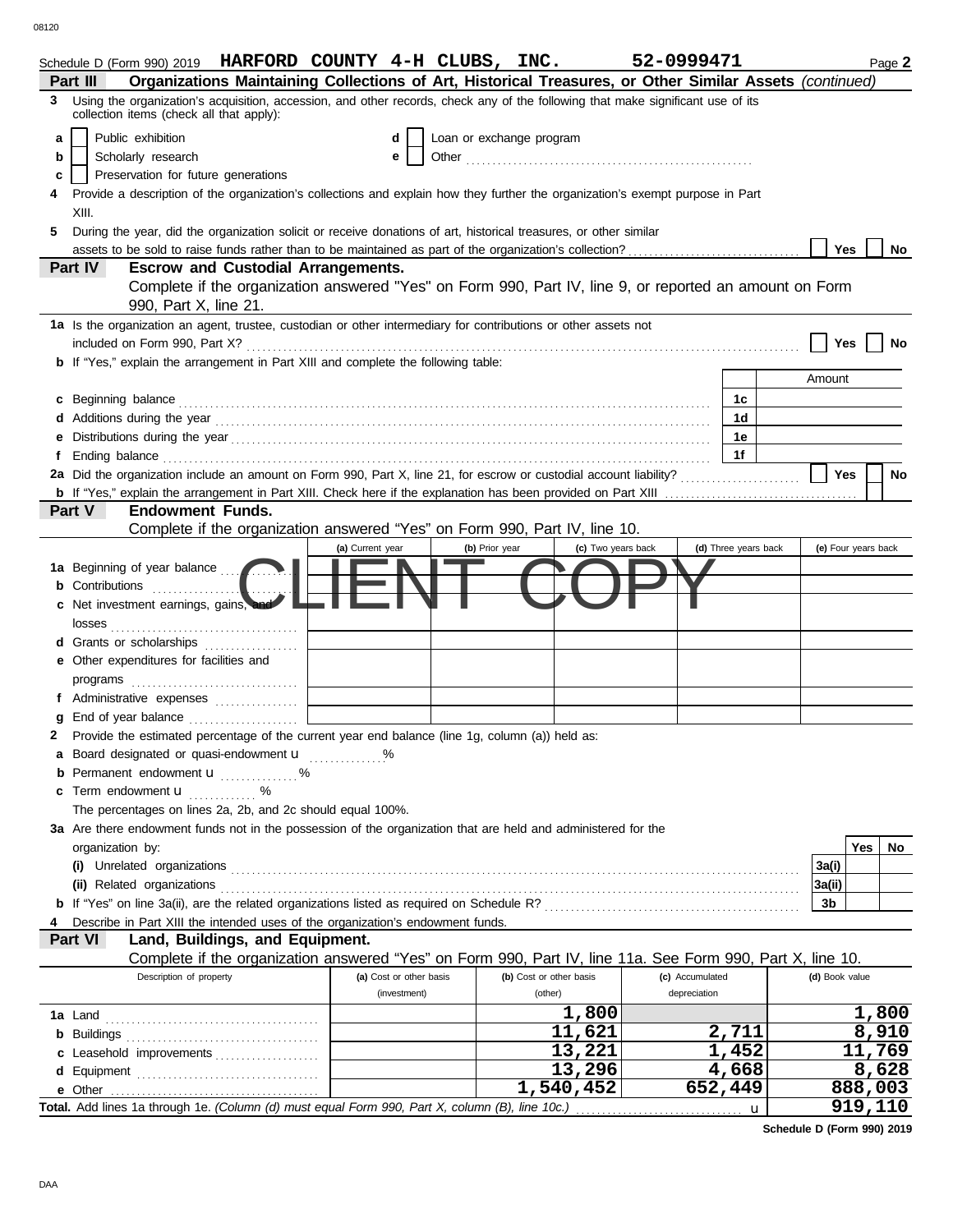DAA

|                           |                      | Schedule D (Form 990) 2019 HARFORD COUNTY 4-H CLUBS, INC.               |                 |                   |                   |                | 52-0999471                                                                                                                                           | Page 3         |
|---------------------------|----------------------|-------------------------------------------------------------------------|-----------------|-------------------|-------------------|----------------|------------------------------------------------------------------------------------------------------------------------------------------------------|----------------|
| Part VII                  |                      | <b>Investments - Other Securities.</b>                                  |                 |                   |                   |                |                                                                                                                                                      |                |
|                           |                      |                                                                         |                 |                   |                   |                | Complete if the organization answered "Yes" on Form 990, Part IV, line 11b. See Form 990, Part X, line 12.                                           |                |
|                           |                      | (a) Description of security or category<br>(including name of security) |                 |                   |                   | (b) Book value | (c) Method of valuation:<br>Cost or end-of-year market value                                                                                         |                |
|                           |                      |                                                                         |                 |                   |                   |                |                                                                                                                                                      |                |
| (1) Financial derivatives |                      |                                                                         |                 |                   |                   |                |                                                                                                                                                      |                |
|                           |                      |                                                                         |                 |                   |                   |                |                                                                                                                                                      |                |
| $(3)$ Other               |                      |                                                                         |                 |                   |                   |                |                                                                                                                                                      |                |
| (A)<br>(B)                |                      |                                                                         |                 |                   |                   |                |                                                                                                                                                      |                |
| (C)                       |                      |                                                                         |                 |                   |                   |                |                                                                                                                                                      |                |
| (D)                       |                      |                                                                         |                 |                   |                   |                |                                                                                                                                                      |                |
| (E)                       |                      |                                                                         |                 |                   |                   |                |                                                                                                                                                      |                |
| (F)                       |                      |                                                                         |                 |                   |                   |                |                                                                                                                                                      |                |
| (G)                       |                      |                                                                         |                 |                   |                   |                |                                                                                                                                                      |                |
| (H)                       |                      |                                                                         |                 |                   |                   |                |                                                                                                                                                      |                |
|                           |                      | Total. (Column (b) must equal Form 990, Part X, col. (B) line 12.)      |                 |                   | u                 |                |                                                                                                                                                      |                |
| Part VIII                 |                      | Investments - Program Related.                                          |                 |                   |                   |                |                                                                                                                                                      |                |
|                           |                      |                                                                         |                 |                   |                   |                | Complete if the organization answered "Yes" on Form 990, Part IV, line 11c. See Form 990, Part X, line 13.                                           |                |
|                           |                      | (a) Description of investment                                           |                 |                   |                   | (b) Book value | (c) Method of valuation:                                                                                                                             |                |
|                           |                      |                                                                         |                 |                   |                   |                | Cost or end-of-year market value                                                                                                                     |                |
| (1)                       |                      |                                                                         |                 |                   |                   |                |                                                                                                                                                      |                |
| (2)                       |                      |                                                                         |                 |                   |                   |                |                                                                                                                                                      |                |
| (3)                       |                      |                                                                         |                 |                   |                   |                |                                                                                                                                                      |                |
| (4)                       |                      |                                                                         |                 |                   |                   |                |                                                                                                                                                      |                |
| (5)                       |                      |                                                                         |                 |                   |                   |                |                                                                                                                                                      |                |
| (6)                       |                      |                                                                         |                 |                   |                   |                |                                                                                                                                                      |                |
| (7)                       |                      |                                                                         |                 |                   |                   |                |                                                                                                                                                      |                |
| (8)                       |                      |                                                                         |                 |                   |                   |                |                                                                                                                                                      |                |
| (9)                       |                      |                                                                         |                 |                   |                   |                |                                                                                                                                                      |                |
|                           |                      | Total. (Column (b) must equal Form 990, Part X, col. (B) line 13.)      |                 |                   | $\mathbf u$       |                |                                                                                                                                                      |                |
| Part IX                   | <b>Other Assets.</b> |                                                                         |                 |                   |                   |                |                                                                                                                                                      |                |
|                           |                      |                                                                         |                 | (a) Description   |                   |                | Complete if the organization answered "Yes" on Form 990, Part IV, line 11d. See Form 990, Part X, line 15.                                           | (b) Book value |
|                           |                      | <b>JUDGMENT</b>                                                         | <b>NOTE</b>     | <b>RECEIVABLE</b> |                   |                |                                                                                                                                                      | 194,118        |
| (1)<br>(2)                |                      | <b>JUDGMENT</b>                                                         | <b>INTEREST</b> |                   | <b>RECEIVABLE</b> |                |                                                                                                                                                      | 82,947         |
| (3)                       |                      |                                                                         |                 |                   |                   |                |                                                                                                                                                      |                |
| (4)                       |                      |                                                                         |                 |                   |                   |                |                                                                                                                                                      |                |
| (5)                       |                      |                                                                         |                 |                   |                   |                |                                                                                                                                                      |                |
| (6)                       |                      |                                                                         |                 |                   |                   |                |                                                                                                                                                      |                |
| (7)                       |                      |                                                                         |                 |                   |                   |                |                                                                                                                                                      |                |
| (8)                       |                      |                                                                         |                 |                   |                   |                |                                                                                                                                                      |                |
| (9)                       |                      |                                                                         |                 |                   |                   |                |                                                                                                                                                      |                |
|                           |                      | Total. (Column (b) must equal Form 990, Part X, col. (B) line 15.)      |                 |                   |                   |                | u                                                                                                                                                    | 277,065        |
| Part X                    | Other Liabilities.   |                                                                         |                 |                   |                   |                |                                                                                                                                                      |                |
|                           | line $25$ .          |                                                                         |                 |                   |                   |                | Complete if the organization answered "Yes" on Form 990, Part IV, line 11e or 11f. See Form 990, Part X,                                             |                |
| 1.                        |                      | (a) Description of liability                                            |                 |                   |                   |                |                                                                                                                                                      | (b) Book value |
| (1)                       | Federal income taxes |                                                                         |                 |                   |                   |                |                                                                                                                                                      |                |
| (2)                       | PAYROLL LIABILITIES  |                                                                         |                 |                   |                   |                |                                                                                                                                                      | 1,005          |
| (3)                       |                      |                                                                         |                 |                   |                   |                |                                                                                                                                                      |                |
| (4)                       |                      |                                                                         |                 |                   |                   |                |                                                                                                                                                      |                |
| (5)                       |                      |                                                                         |                 |                   |                   |                |                                                                                                                                                      |                |
| (6)                       |                      |                                                                         |                 |                   |                   |                |                                                                                                                                                      |                |
| (7)                       |                      |                                                                         |                 |                   |                   |                |                                                                                                                                                      |                |
| (8)                       |                      |                                                                         |                 |                   |                   |                |                                                                                                                                                      |                |
| (9)                       |                      |                                                                         |                 |                   |                   |                |                                                                                                                                                      |                |
|                           |                      | Total. (Column (b) must equal Form 990, Part X, col. (B) line 25.)      |                 |                   |                   |                | u                                                                                                                                                    | 1,005          |
|                           |                      |                                                                         |                 |                   |                   |                | 2. Liability for uncertain tax positions. In Part XIII, provide the text of the footnote to the organization's financial statements that reports the |                |

organization's liability for uncertain tax positions under FASB ASC 740. Check here if the text of the footnote has been provided in Part XIII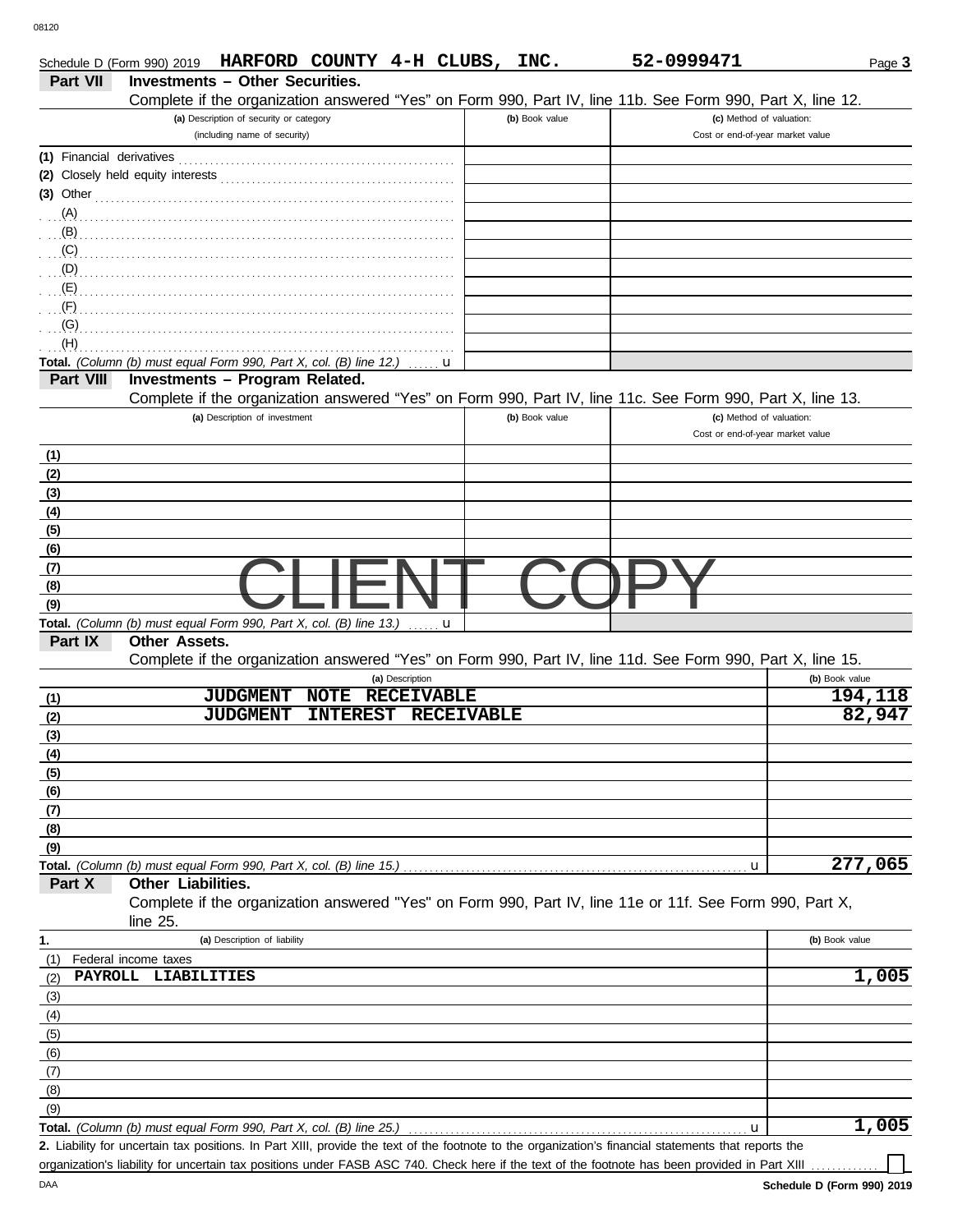| Schedule D (Form 990) 2019 HARFORD COUNTY 4-H CLUBS, INC.                                                                                                                                                                           |                | 52-0999471   | Page 4 |
|-------------------------------------------------------------------------------------------------------------------------------------------------------------------------------------------------------------------------------------|----------------|--------------|--------|
| Reconciliation of Revenue per Audited Financial Statements With Revenue per Return.<br>Part XI                                                                                                                                      |                |              |        |
| Complete if the organization answered "Yes" on Form 990, Part IV, line 12a.                                                                                                                                                         |                |              |        |
| 1.                                                                                                                                                                                                                                  |                | $\mathbf{1}$ |        |
| Amounts included on line 1 but not on Form 990, Part VIII, line 12:<br>2                                                                                                                                                            |                |              |        |
| а                                                                                                                                                                                                                                   | 2a             |              |        |
| b                                                                                                                                                                                                                                   | 2 <sub>b</sub> |              |        |
| c                                                                                                                                                                                                                                   | 2c             |              |        |
| d                                                                                                                                                                                                                                   | 2d             |              |        |
| Add lines 2a through 2d [11] March 2014 [12] March 2014 [12] March 2014 [12] March 2014 [12] March 2014 [12] March 2015 [12] March 2014 [12] March 2014 [12] March 2014 [12] March 2014 [12] March 2014 [12] March 2014 [12] M<br>е |                | 2e           |        |
| З                                                                                                                                                                                                                                   |                | 3            |        |
| Amounts included on Form 990, Part VIII, line 12, but not on line 1:<br>4                                                                                                                                                           |                |              |        |
|                                                                                                                                                                                                                                     | 4а             |              |        |
|                                                                                                                                                                                                                                     | 4b             |              |        |
| c Add lines 4a and 4b                                                                                                                                                                                                               |                | 4c           |        |
| 5.                                                                                                                                                                                                                                  |                | 5            |        |
| Part XII<br>Reconciliation of Expenses per Audited Financial Statements With Expenses per Return.                                                                                                                                   |                |              |        |
| Complete if the organization answered "Yes" on Form 990, Part IV, line 12a.                                                                                                                                                         |                |              |        |
| Total expenses and losses per audited financial statements<br>1.                                                                                                                                                                    |                | $\mathbf{1}$ |        |
| Amounts included on line 1 but not on Form 990, Part IX, line 25:<br>2                                                                                                                                                              |                |              |        |
|                                                                                                                                                                                                                                     | 2a             |              |        |
|                                                                                                                                                                                                                                     | 2 <sub>b</sub> |              |        |
| Other losses<br>c                                                                                                                                                                                                                   | 2c             |              |        |
| d                                                                                                                                                                                                                                   | 2d             |              |        |
| Add lines 2a through 2d [11, 12] Add [12] Add lines 2a through 2d [12] Add lines 2a through 2d [12] Add and Add Lines 20 to 2014<br>е                                                                                               |                | 2e           |        |
| 3                                                                                                                                                                                                                                   |                | 3            |        |
| Amounts included on Form 990, Part IX, line 25, but not on line 1:<br>4                                                                                                                                                             |                |              |        |
| a Investment expenses not included on Form 990, Part VIII, line 7b                                                                                                                                                                  |                |              |        |
| <b>b</b> Other (Describe in Part XIII.)                                                                                                                                                                                             |                |              |        |
| c Add lines 4a and 4b                                                                                                                                                                                                               |                | 4c           |        |
|                                                                                                                                                                                                                                     |                | 5            |        |
| Part XIII Supplemental Information.                                                                                                                                                                                                 |                |              |        |
| Provide the descriptions required for Part II, lines 3, 5, and 9; Part III, lines 1a and 4; Part IV, lines 1b and 2b; Part V, line 4; Part X, line                                                                                  |                |              |        |
| 2; Part XI, lines 2d and 4b; and Part XII, lines 2d and 4b. Also complete this part to provide any additional information.                                                                                                          |                |              |        |
|                                                                                                                                                                                                                                     |                |              |        |
|                                                                                                                                                                                                                                     |                |              |        |
|                                                                                                                                                                                                                                     |                |              |        |
|                                                                                                                                                                                                                                     |                |              |        |
|                                                                                                                                                                                                                                     |                |              |        |
|                                                                                                                                                                                                                                     |                |              |        |
|                                                                                                                                                                                                                                     |                |              |        |
|                                                                                                                                                                                                                                     |                |              |        |
|                                                                                                                                                                                                                                     |                |              |        |
|                                                                                                                                                                                                                                     |                |              |        |
|                                                                                                                                                                                                                                     |                |              |        |
|                                                                                                                                                                                                                                     |                |              |        |
|                                                                                                                                                                                                                                     |                |              |        |
|                                                                                                                                                                                                                                     |                |              |        |
|                                                                                                                                                                                                                                     |                |              |        |
|                                                                                                                                                                                                                                     |                |              |        |
|                                                                                                                                                                                                                                     |                |              |        |
|                                                                                                                                                                                                                                     |                |              |        |
|                                                                                                                                                                                                                                     |                |              |        |
|                                                                                                                                                                                                                                     |                |              |        |
|                                                                                                                                                                                                                                     |                |              |        |
|                                                                                                                                                                                                                                     |                |              |        |
|                                                                                                                                                                                                                                     |                |              |        |
|                                                                                                                                                                                                                                     |                |              |        |
|                                                                                                                                                                                                                                     |                |              |        |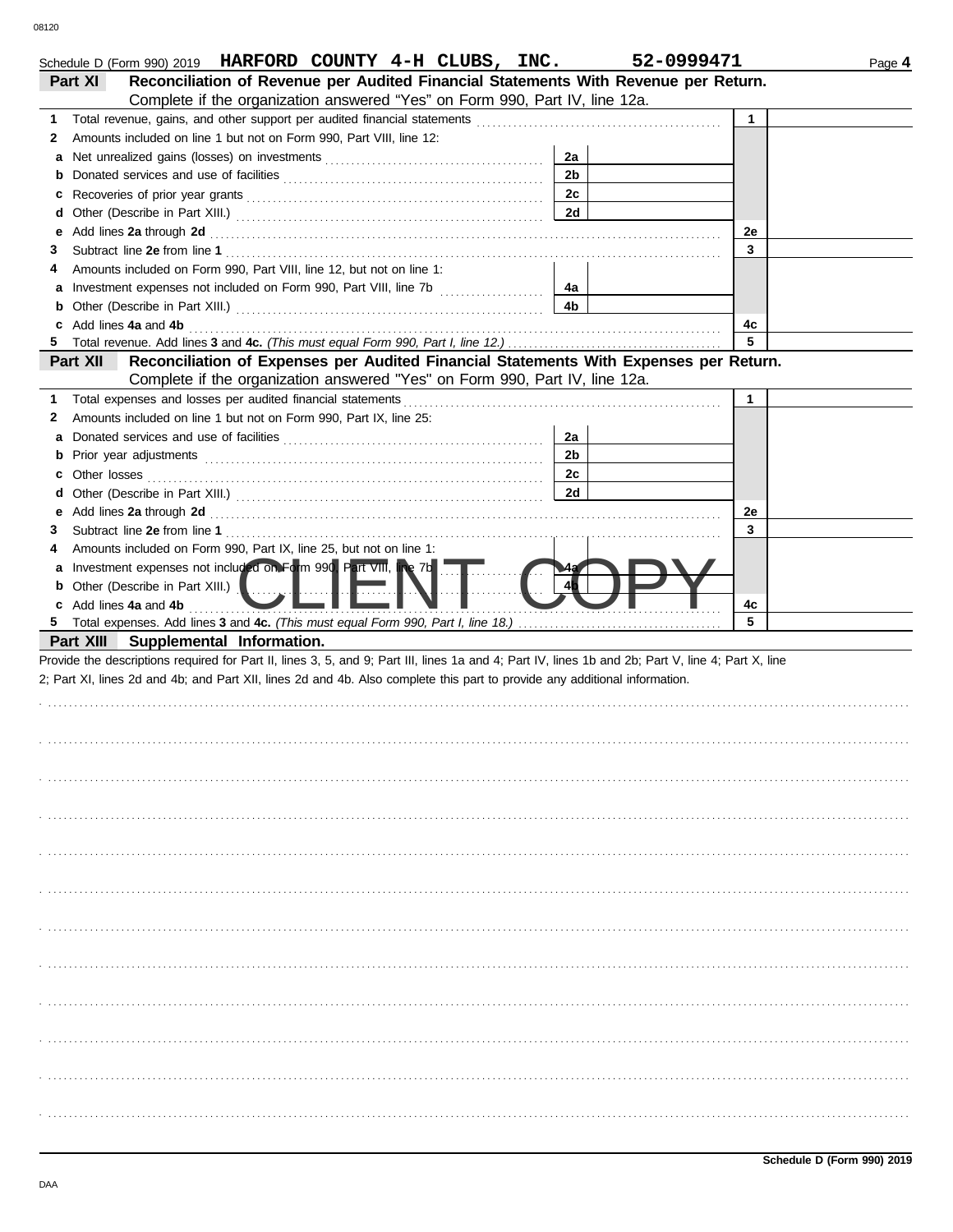|  | Schedule D (Form 990) 2019 HARFORD COUNTY 4-H CLUBS, INC. |  | 52-0999471  | Page 5 |
|--|-----------------------------------------------------------|--|-------------|--------|
|  | Part XIII Supplemental Information (continued)            |  |             |        |
|  |                                                           |  |             |        |
|  |                                                           |  |             |        |
|  |                                                           |  |             |        |
|  |                                                           |  |             |        |
|  |                                                           |  |             |        |
|  |                                                           |  |             |        |
|  |                                                           |  |             |        |
|  |                                                           |  |             |        |
|  |                                                           |  |             |        |
|  |                                                           |  |             |        |
|  |                                                           |  |             |        |
|  |                                                           |  |             |        |
|  |                                                           |  |             |        |
|  |                                                           |  |             |        |
|  |                                                           |  |             |        |
|  |                                                           |  |             |        |
|  |                                                           |  |             |        |
|  |                                                           |  |             |        |
|  |                                                           |  | CLIENT COPY |        |
|  |                                                           |  |             |        |
|  |                                                           |  |             |        |
|  |                                                           |  |             |        |
|  |                                                           |  |             |        |
|  |                                                           |  |             |        |
|  |                                                           |  |             |        |
|  |                                                           |  |             |        |
|  |                                                           |  |             |        |
|  |                                                           |  |             |        |
|  |                                                           |  |             |        |
|  |                                                           |  |             |        |
|  |                                                           |  |             |        |
|  |                                                           |  |             |        |
|  |                                                           |  |             |        |
|  |                                                           |  |             |        |
|  |                                                           |  |             |        |
|  |                                                           |  |             |        |
|  |                                                           |  |             |        |
|  |                                                           |  |             |        |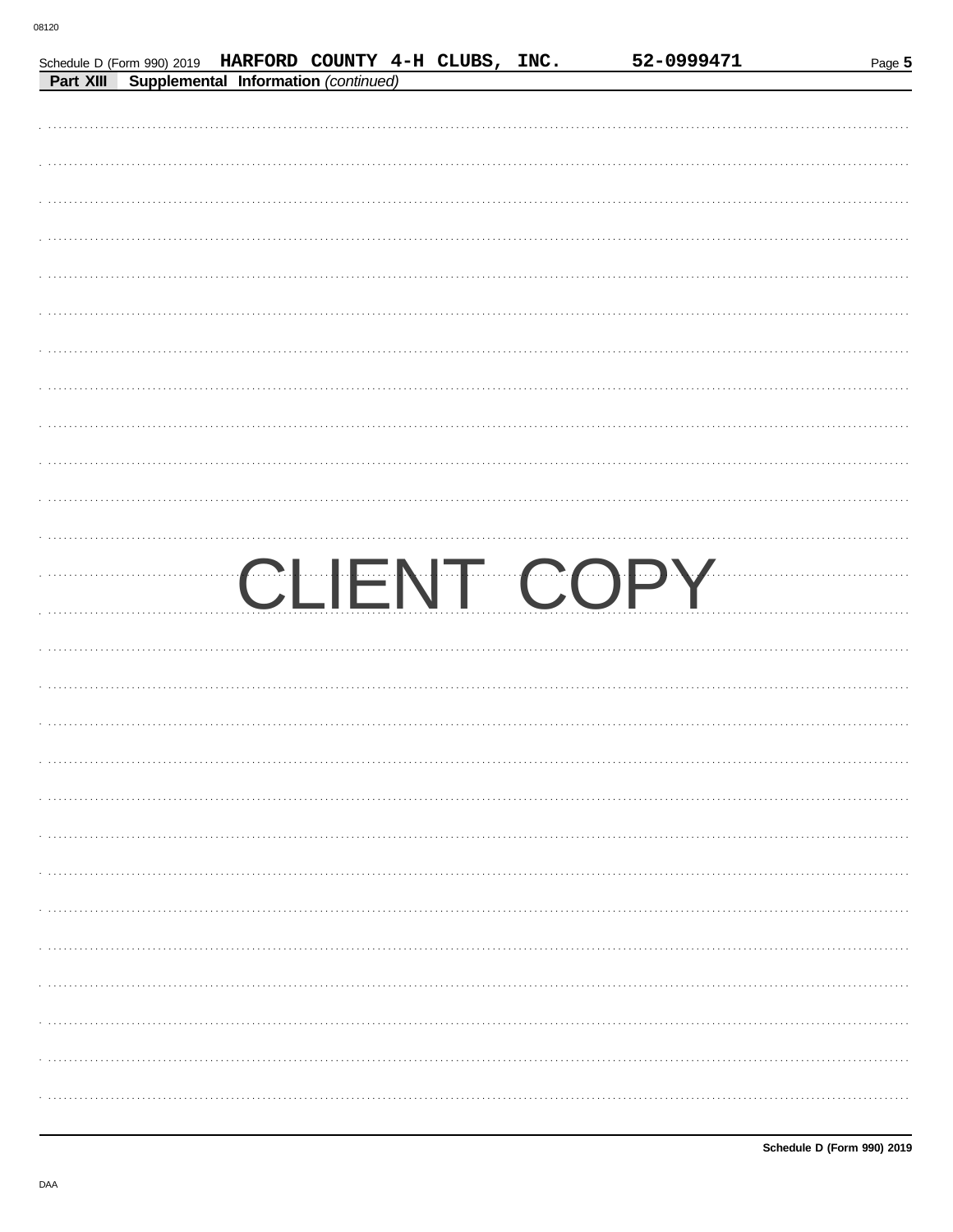| <b>SCHEDULE G</b>                                                                                                                                                                          | Supplemental Information Regarding Fundraising or Gaming Activities<br>Complete if the organization answered "Yes" on Form 990, Part IV, line 17, 18, or 19, or if the |                                       |                                   |                                                                                 |                                          | OMB No. 1545-0047                |
|--------------------------------------------------------------------------------------------------------------------------------------------------------------------------------------------|------------------------------------------------------------------------------------------------------------------------------------------------------------------------|---------------------------------------|-----------------------------------|---------------------------------------------------------------------------------|------------------------------------------|----------------------------------|
| (Form 990 or 990-EZ)                                                                                                                                                                       |                                                                                                                                                                        |                                       |                                   | organization entered more than \$15,000 on Form 990-EZ, line 6a.                |                                          |                                  |
| Department of the Treasury<br>Internal Revenue Service                                                                                                                                     |                                                                                                                                                                        | L1 Attach to Form 990 or Form 990-EZ. |                                   | <b>u</b> Go to www.irs.gov/Form990 for instructions and the latest information. |                                          | Open to Public<br>Inspection     |
| Name of the organization                                                                                                                                                                   |                                                                                                                                                                        |                                       |                                   |                                                                                 | Employer identification number           |                                  |
|                                                                                                                                                                                            | HARFORD COUNTY 4-H CLUBS, INC.                                                                                                                                         |                                       |                                   |                                                                                 | 52-0999471                               |                                  |
| Part I                                                                                                                                                                                     | Fundraising Activities. Complete if the organization answered "Yes" on Form 990, Part IV, line 17.<br>Form 990-EZ filers are not required to complete this part.       |                                       |                                   |                                                                                 |                                          |                                  |
| 1                                                                                                                                                                                          | Indicate whether the organization raised funds through any of the following activities. Check all that apply.                                                          |                                       |                                   |                                                                                 |                                          |                                  |
| Mail solicitations<br>a                                                                                                                                                                    |                                                                                                                                                                        | e                                     |                                   | Solicitation of non-government grants                                           |                                          |                                  |
| Internet and email solicitations<br>b                                                                                                                                                      |                                                                                                                                                                        | f                                     | Solicitation of government grants |                                                                                 |                                          |                                  |
| Phone solicitations<br>C                                                                                                                                                                   |                                                                                                                                                                        | q                                     | Special fundraising events        |                                                                                 |                                          |                                  |
| In-person solicitations<br>d                                                                                                                                                               |                                                                                                                                                                        |                                       |                                   |                                                                                 |                                          |                                  |
| 2a Did the organization have a written or oral agreement with any individual (including officers, directors, trustees,                                                                     |                                                                                                                                                                        |                                       |                                   |                                                                                 |                                          |                                  |
|                                                                                                                                                                                            | or key employees listed in Form 990, Part VII) or entity in connection with professional fundraising services?                                                         |                                       |                                   |                                                                                 |                                          | Yes<br>No                        |
| b If "Yes," list the 10 highest paid individuals or entities (fundraisers) pursuant to agreements under which the fundraiser is to be<br>compensated at least \$5,000 by the organization. |                                                                                                                                                                        |                                       |                                   |                                                                                 |                                          |                                  |
|                                                                                                                                                                                            |                                                                                                                                                                        |                                       | (iii) Did fund-<br>raiser have    |                                                                                 | (v) Amount paid to                       | (vi) Amount paid to              |
| (i) Name and address of individual<br>or entity (fundraiser)                                                                                                                               |                                                                                                                                                                        | (ii) Activity                         | custody or<br>control of          | (iv) Gross receipts<br>from activity                                            | (or retained by)<br>fundraiser listed in | (or retained by)<br>organization |
|                                                                                                                                                                                            |                                                                                                                                                                        |                                       | contributions?                    |                                                                                 | col. (i)                                 |                                  |
|                                                                                                                                                                                            |                                                                                                                                                                        |                                       | Yes l<br>No                       |                                                                                 |                                          |                                  |
| 1                                                                                                                                                                                          |                                                                                                                                                                        |                                       |                                   |                                                                                 |                                          |                                  |
| $\mathbf{2}$                                                                                                                                                                               |                                                                                                                                                                        |                                       |                                   |                                                                                 |                                          |                                  |
|                                                                                                                                                                                            |                                                                                                                                                                        |                                       |                                   |                                                                                 |                                          |                                  |
|                                                                                                                                                                                            |                                                                                                                                                                        |                                       |                                   |                                                                                 |                                          |                                  |
| 3                                                                                                                                                                                          |                                                                                                                                                                        |                                       |                                   |                                                                                 |                                          |                                  |
|                                                                                                                                                                                            |                                                                                                                                                                        |                                       |                                   |                                                                                 |                                          |                                  |
| 4                                                                                                                                                                                          |                                                                                                                                                                        |                                       |                                   |                                                                                 |                                          |                                  |
|                                                                                                                                                                                            |                                                                                                                                                                        |                                       |                                   |                                                                                 |                                          |                                  |
|                                                                                                                                                                                            |                                                                                                                                                                        |                                       |                                   |                                                                                 |                                          |                                  |
| 5                                                                                                                                                                                          |                                                                                                                                                                        |                                       |                                   |                                                                                 |                                          |                                  |
|                                                                                                                                                                                            |                                                                                                                                                                        |                                       |                                   |                                                                                 |                                          |                                  |
| ี                                                                                                                                                                                          |                                                                                                                                                                        |                                       |                                   |                                                                                 |                                          |                                  |
|                                                                                                                                                                                            |                                                                                                                                                                        |                                       |                                   |                                                                                 |                                          |                                  |
| 7                                                                                                                                                                                          |                                                                                                                                                                        |                                       |                                   |                                                                                 |                                          |                                  |
|                                                                                                                                                                                            |                                                                                                                                                                        |                                       |                                   |                                                                                 |                                          |                                  |
|                                                                                                                                                                                            |                                                                                                                                                                        |                                       |                                   |                                                                                 |                                          |                                  |
| 8                                                                                                                                                                                          |                                                                                                                                                                        |                                       |                                   |                                                                                 |                                          |                                  |
|                                                                                                                                                                                            |                                                                                                                                                                        |                                       |                                   |                                                                                 |                                          |                                  |
| 9                                                                                                                                                                                          |                                                                                                                                                                        |                                       |                                   |                                                                                 |                                          |                                  |
|                                                                                                                                                                                            |                                                                                                                                                                        |                                       |                                   |                                                                                 |                                          |                                  |
|                                                                                                                                                                                            |                                                                                                                                                                        |                                       |                                   |                                                                                 |                                          |                                  |
| 10                                                                                                                                                                                         |                                                                                                                                                                        |                                       |                                   |                                                                                 |                                          |                                  |
|                                                                                                                                                                                            |                                                                                                                                                                        |                                       |                                   |                                                                                 |                                          |                                  |
| Total                                                                                                                                                                                      |                                                                                                                                                                        |                                       |                                   |                                                                                 |                                          |                                  |
| 3                                                                                                                                                                                          | List all states in which the organization is registered or licensed to solicit contributions or has been notified it is exempt from                                    |                                       |                                   |                                                                                 |                                          |                                  |
| registration or licensing.                                                                                                                                                                 |                                                                                                                                                                        |                                       |                                   |                                                                                 |                                          |                                  |
|                                                                                                                                                                                            |                                                                                                                                                                        |                                       |                                   |                                                                                 |                                          |                                  |
|                                                                                                                                                                                            |                                                                                                                                                                        |                                       |                                   |                                                                                 |                                          |                                  |
|                                                                                                                                                                                            |                                                                                                                                                                        |                                       |                                   |                                                                                 |                                          |                                  |
|                                                                                                                                                                                            |                                                                                                                                                                        |                                       |                                   |                                                                                 |                                          |                                  |
|                                                                                                                                                                                            |                                                                                                                                                                        |                                       |                                   |                                                                                 |                                          |                                  |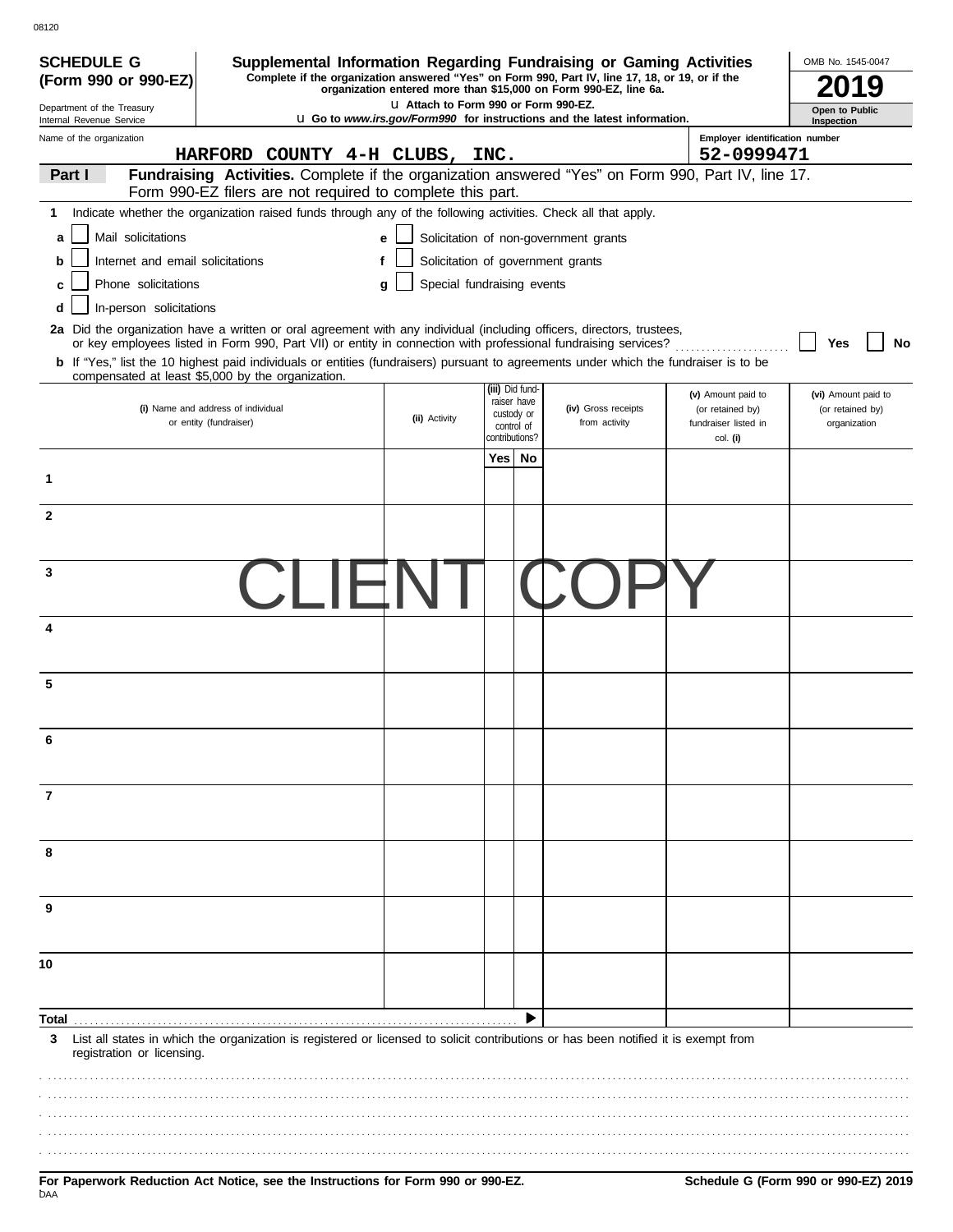|         | Schedule G (Form 990 or 990-EZ) 2019 | HARFORD COUNTY 4-H CLUBS,                                                                                          |  |                  | INC. | 52-0999471         | Page 2 |
|---------|--------------------------------------|--------------------------------------------------------------------------------------------------------------------|--|------------------|------|--------------------|--------|
| Part II |                                      | Fundraising Events. Complete if the organization answered "Yes" on Form 990, Part IV, line 18, or reported more    |  |                  |      |                    |        |
|         |                                      | than \$15,000 of fundraising event contributions and gross income on Form 990-EZ, lines 1 and 6b. List events with |  |                  |      |                    |        |
|         |                                      | gross receipts greater than \$5,000.                                                                               |  |                  |      |                    |        |
|         |                                      | $(a)$ Event #1                                                                                                     |  | $(h)$ Event $H2$ |      | $(n)$ Other events |        |

|          |          |                                                                                                      | (a) Event $#1$                                                                                                                                                                                                                          | (b) Event $#2$          | (c) Other events |                                           |
|----------|----------|------------------------------------------------------------------------------------------------------|-----------------------------------------------------------------------------------------------------------------------------------------------------------------------------------------------------------------------------------------|-------------------------|------------------|-------------------------------------------|
|          |          |                                                                                                      | <b>FUNDRAISERS</b>                                                                                                                                                                                                                      |                         | <b>NONE</b>      | (d) Total events<br>(add col. (a) through |
|          |          |                                                                                                      | (event type)                                                                                                                                                                                                                            | (event type)            | (total number)   | col. (c)                                  |
| Revenue  |          | 1 Gross receipts                                                                                     | 20,966                                                                                                                                                                                                                                  |                         |                  | 20,966                                    |
|          |          | 2 Less: Contributions<br>3 Gross income (line 1 minus<br>line 2) $\ldots$ $\ldots$ $\ldots$ $\ldots$ | 20,966                                                                                                                                                                                                                                  |                         |                  | 20,966                                    |
|          |          | 4 Cash prizes                                                                                        |                                                                                                                                                                                                                                         |                         |                  |                                           |
|          |          | 5 Noncash prizes                                                                                     |                                                                                                                                                                                                                                         |                         |                  |                                           |
|          |          | 6 Rent/facility costs                                                                                |                                                                                                                                                                                                                                         |                         |                  |                                           |
| Expenses |          | 7 Food and beverages                                                                                 |                                                                                                                                                                                                                                         |                         |                  |                                           |
| Direct   |          | 8 Entertainment                                                                                      |                                                                                                                                                                                                                                         |                         |                  |                                           |
|          | 9        | Other direct expenses                                                                                | 9,273                                                                                                                                                                                                                                   |                         |                  | 9,273                                     |
|          |          |                                                                                                      | 10 Direct expense summary. A d lines 4 through 9 in column (d)<br>11 Net income summary. Subtract line 10 from line 3, column (d)<br>11 Net income summary. Subtract line 10 from line 3, column (d)<br>11 Net income summary. Subtract |                         |                  | $\frac{9,273}{11,693}$                    |
|          | Part III |                                                                                                      |                                                                                                                                                                                                                                         |                         |                  |                                           |
|          |          |                                                                                                      | \$15,000 on Form 990-EZ, line 6a.                                                                                                                                                                                                       | (b) Pull tabs/instant   |                  | (d) Total gaming (add                     |
|          |          |                                                                                                      | (a) Bingo                                                                                                                                                                                                                               | bingo/progressive bingo | (c) Other gaming | col. (a) through col. (c))                |
| Revenue  |          | 1 Gross revenue                                                                                      |                                                                                                                                                                                                                                         |                         |                  |                                           |
|          |          | 2 Cash prizes                                                                                        |                                                                                                                                                                                                                                         |                         |                  |                                           |
| Expenses |          | 3 Noncash prizes                                                                                     |                                                                                                                                                                                                                                         |                         |                  |                                           |
| Direct   |          | 4 Rent/facility costs                                                                                |                                                                                                                                                                                                                                         |                         |                  |                                           |
|          | 5.       | Other direct expenses                                                                                |                                                                                                                                                                                                                                         |                         |                  |                                           |
|          |          | 6 Volunteer labor                                                                                    | Yes<br>%<br>No                                                                                                                                                                                                                          | Yes<br>%<br>No          | Yes<br>%<br>No   |                                           |
|          |          |                                                                                                      | 7 Direct expense summary. Add lines 2 through 5 in column (d)                                                                                                                                                                           |                         |                  |                                           |
|          |          |                                                                                                      |                                                                                                                                                                                                                                         |                         |                  |                                           |
| 9<br>a   |          | <b>b</b> If "No," explain:                                                                           | Enter the state(s) in which the organization conducts gaming activities:                                                                                                                                                                |                         |                  | Yes<br>No                                 |
|          |          | <b>b</b> If "Yes," explain:                                                                          |                                                                                                                                                                                                                                         |                         |                  | Yes<br>No                                 |
|          |          |                                                                                                      |                                                                                                                                                                                                                                         |                         |                  |                                           |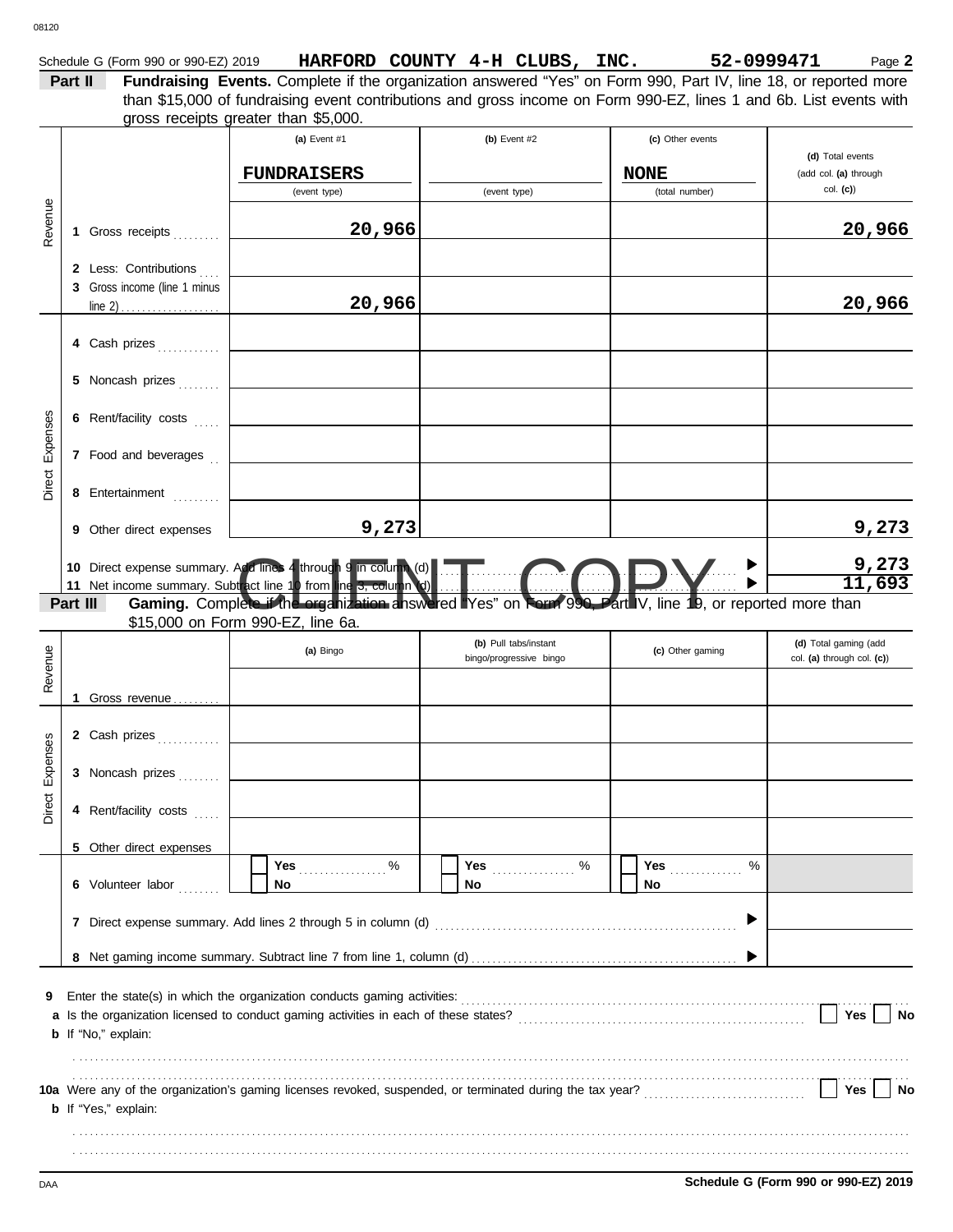|    | Schedule G (Form 990 or 990-EZ) 2019                 |                   | HARFORD COUNTY 4-H CLUBS, INC.                                                                                             |                        |  | 52-0999471                                                                                                                                                                                                               |                 |     |     | Page 3    |
|----|------------------------------------------------------|-------------------|----------------------------------------------------------------------------------------------------------------------------|------------------------|--|--------------------------------------------------------------------------------------------------------------------------------------------------------------------------------------------------------------------------|-----------------|-----|-----|-----------|
| 11 |                                                      |                   |                                                                                                                            |                        |  |                                                                                                                                                                                                                          |                 | Yes |     | No        |
| 12 |                                                      |                   | Is the organization a grantor, beneficiary or trustee of a trust, or a member of a partnership or other entity             |                        |  |                                                                                                                                                                                                                          |                 |     |     |           |
|    |                                                      |                   |                                                                                                                            |                        |  |                                                                                                                                                                                                                          |                 |     | Yes | No        |
| 13 |                                                      |                   | Indicate the percentage of gaming activity conducted in:                                                                   |                        |  |                                                                                                                                                                                                                          |                 |     |     |           |
| a  |                                                      |                   |                                                                                                                            |                        |  |                                                                                                                                                                                                                          | 13a             |     |     | %         |
| b  |                                                      |                   | An outside facility <i>contained a contained a contained a contained a contained a contained a contained a contained a</i> |                        |  |                                                                                                                                                                                                                          | 13 <sub>b</sub> |     |     | $\%$      |
| 14 | records:                                             |                   | Enter the name and address of the person who prepares the organization's gaming/special events books and                   |                        |  |                                                                                                                                                                                                                          |                 |     |     |           |
|    |                                                      |                   |                                                                                                                            |                        |  |                                                                                                                                                                                                                          |                 |     |     |           |
|    |                                                      |                   |                                                                                                                            |                        |  | Address <b>u</b>                                                                                                                                                                                                         |                 |     |     |           |
|    |                                                      |                   | 15a Does the organization have a contract with a third party from whom the organization receives gaming                    |                        |  |                                                                                                                                                                                                                          |                 |     | Yes | <b>No</b> |
| b  |                                                      |                   |                                                                                                                            |                        |  |                                                                                                                                                                                                                          |                 |     |     |           |
|    |                                                      |                   |                                                                                                                            |                        |  |                                                                                                                                                                                                                          |                 |     |     |           |
| c  | If "Yes," enter name and address of the third party: |                   |                                                                                                                            |                        |  |                                                                                                                                                                                                                          |                 |     |     |           |
|    |                                                      |                   |                                                                                                                            |                        |  |                                                                                                                                                                                                                          |                 |     |     |           |
|    |                                                      |                   |                                                                                                                            |                        |  |                                                                                                                                                                                                                          |                 |     |     |           |
|    |                                                      |                   |                                                                                                                            |                        |  | Address <b>u</b>                                                                                                                                                                                                         |                 |     |     |           |
| 16 | Gaming manager information:                          |                   |                                                                                                                            |                        |  |                                                                                                                                                                                                                          |                 |     |     |           |
|    |                                                      |                   |                                                                                                                            |                        |  |                                                                                                                                                                                                                          |                 |     |     |           |
|    |                                                      |                   | Gaming manager compensation u s LIENT COPY                                                                                 |                        |  |                                                                                                                                                                                                                          |                 |     |     |           |
|    |                                                      |                   |                                                                                                                            |                        |  |                                                                                                                                                                                                                          |                 |     |     |           |
|    | Director/officer                                     |                   | Employee                                                                                                                   | Independent contractor |  |                                                                                                                                                                                                                          |                 |     |     |           |
| 17 | Mandatory distributions:                             |                   |                                                                                                                            |                        |  |                                                                                                                                                                                                                          |                 |     |     |           |
| a  |                                                      |                   | Is the organization required under state law to make charitable distributions from the gaming proceeds to                  |                        |  |                                                                                                                                                                                                                          |                 |     |     |           |
|    |                                                      |                   |                                                                                                                            |                        |  |                                                                                                                                                                                                                          |                 |     | Yes | <b>No</b> |
| b  |                                                      |                   | Enter the amount of distributions required under state law to be distributed to other exempt organizations or              |                        |  |                                                                                                                                                                                                                          |                 |     |     |           |
|    |                                                      |                   | spent in the organization's own exempt activities during the tax year $\mathbf{u}$ \$                                      |                        |  |                                                                                                                                                                                                                          |                 |     |     |           |
|    | Part IV                                              | See instructions. |                                                                                                                            |                        |  | Supplemental Information. Provide the explanations required by Part I, line 2b, columns (iii) and (v); and<br>Part III, lines 9, 9b, 10b, 15b, 15c, 16, and 17b, as applicable. Also provide any additional information. |                 |     |     |           |
|    |                                                      |                   |                                                                                                                            |                        |  |                                                                                                                                                                                                                          |                 |     |     |           |
|    |                                                      |                   |                                                                                                                            |                        |  |                                                                                                                                                                                                                          |                 |     |     |           |
|    |                                                      |                   |                                                                                                                            |                        |  |                                                                                                                                                                                                                          |                 |     |     |           |
|    |                                                      |                   |                                                                                                                            |                        |  |                                                                                                                                                                                                                          |                 |     |     |           |
|    |                                                      |                   |                                                                                                                            |                        |  |                                                                                                                                                                                                                          |                 |     |     |           |
|    |                                                      |                   |                                                                                                                            |                        |  |                                                                                                                                                                                                                          |                 |     |     |           |
|    |                                                      |                   |                                                                                                                            |                        |  |                                                                                                                                                                                                                          |                 |     |     |           |
|    |                                                      |                   |                                                                                                                            |                        |  |                                                                                                                                                                                                                          |                 |     |     |           |
|    |                                                      |                   |                                                                                                                            |                        |  |                                                                                                                                                                                                                          |                 |     |     |           |
|    |                                                      |                   |                                                                                                                            |                        |  |                                                                                                                                                                                                                          |                 |     |     |           |
|    |                                                      |                   |                                                                                                                            |                        |  |                                                                                                                                                                                                                          |                 |     |     |           |
|    |                                                      |                   |                                                                                                                            |                        |  |                                                                                                                                                                                                                          |                 |     |     |           |

Schedule G (Form 990 or 990-EZ) 2019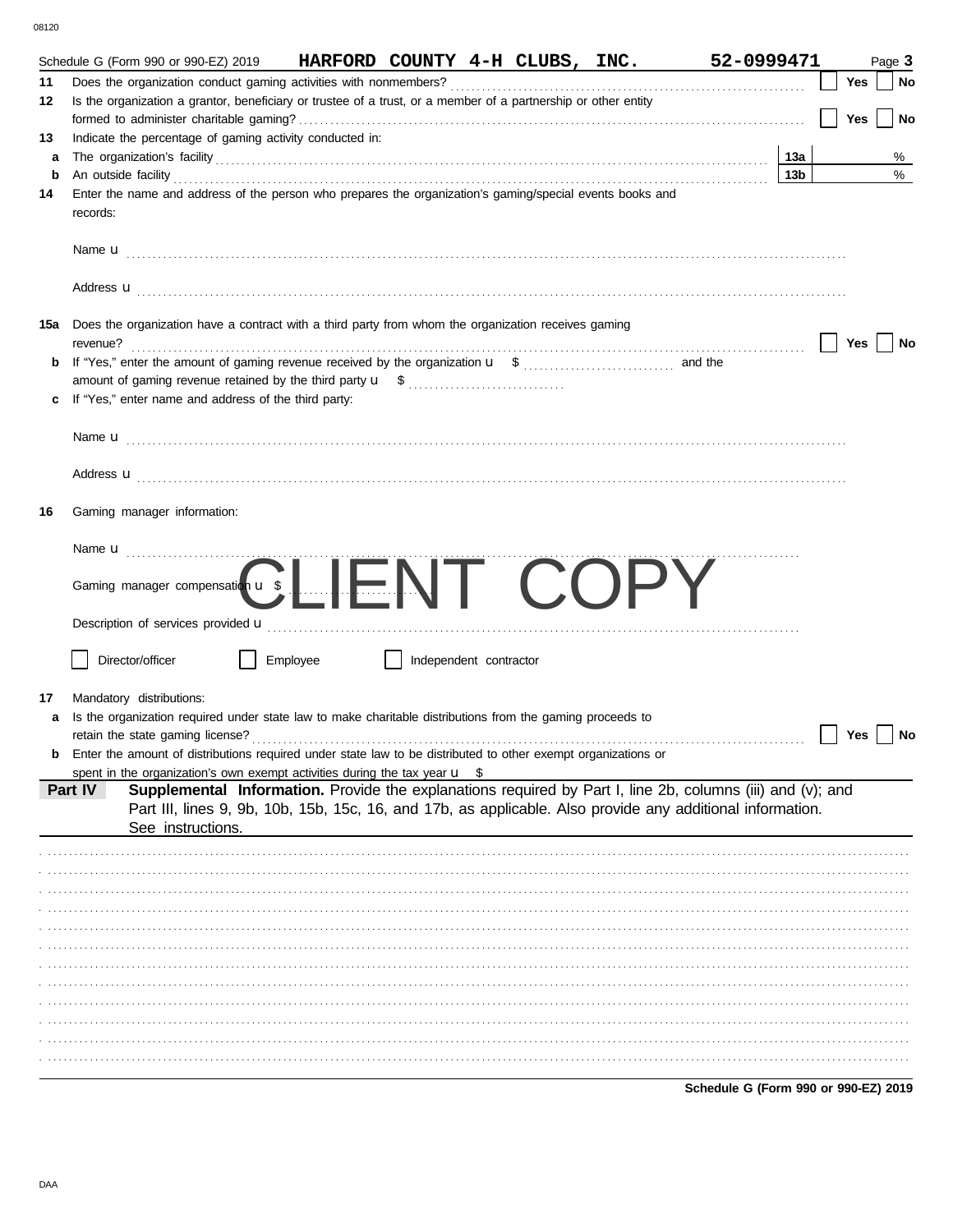OMB No 1545-0047 **SCHEDULE O** Supplemental Information to Form 990 or 990-EZ (Form 990 or 990-EZ) Complete to provide information for responses to specific questions on 2019 Form 990 or 990-EZ or to provide any additional information. Open to Public u Attach to Form 990 or 990-EZ. Department of the Treasury<br>Internal Revenue Service Inspection u Go to www.irs.gov/Form990 for the latest information. Name of the organization Employer identification number 52-0999471 HARFORD COUNTY 4-H CLUBS, INC. FORM 990, PART VI, LINE 3 - MANAGEMENT DELEGATED PAYROLL PROCESSING IS DELEGATED TO AN OUTSIDE PAYROLL COMPANY. FORM 990, PART VI, LINE 11B - ORGANIZATION'S PROCESS TO REVIEW FORM 990 FORM 990 IS REVIEWED BY THE TREASURER PRIOR TO FILING. FORM 990, PART VI, LINE 12C - ENFORCEMENT OF CONFLICTS POLICY THE BOARD REVIEWS ANNUALLY THE COMPLIANCE TO THE CONFLICT OF INTEREST POLICY. **OSURE EXPLANATION** FORM 990, PART GOVERNING DOCUMENTS ARE MADE AVAILABLE UPON REQUEST. FORM 990, PART XI, LINE 9 - OTHER CHANGES IN NET ASSETS EXPLANATION SPECIAL EVENT DIRECT EXPENSES \$  $\mathbf 0$ \$ SPECIAL EVENT DIRECT EXPENSES  $\mathbf 0$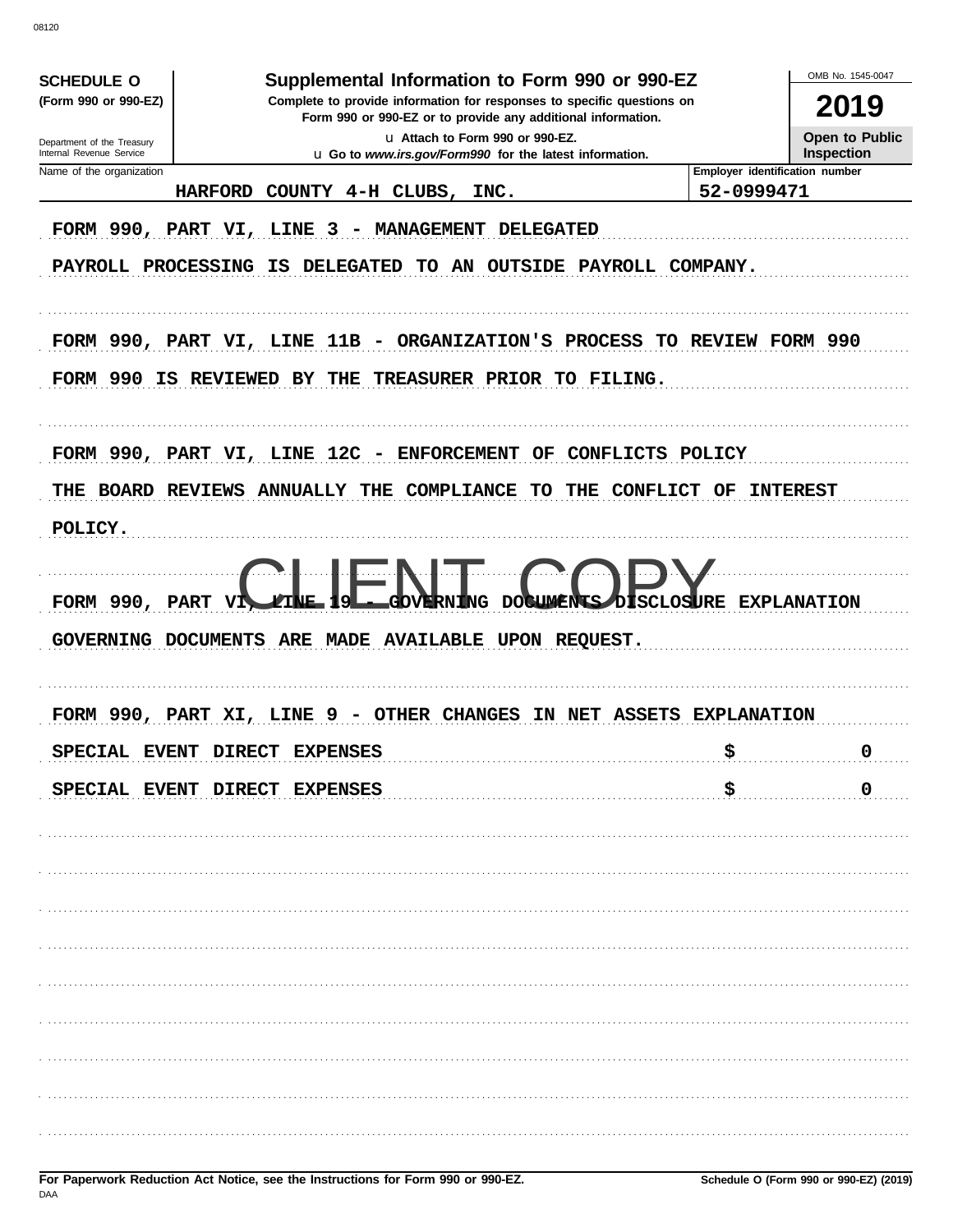|          | Form 4562<br>Department of the Treasury<br>(99)<br>Internal Revenue Service | <b>u</b> Go to www.irs.gov/Form4562 for instructions and the latest information. | OMB No. 1545-0172<br>2019<br>Attachment<br>179<br>Sequence No.                                                                          |                              |                |                    |                            |
|----------|-----------------------------------------------------------------------------|----------------------------------------------------------------------------------|-----------------------------------------------------------------------------------------------------------------------------------------|------------------------------|----------------|--------------------|----------------------------|
|          | Name(s) shown on return                                                     |                                                                                  |                                                                                                                                         |                              |                | Identifying number |                            |
|          |                                                                             |                                                                                  | HARFORD COUNTY 4-H CLUBS, INC.                                                                                                          |                              |                | 52-0999471         |                            |
|          | Business or activity to which this form relates                             |                                                                                  |                                                                                                                                         |                              |                |                    |                            |
|          | <b>INDIRECT</b>                                                             | <b>DEPRECIATION</b>                                                              |                                                                                                                                         |                              |                |                    |                            |
|          | Part I                                                                      |                                                                                  | Election To Expense Certain Property Under Section 179                                                                                  |                              |                |                    |                            |
| 1        | Maximum amount (see instructions)                                           |                                                                                  | Note: If you have any listed property, complete Part V before you complete Part I.                                                      |                              |                | 1                  | 1,020,000                  |
| 2        |                                                                             |                                                                                  |                                                                                                                                         |                              |                | 2                  |                            |
| 3        |                                                                             |                                                                                  |                                                                                                                                         |                              |                | 3                  | 2,550,000                  |
| 4        |                                                                             |                                                                                  | Reduction in limitation. Subtract line 3 from line 2. If zero or less, enter -0-                                                        |                              |                | 4                  |                            |
| 5        |                                                                             |                                                                                  | Dollar limitation for tax year. Subtract line 4 from line 1. If zero or less, enter -0-. If married filing separately, see instructions |                              |                | 5                  |                            |
| 6        |                                                                             | (a) Description of property                                                      |                                                                                                                                         | (b) Cost (business use only) |                | (c) Elected cost   |                            |
|          |                                                                             |                                                                                  |                                                                                                                                         |                              |                |                    |                            |
|          |                                                                             |                                                                                  |                                                                                                                                         |                              |                |                    |                            |
| 7        |                                                                             |                                                                                  |                                                                                                                                         |                              | $\overline{7}$ | 8                  |                            |
| 8<br>9   |                                                                             | Tentative deduction. Enter the smaller of line 5 or line 8                       |                                                                                                                                         |                              |                | 9                  |                            |
| 10       |                                                                             |                                                                                  |                                                                                                                                         |                              |                | 10                 |                            |
| 11       |                                                                             |                                                                                  | Business income limitation. Enter the smaller of business income (not less than zero) or line 5. See instructions                       |                              |                | 11                 |                            |
| 12       |                                                                             |                                                                                  |                                                                                                                                         |                              |                | 12                 |                            |
| 13       |                                                                             |                                                                                  | Carryover of disallowed deduction to 2020. Add lines 9 and 10, less line 12  ▶                                                          |                              | 13             |                    |                            |
|          |                                                                             |                                                                                  | Note: Don't use Part II or Part III below for listed property. Instead, use Part V.                                                     |                              |                |                    |                            |
|          | Part II                                                                     |                                                                                  | Special Depreciation Allowance and Other Depreciation (Don't include listed property. See instructions.)                                |                              |                |                    |                            |
| 14       |                                                                             |                                                                                  | Special depreciation allowance for qualified property (other than listed property) placed in service                                    |                              |                |                    |                            |
|          | during the tax year. See instructions                                       |                                                                                  |                                                                                                                                         |                              |                | 14                 |                            |
| 15<br>16 |                                                                             | Property subject to section 168(1)(1) election                                   |                                                                                                                                         |                              |                | 15<br>16           | 43,631                     |
|          | Part III                                                                    |                                                                                  |                                                                                                                                         |                              |                |                    |                            |
|          |                                                                             |                                                                                  |                                                                                                                                         |                              |                |                    |                            |
|          |                                                                             |                                                                                  | <b>MACRS Depreciation (Don't include listed property. See instructions.)</b><br><b>Section A</b>                                        |                              |                |                    |                            |
|          |                                                                             |                                                                                  |                                                                                                                                         |                              |                | 17                 |                            |
|          |                                                                             |                                                                                  | If you are electing to group any assets placed in service during the tax year into one or more general asset accounts, check here       |                              |                | u                  |                            |
|          |                                                                             |                                                                                  | Section B—Assets Placed in Service During 2019 Tax Year Using the General Depreciation System                                           |                              |                |                    |                            |
| 17<br>18 | (a) Classification of property                                              | placed in                                                                        | (b) Month and year (c) Basis for depreciation (d) Recovery<br>(business/investment use                                                  |                              | (e) Convention | (f) Method         | (g) Depreciation deduction |
|          |                                                                             | service                                                                          | only-see instructions)                                                                                                                  | period                       |                |                    |                            |
| 19a      | 3-year property                                                             |                                                                                  |                                                                                                                                         |                              |                |                    |                            |
| b<br>c   | 5-year property                                                             |                                                                                  |                                                                                                                                         |                              |                |                    |                            |
| d        | 7-year property<br>10-year property                                         |                                                                                  |                                                                                                                                         |                              |                |                    |                            |
| е        | 15-year property                                                            |                                                                                  |                                                                                                                                         |                              |                |                    |                            |
| f        | 20-year property                                                            |                                                                                  |                                                                                                                                         |                              |                |                    | 515                        |
| g        | 25-year property                                                            |                                                                                  |                                                                                                                                         | 25 yrs.                      |                | S/L                |                            |
|          | <b>h</b> Residential rental                                                 |                                                                                  |                                                                                                                                         | 27.5 yrs.                    | MМ             | S/L                |                            |
|          | property                                                                    |                                                                                  |                                                                                                                                         | 27.5 yrs.                    | MМ             | S/L                |                            |
| i.       | Nonresidential real                                                         |                                                                                  |                                                                                                                                         | 39 yrs.                      | MМ             | S/L                |                            |
|          | property                                                                    |                                                                                  |                                                                                                                                         |                              | MM             | S/L                |                            |
|          |                                                                             |                                                                                  | Section C-Assets Placed in Service During 2019 Tax Year Using the Alternative Depreciation System                                       |                              |                |                    |                            |
| 20a      | Class life                                                                  |                                                                                  |                                                                                                                                         |                              |                | S/L                |                            |
| b<br>c   | 12-year                                                                     |                                                                                  |                                                                                                                                         | 12 yrs.                      |                | S/L                |                            |
| d        | 30-year<br>40-year                                                          |                                                                                  |                                                                                                                                         | 30 yrs.                      | MМ<br>MM       | S/L<br>S/L         |                            |
|          | Part IV                                                                     |                                                                                  |                                                                                                                                         | 40 yrs.                      |                |                    |                            |
| 21       | Listed property. Enter amount from line 28                                  | <b>Summary</b> (See instructions.)                                               |                                                                                                                                         |                              |                | 21                 |                            |
| 22       |                                                                             |                                                                                  | Total. Add amounts from line 12, lines 14 through 17, lines 19 and 20 in column (g), and line 21. Enter                                 |                              |                |                    |                            |
|          |                                                                             |                                                                                  | here and on the appropriate lines of your return. Partnerships and S corporations—see instructions                                      |                              |                | 22                 | 44,146                     |
| 23       |                                                                             |                                                                                  | For assets shown above and placed in service during the current year, enter the                                                         |                              | 23             |                    |                            |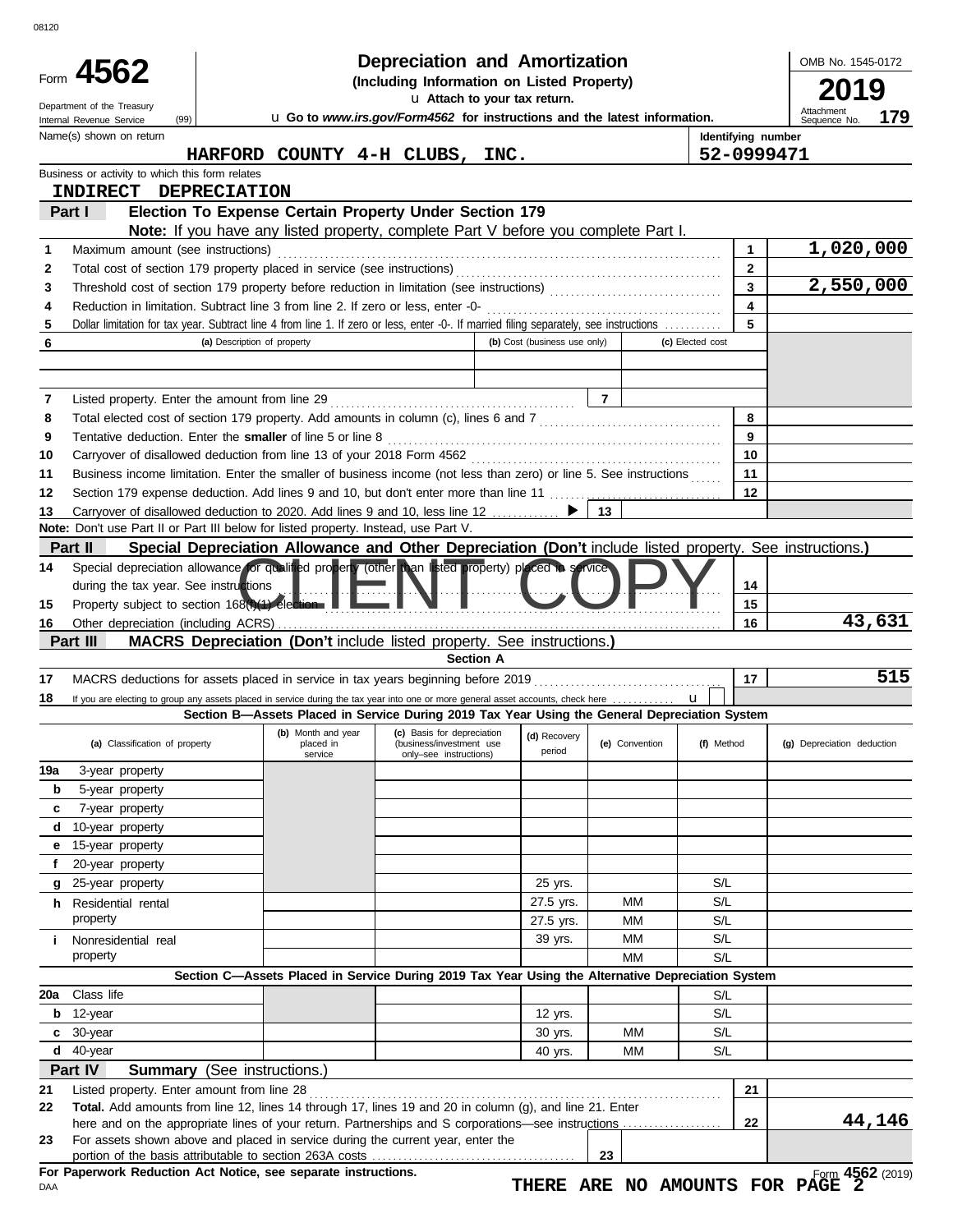| Form 990                        | 2018 & 2019                         |                                                                                                                    |                |                 |           |                    |                                |
|---------------------------------|-------------------------------------|--------------------------------------------------------------------------------------------------------------------|----------------|-----------------|-----------|--------------------|--------------------------------|
| Name                            |                                     | For calendar year 2019, or tax year beginning                                                                      |                |                 | , ending  |                    | Taxpayer Identification Number |
|                                 |                                     |                                                                                                                    |                |                 |           |                    |                                |
|                                 |                                     | HARFORD COUNTY 4-H CLUBS, INC.                                                                                     |                |                 |           | 52-0999471         |                                |
|                                 |                                     |                                                                                                                    | 2018           |                 | 2019      |                    | <b>Differences</b>             |
|                                 |                                     |                                                                                                                    | 1.             | 13,473          |           | 7,535              | $-5,938$                       |
|                                 |                                     |                                                                                                                    | 2.             |                 |           |                    |                                |
|                                 |                                     | 3. Government contributions and grants                                                                             | 3.             |                 |           |                    |                                |
| $\pmb{\omega}$<br>$\Rightarrow$ |                                     |                                                                                                                    | 4.             | 146,761         |           | 171,437            | 24,676                         |
| $\mathbf{C}$<br>$\pmb{\omega}$  |                                     |                                                                                                                    | 5.             | 37,533          |           | 36,941             | $-592$                         |
| ><br>Φ                          |                                     |                                                                                                                    | 6.             |                 |           |                    |                                |
| ≃                               |                                     | 7. Net gain or (loss) from sale of assets other than inventory                                                     | 7.             |                 |           | $\overline{2,703}$ | 2,703                          |
|                                 |                                     | 8. Net income or (loss) from fundraising events                                                                    | 8.             | 10,504          |           | 11,693             | 1,189                          |
|                                 |                                     |                                                                                                                    | 9.             |                 |           |                    |                                |
|                                 |                                     | 10. Net gain or (loss) on sales of inventory [11] [11] Net gain or (loss)                                          | 10.            |                 |           |                    |                                |
|                                 |                                     |                                                                                                                    | 11.            |                 |           |                    |                                |
|                                 |                                     | 12. Total revenue. Add lines 1 through 11                                                                          | 12.            | 208,271         |           | 230,309            | 22,038                         |
|                                 | 13. Grants and similar amounts paid |                                                                                                                    | 13.            |                 |           |                    |                                |
|                                 |                                     | 14. Benefits paid to or for members <b>constants B</b>                                                             | 14.<br>15.     |                 |           |                    |                                |
| w                               |                                     | 15. Compensation of officers, directors, trustees, etc.<br>16. Salaries, other compensation, and employee benefits | 16.            | 65,699          |           | 74,899             | 9,200                          |
| ⊆                               |                                     |                                                                                                                    | 17.            |                 |           |                    |                                |
| $\mathbf{\omega}$<br>$\Omega$   | 18. Other professional fees         |                                                                                                                    | 18.            | 8,315           |           | 7,227              | $-1,088$                       |
| ×<br>ш                          |                                     | 19. Occupancy, rent, utilities, and maintenance                                                                    | 19.            | 17,630          |           | 9,328              | $-8,302$                       |
|                                 | 20. Depreciation and Depletion      |                                                                                                                    | 20.            | 42,092          |           | 44,146             | 2,054                          |
|                                 | 21. Other expenses <b>contained</b> |                                                                                                                    | 21             | 76,395          |           | 108,321            | 31,926                         |
|                                 |                                     | 22. Total expenses. Add lines 13 through 21                                                                        | 22             | 210,131         |           | 243,921            | 33,790                         |
|                                 |                                     | 23. Excess or (Deficit). Subtract line 22 from line 1                                                              | 2 <sub>3</sub> | 1,860           |           | $\P$ 13,612        | $-11,752$                      |
|                                 | 24. Total exempt revenue            |                                                                                                                    | 24.            | 208,271         |           | 230,309            | 22,038                         |
|                                 | 25. Total unrelated revenue         |                                                                                                                    | 25.            |                 |           |                    |                                |
|                                 |                                     |                                                                                                                    | 26.            | 184,294         |           | 211,081            | 26,787                         |
|                                 |                                     |                                                                                                                    | 27.            | 1,400,158       | 1,407,271 |                    | 7,113                          |
| Information                     | 28. Total liabilities               |                                                                                                                    | 28.            | 12,292          |           | 13,775             | 1,483                          |
|                                 |                                     |                                                                                                                    | 29.            | 1,387,866       |           | 1,393,496          | 5,630                          |
| Other                           |                                     | <b>30.</b> Number of voting members of governing body <i>minimizing</i>                                            | 30.            | 11              | 11        |                    |                                |
|                                 |                                     | 31. Number of independent voting members of governing body                                                         | 31.            | 11              | 11        |                    |                                |
|                                 | 32. Number of employees             |                                                                                                                    | 32.            | $\overline{23}$ | 21        |                    |                                |
|                                 | 33. Number of volunteers            |                                                                                                                    | 33.            | 20              | 20        |                    |                                |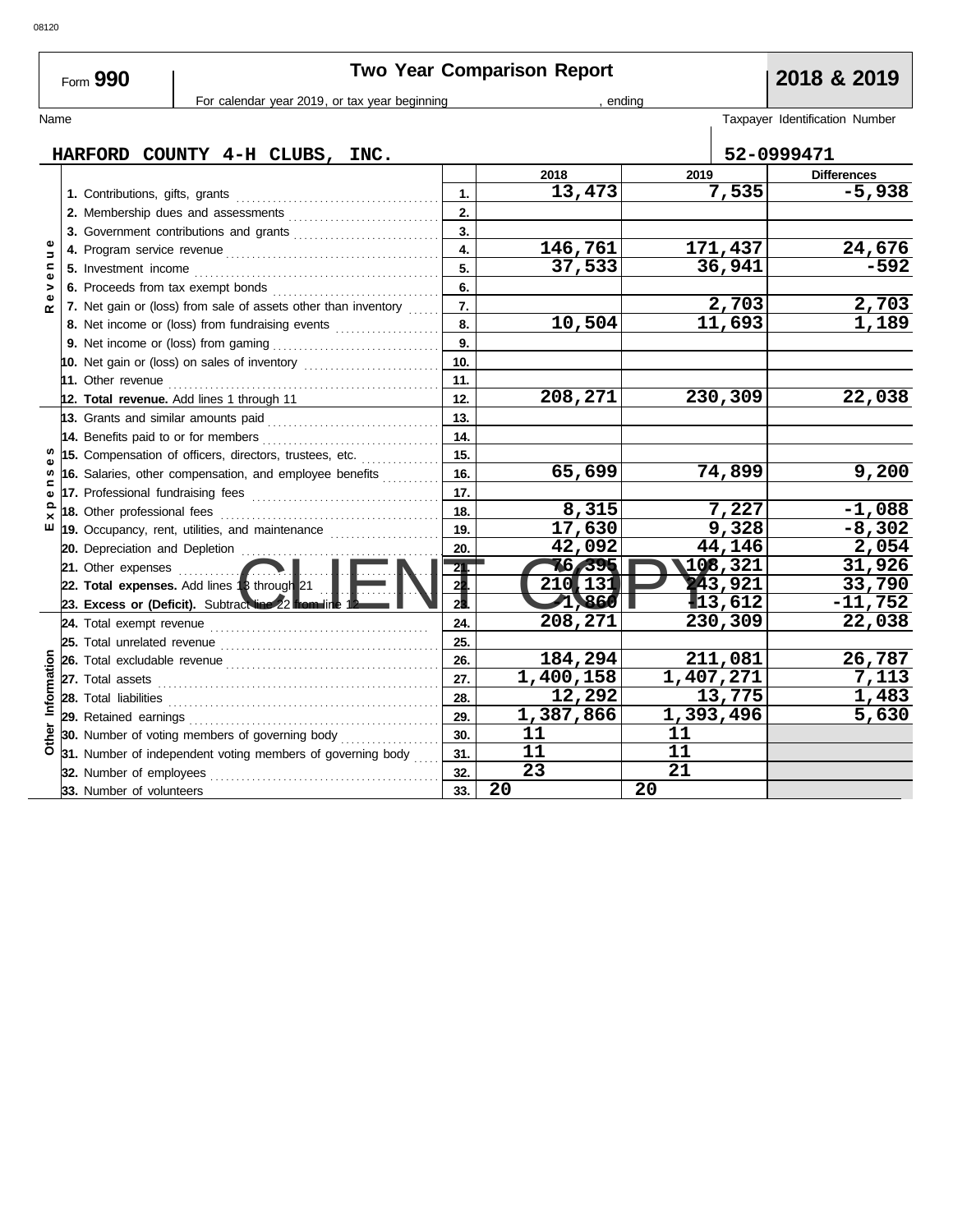## Form **990 Tax Return History 2019**

08120

## **HARFORD COUNTY 4-H CLUBS, INC. 52-0999471**

| Name |                                      | Employer Identification Number |
|------|--------------------------------------|--------------------------------|
|      | COUNTY 4-H CLUBS.<br>HARFORD<br>TNC. | 52-0999471                     |

|                                                                                                                                                                                                                                      | 2015                   | 2016      | 2017      | 2018         | 2019      | 2020 |
|--------------------------------------------------------------------------------------------------------------------------------------------------------------------------------------------------------------------------------------|------------------------|-----------|-----------|--------------|-----------|------|
|                                                                                                                                                                                                                                      | 4,522                  | 14,435    | 1,685     | 13,473       | 7,535     |      |
|                                                                                                                                                                                                                                      |                        |           |           |              |           |      |
| Program service revenue                                                                                                                                                                                                              | 128,304                | 131,662   | 106,180   | 146,761      | 171,437   |      |
|                                                                                                                                                                                                                                      | 4,662                  | 7,102     | 8,722     |              | 2,703     |      |
|                                                                                                                                                                                                                                      | 34,262                 | 25,254    | 32,366    | 37,533       | 36,941    |      |
| Fundraising revenue (income/loss)  ______                                                                                                                                                                                            | 8,052                  | 626       | 9,414     | 10,504       | 11,693    |      |
|                                                                                                                                                                                                                                      |                        |           |           |              |           |      |
|                                                                                                                                                                                                                                      |                        |           |           |              |           |      |
| Total revenue <b>contract and the contract of the contract of the contract of the contract of the contract of the contract of the contract of the contract of the contract of the contract of the contract of the contract of th</b> | $\overline{179,802}$   | 179,079   | 158,367   | 208,271      | 230,309   |      |
|                                                                                                                                                                                                                                      |                        |           |           |              |           |      |
|                                                                                                                                                                                                                                      |                        |           |           |              |           |      |
|                                                                                                                                                                                                                                      |                        |           |           |              |           |      |
|                                                                                                                                                                                                                                      | 52,956                 | 47,803    | 46,988    | 55,699       | 74,899    |      |
|                                                                                                                                                                                                                                      | $12 \sqrt{744}$        | $-9.046$  | 7,662     | $\sqrt{315}$ | 7,227     |      |
|                                                                                                                                                                                                                                      | 27, 169                | 19,565    | 19,476    | 17,630       | 9,328     |      |
|                                                                                                                                                                                                                                      | 41, 179                | 38,774    | 43,500    | 42,092       | 44,146    |      |
|                                                                                                                                                                                                                                      | 85,932                 | 67,517    | 81,828    | 76,395       | 108,321   |      |
|                                                                                                                                                                                                                                      | 220,580                | 182,705   | 199,454   | 210,131      | 243,921   |      |
|                                                                                                                                                                                                                                      | $-40,778$              | -3,626    | $-41,087$ | $-1,860$     | $-13,612$ |      |
|                                                                                                                                                                                                                                      |                        |           |           |              |           |      |
|                                                                                                                                                                                                                                      | 179,802                | 179,079   | 158,367   | 208,271      | 230,309   |      |
|                                                                                                                                                                                                                                      |                        |           |           |              |           |      |
|                                                                                                                                                                                                                                      | 167,228                | 164,018   | 147,268   | 184,294      | 211,081   |      |
|                                                                                                                                                                                                                                      | $\overline{1,447,105}$ | 1,449,448 | 1,423,559 | 1,400,158    | 1,407,271 |      |
|                                                                                                                                                                                                                                      | 5,050                  | 1,428     | 9,193     | 12,292       | 13,775    |      |
| Net Fund Balances                                                                                                                                                                                                                    | 1,442,055              | 1,448,020 | 1,414,366 | 1,387,866    | 1,393,496 |      |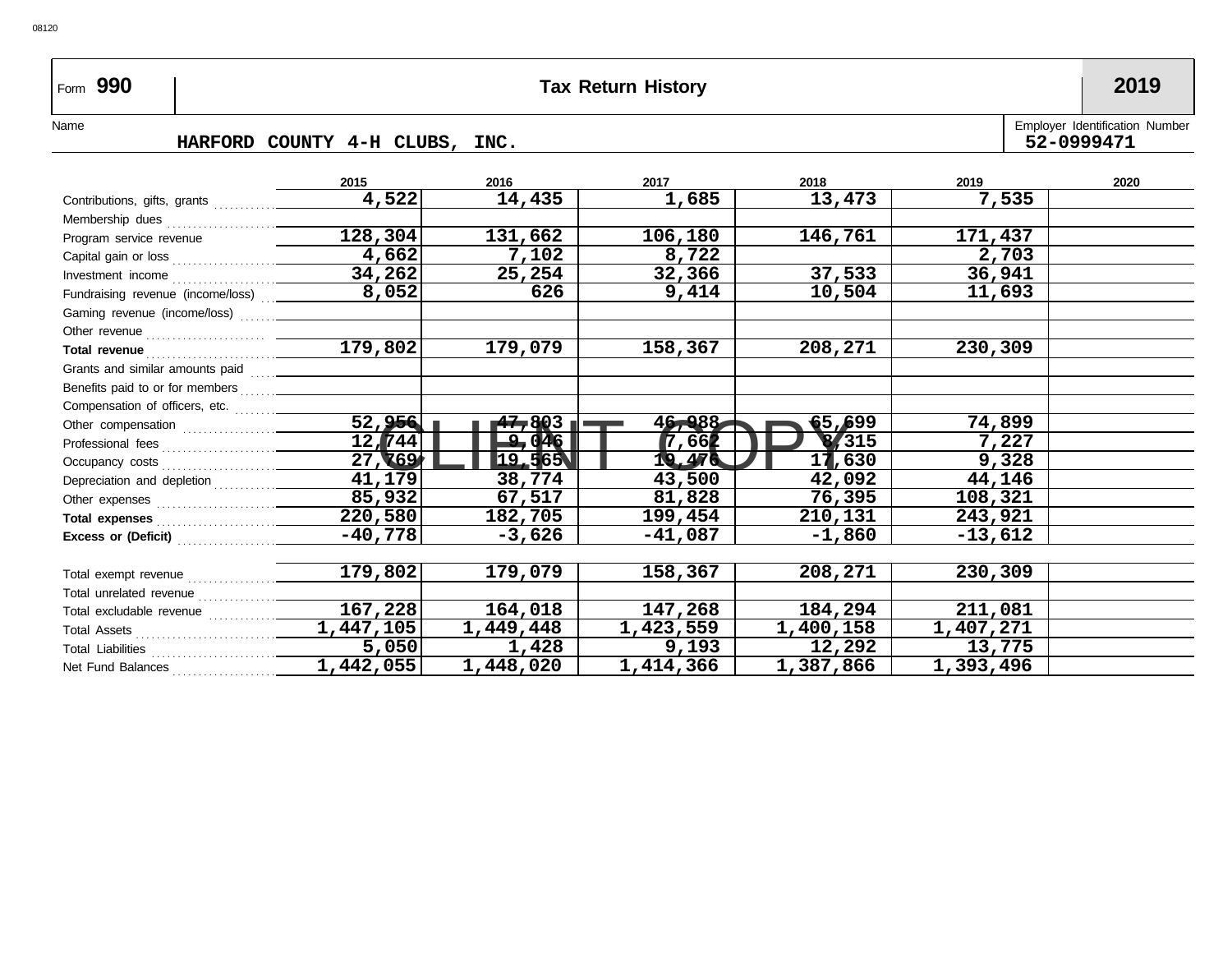| <b>Taxable Interest on Investments</b> |    |        |                 |      |                                                              |                        |  |  |  |  |  |
|----------------------------------------|----|--------|-----------------|------|--------------------------------------------------------------|------------------------|--|--|--|--|--|
| <b>Description</b>                     |    |        |                 |      |                                                              |                        |  |  |  |  |  |
|                                        |    | Amount | <b>Business</b> | Code | Unrelated Exclusion Postal Acquired after<br>Code<br>6/30/75 | US<br>Obs $(\$$ or $%$ |  |  |  |  |  |
| INVESTMENT<br>INCOME                   | \$ | 10,425 |                 |      |                                                              |                        |  |  |  |  |  |
| INTEREST<br>INCOME                     |    |        |                 |      |                                                              |                        |  |  |  |  |  |
|                                        |    | 26,516 |                 |      |                                                              |                        |  |  |  |  |  |
| TOTAL                                  |    | 36,941 |                 |      |                                                              |                        |  |  |  |  |  |

# CLIENT COPY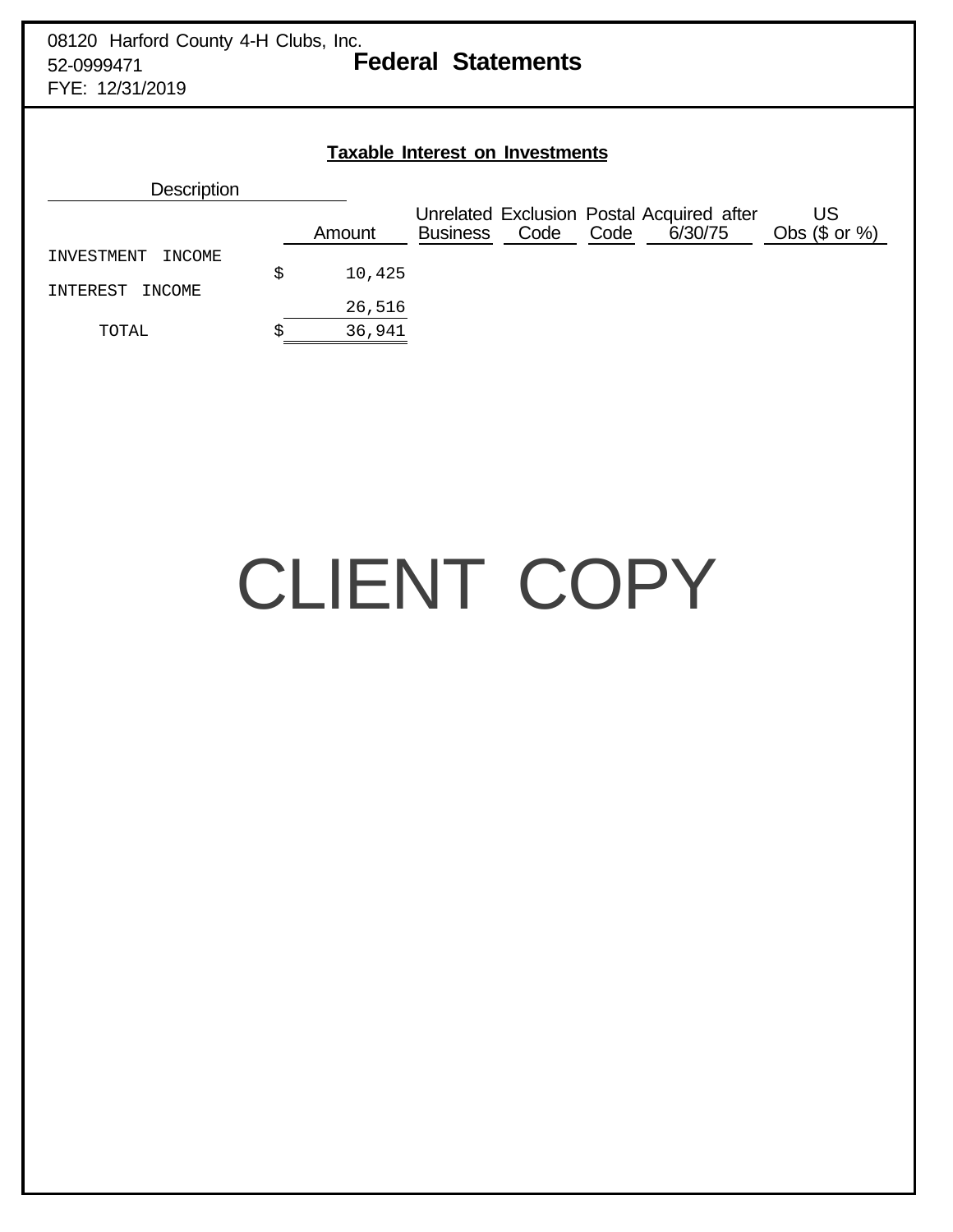#### **Form 990, Part IX, Line 24e - All Other Expenses**

| Description                                | Total<br><b>Expenses</b> |              | Program<br>Service |     | Management &<br>General |       | Fund<br>Raising |  |
|--------------------------------------------|--------------------------|--------------|--------------------|-----|-------------------------|-------|-----------------|--|
| GIFTS AND<br>SCHOLARSHIPS<br>MISCELLANEOUS |                          | 1,150<br>829 |                    | 829 |                         | ,150  |                 |  |
| TOTAL                                      |                          | ⊥,979        |                    | 829 |                         | 1,150 |                 |  |

## CLIENT COPY